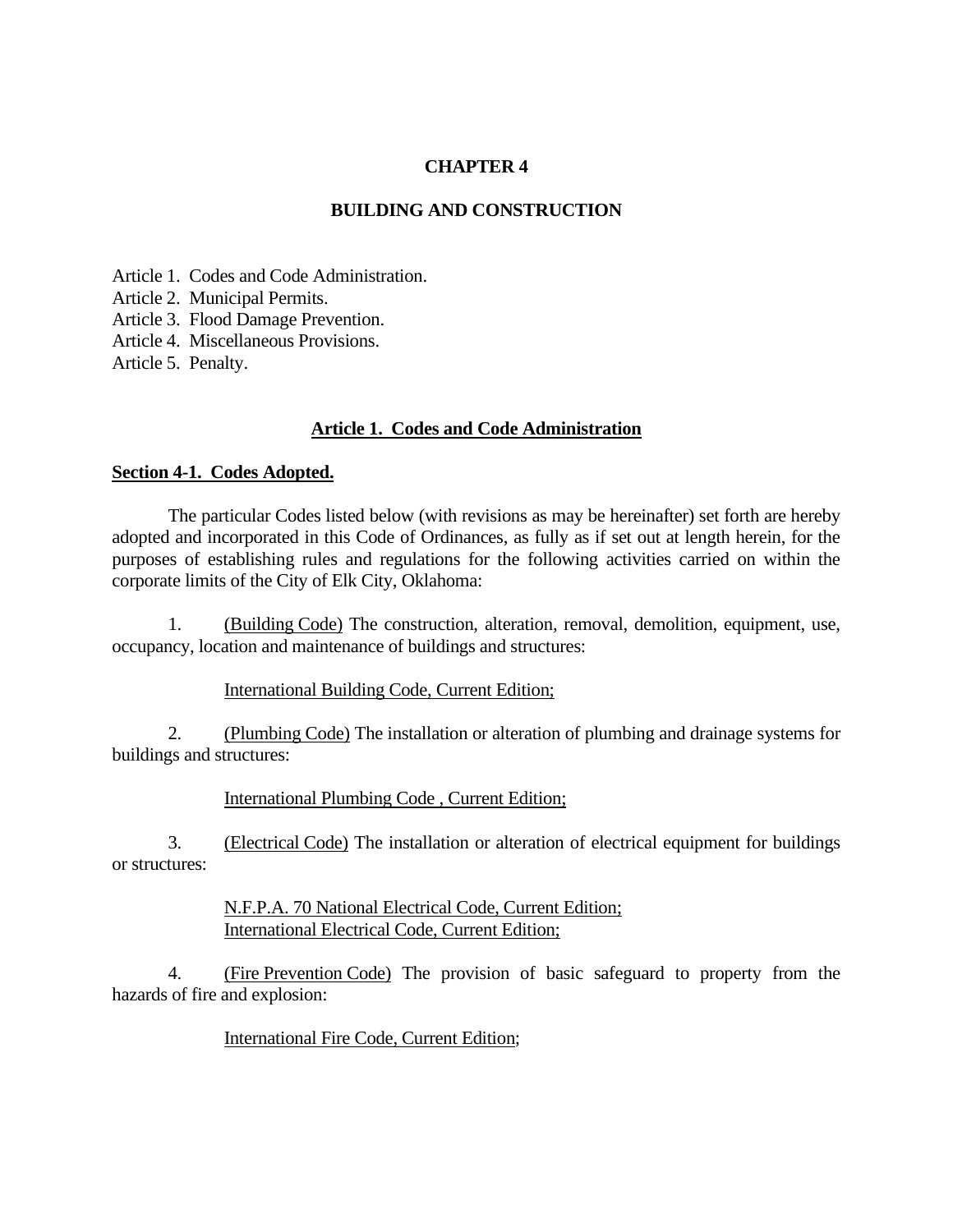5. (Life Safety Code) The provision of basic safeguards to life from the hazards of fire and explosion:

## Life Safety Code (recommended by the National Fire Protection Association), Current Edition;

6. (Mechanical Code) The installation of mechanical systems, including alterations, repairs, replacement, equipment, appliances, fixtures, fittings and/or appurtenances thereto:

International Mechanical Code , Current Edition;

7. (Housing Code) For the control of buildings and structures hereto:

International Property Maintenance Code, Current Edition;

8. (Traffic Control Devices Code) The installation or alteration of Traffic Control Devices:

Manual on Uniform Traffic Control Devices, 1988 and subsequent editions;

9. One and Two Family Dwelling. The fabrication, erection, construction, enlargement, alteration, repair, location and use of detached One and Two Family Dwelling, there appurtenances and accessory structures;

International Residential Code, Current Edition;

10. (Fuel Gas Code) regulating and governing fuel gas systems and gas-fired appliances: International Fuel Gas Code, Current Edition;

11. (Energy Conservation Code) regulating and governing energy efficient building envelopes and installation of energy efficient mechanical, lighting and power systems;

# International Energy Conservation Code, Current Edition;

12. (Private Sewage Disposal Code) regulating and governing the design, construction, quality of materials, erection, installation, alteration, repair, location, relocation, replacement, addition to, use or maintenance of individual sewage disposal systems;

# International Private Sewage Disposal Code, Current Edition;

13. (Urban-Wildland Interface Code) regulating and governing the mitigation of hazard to life and property from the intrusion of fire from wildland exposures, fire from adjacent structure fires from spreading to wildland fuels;

# International Urban-Wildland Interface Code, Current Edition;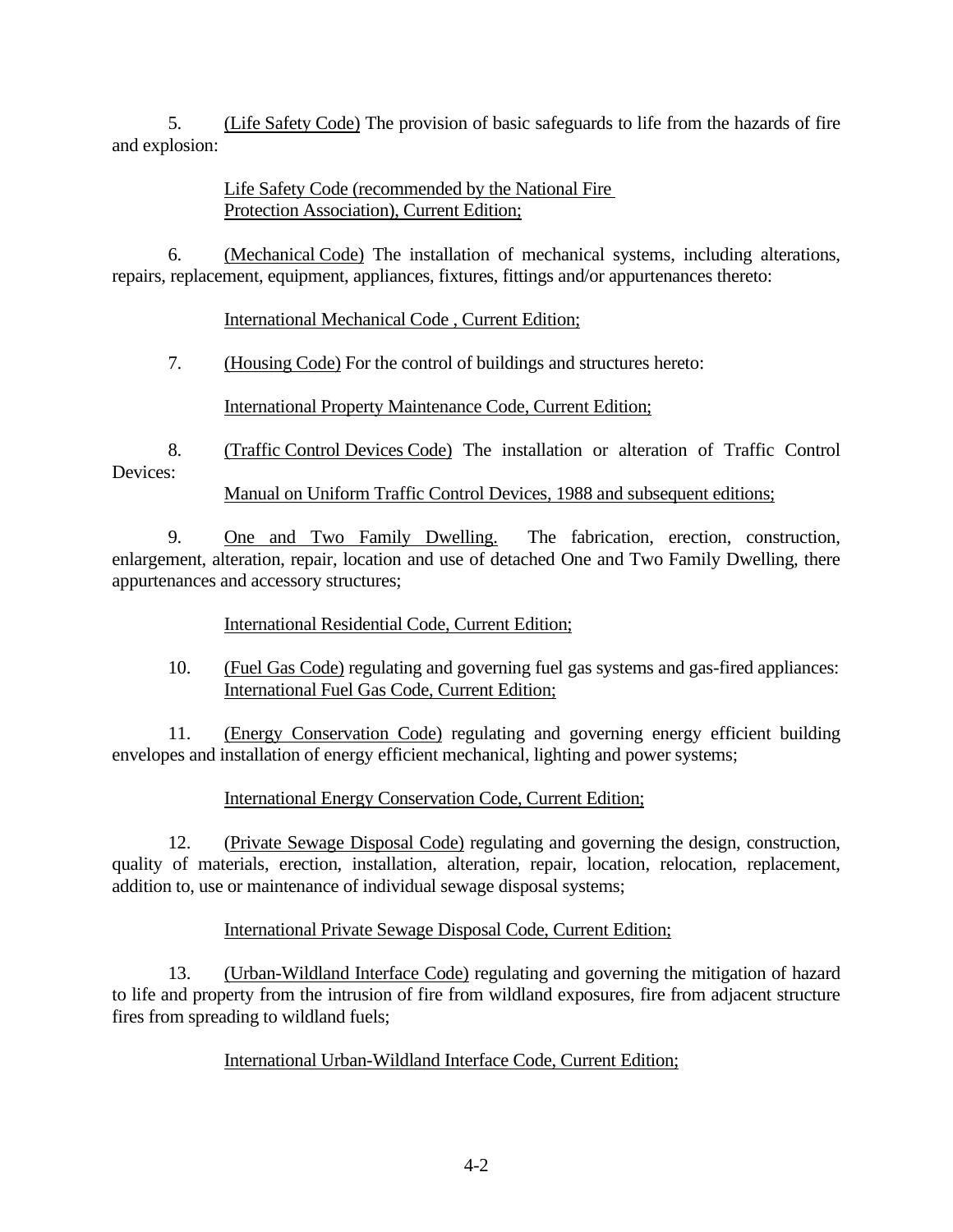14. (Fuel Storage Code) regulating flammable and combustible liquids, more specifically, the construction and installation of above ground and below ground fuel storage tanks:

### NFPA 30 (National Fire Protection Association), Current Edition;

15. (Swimming Pool Code) for the installation or alteration of swimming pools, spas, hot tubs and aquatic facilities:

### International Swimming Pool and Spa Code, Current Edition

### **Section 4-2. Modification of Adopted Codes.**

1. Whenever the words "City", "Town", or "Municipality" are used in those Codes adopted, it shall mean the City of Elk City, Oklahoma.

2. Wherever the words "Inspector", "Building Inspector" or "Administrative Official" are used in those Codes adopted, it shall mean the municipal official currently assuming the duties and responsibilities of Municipal Building Inspector for the City Of Elk City, Oklahoma.

3. All official titles used in those Codes adopted shall be interpreted as define in this Code of Ordinance.

4. Maximum penalties for violation of provisions of those Codes adopted shall be as provided in the "Penalty" Section of this Chapter.

5. Notwithstanding any provisions of any of those Codes adopted by this Chapter, wood shingles may be used for roofing.

6. All limits referred to in any of those Codes adopted by this Chapter are hereby established as the corporate limits of the City of Elk City, Oklahoma.

#### **Section 4-3. Adopted Codes on File.**

Three (3) copies of those Codes adopted by the City of Elk City, Oklahoma, are on file in the Office of the City Clerk.

#### **Section 4-4. Codes in Effect.**

From the date on which this Chapter shall take effect, the provisions of said Codes, as herein modified, shall be controlling in those areas set forth hereinabove, within the corporate limits of the City of Elk City, Oklahoma.

#### **Section 4-5. Conflicts with Code of Ordinances.**

Whenever any provision of any of those Codes adopted by this Chapter conflict with the Code of Ordinances of the City of Elk City, Oklahoma, the latter provisions shall govern.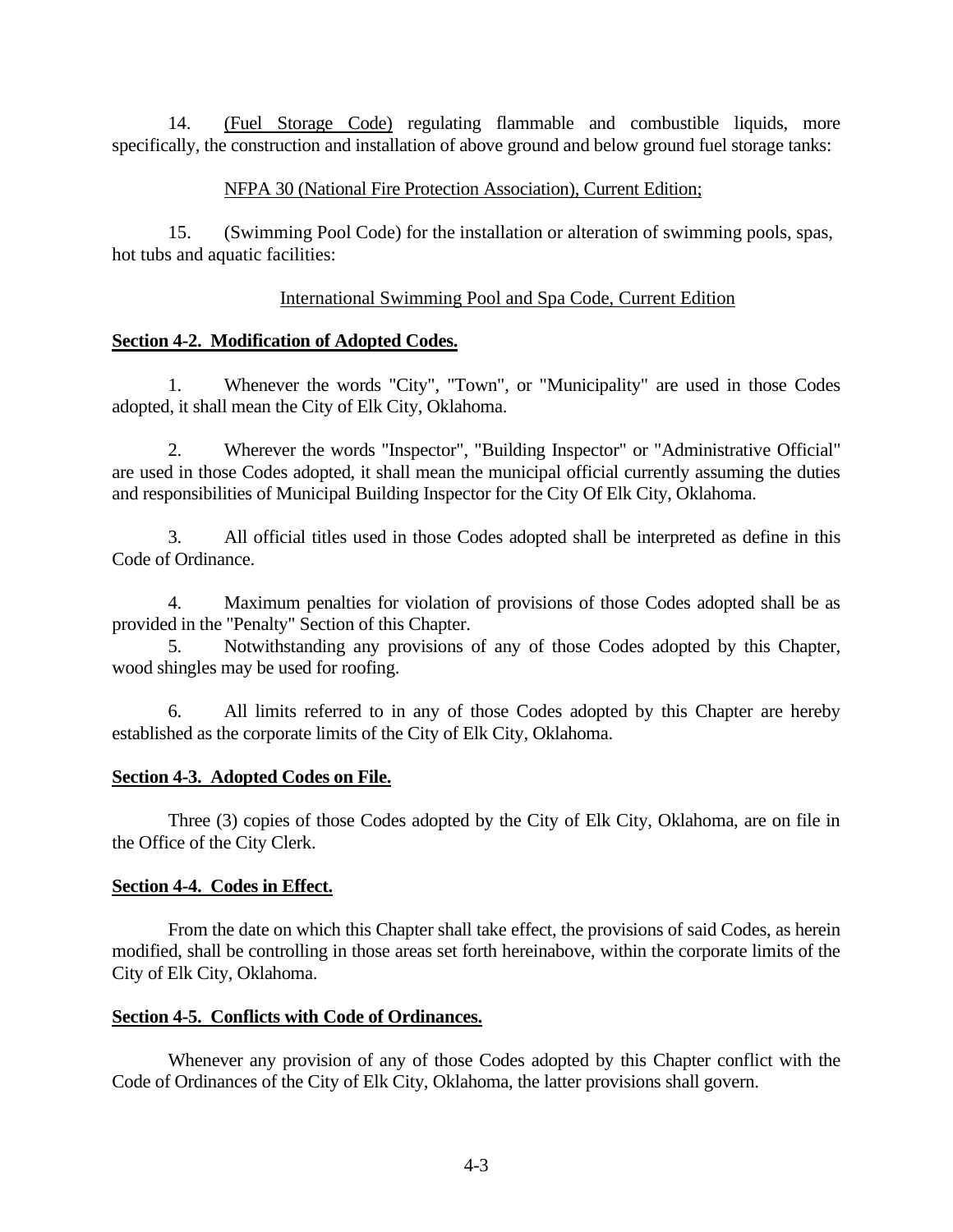#### **Section 4-6. Building Inspector to Enforce Codes.**

Any Municipal Official or other employee designated by the City Commission shall be responsible for enforcing the Codes adopted by these ordinances. Said persons may bear such titles as "Building Inspector", "Gas Inspector", "Plumbing Inspector", "Electrical Inspector", etc., as may be deemed appropriate to indicate their respective areas of concern, and shall be appointed or designated by the City Manager.

#### **Sections 4-7 through 4-14. (Reserved for future use.)**

### **Article 2. Permits**

#### **Section 4-15. Building Permits.**

1. No person shall erect, enlarge, construct, relocate, substantially improve, repair, place, alter, move, demolish or engage in plumbing, electrical or mechanical activities upon any building, structure, mobile or modular home, or other construction without first obtaining a separate Building Permit for each such building or structure from the Office of the City Clerk.

2. No man-made change to improved or unimproved real estate located within a designated "Flood Hazard Area", including, but not limited to, buildings or other structures, mining, dredging, filling, grading, paving, excavation or drilling operations, shall be initiated until a separate Building Permit has been obtained for each operation from the office of the City Clerk.

3. No mobile or modular home shall be placed on improved or unimproved real estate without first obtaining a separate Building Permit for each mobile home from the Office of the City Clerk.

4. Ordinary repairs of buildings or structures, the cost of which shall not exceed one thousand dollars (\$1,000.00), may be made without obtaining a Building Permit.

5. All applications for Building Permits shall be signed and in writing, upon an official blank form supplied by the Office of the City Clerk or the Municipal Building Inspector, and shall be submitted to either said officials, along with the required fee.

6. Building Permit fees shall be as determined by motion of the City Commission, and shall be based primarily upon the municipal costs incurred in the administration of the Municipal Building Permit System.

7. The Office of the City Clerk shall be responsible for the administration of the Building Permit process within said community; provided, that the building permit application forms may be obtained from, and submitted to, the Municipal Building Inspector.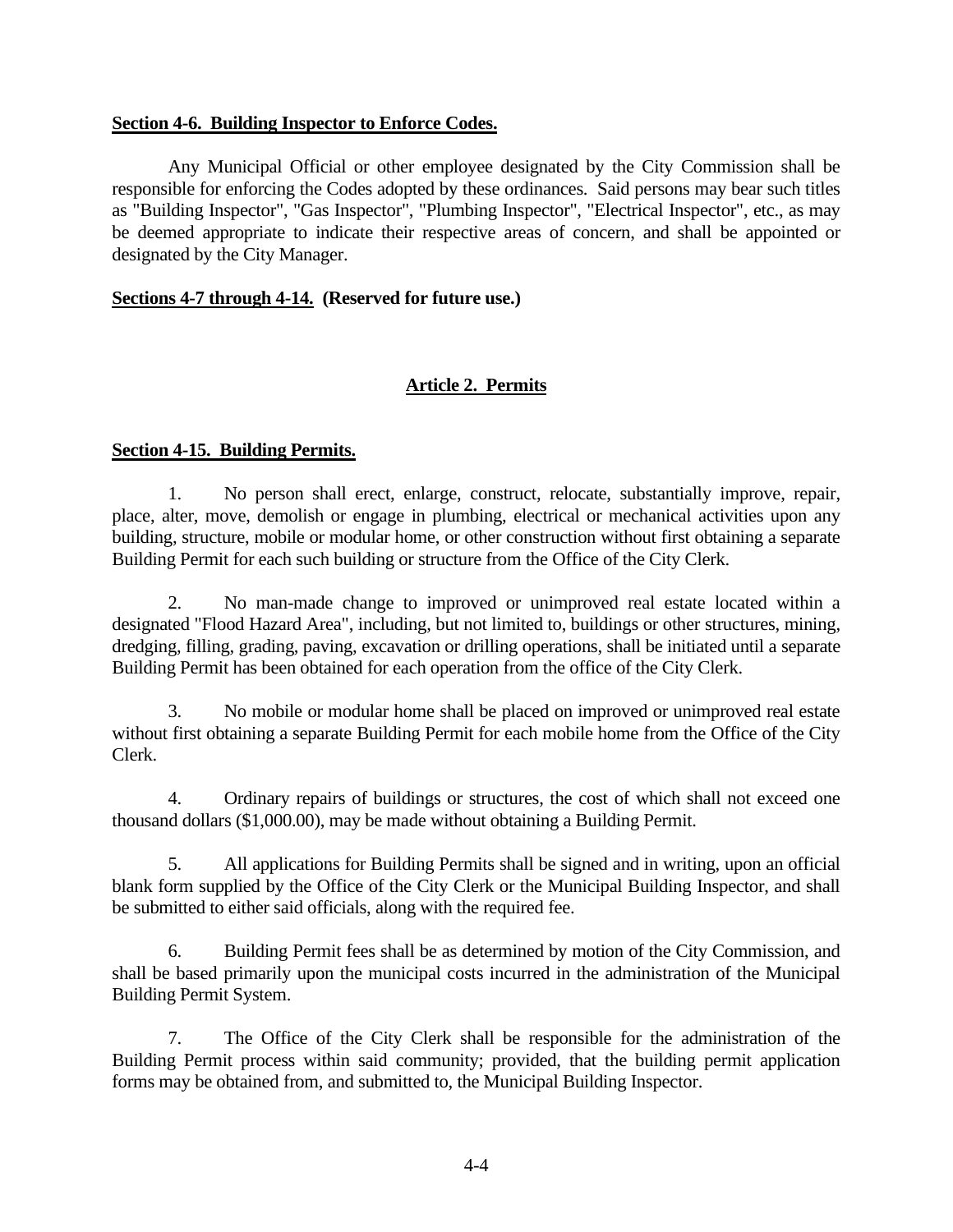8. Applications for Building Permits shall contain all applicable information required on the Building Permit form, and shall be accompanied by drawings of the proposed work (drawn to scale), showing floor plans, structural details, computations and such additional information as may be required of the applicant by the Office of the City Clerk, the Municipal Building Inspector, this Code of Ordinances or the City Commission.

9. Upon receipt of a complete Building Permit application and the required fee, the City Clerk shall immediately turn the application over to the Municipal Building Inspector, who shall review the application to ensure that:

- a. The involved land is properly zoned for the proposed use;
- b. Applicable Zoning District provisions (including Floodway Damage Prevention provisions as provided for in Article 3 this Chapter) have been met;
- c. Roadway access is available;
- d. Adequate and sanitary provisions have been made for utilities;
- e. All easements provided in the recorded plat, if any, are not encroached upon;
- f. All other required Municipal Permits have been obtained.

10. If the Municipal Building Inspector is satisfied that the proposed work described in the application and attached materials conform to the requirements of the adopted Zoning Ordinance, Building Code and other regulations and requirements, he shall authorize the issuance of the Building Permit by signing the application and forwarding it to the City Clerk, who shall return a copy to the applicant.

11. If the application or attached materials do not conform to pertinent municipal regulations, the Municipal Building Inspector shall not approve said application, but shall return the application to the City Clerk, along with written reason(s) for disapproval. The City Clerk shall return the application, with written reason(s) attached, to the applicant. The applicant may subsequently amend his application, if possible, and re- submit it, or initiate other action to correct the deficiencies.

12. The Municipal Building Inspector and the Office of the City Clerk shall complete all required review processes in an efficient and effective manner, without unreasonable or unnecessary delay.

13. A building Permit, once approve and issued, shall be construed as a permit to proceed with the work and shall not be construed as authority to violate, cancel, alter or set aside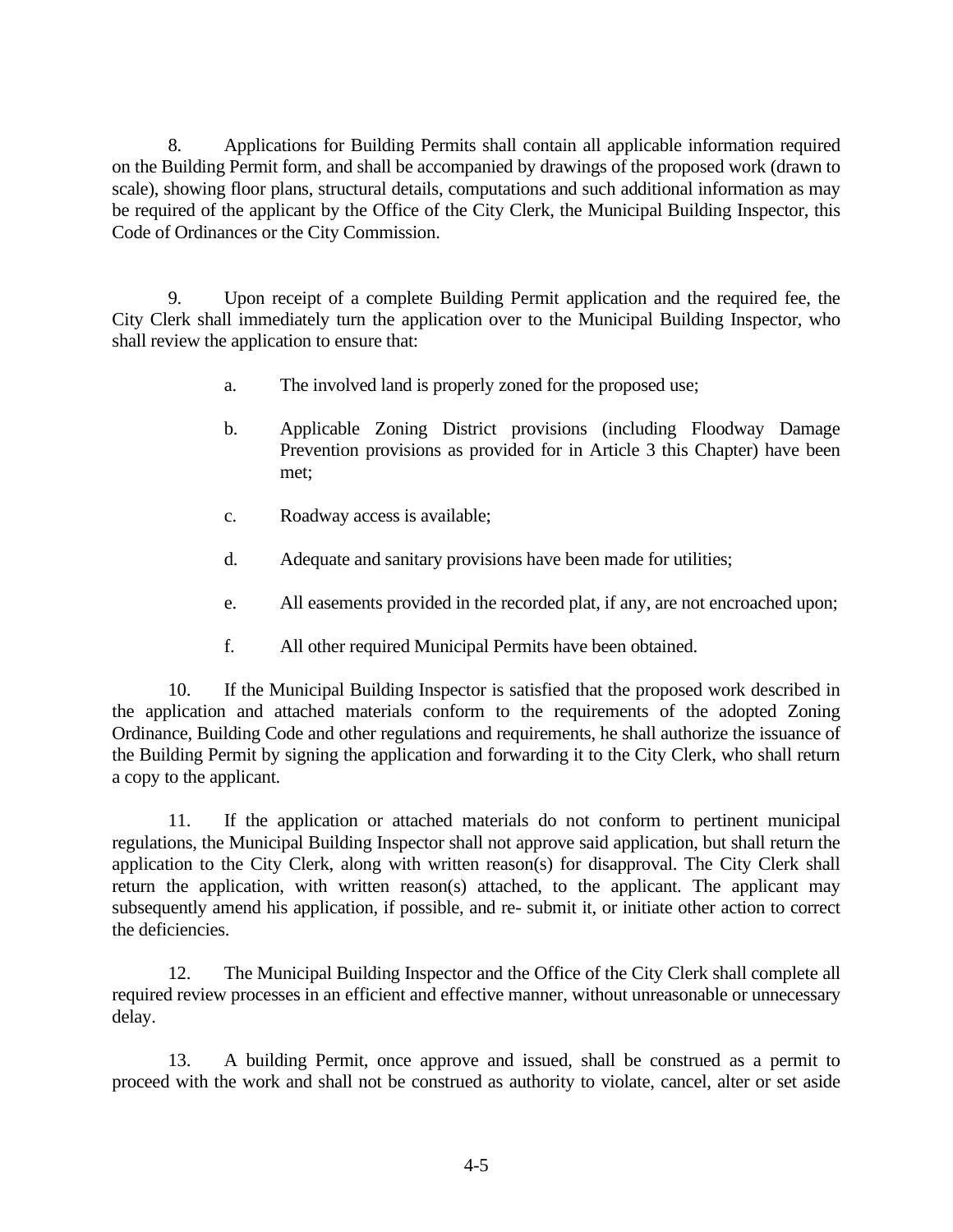any municipal regulations, nor shall such issuance prevent the Municipal Building Inspector from thereafter requiring a correction of errors in plans, construction or a violation of this Ordinance.

14. If the work allowed under an issued Building Permit has not been initiated within six (6) months from the issuance day of said permit, such permit shall become null and void unless a request for an extension is submitted to, and approved by, the Building Inspector. If said permit becomes null and void, a new permit must be obtained and the regular fee incident thereto collected, in order for the work to be initiated or resumed.

15. The Municipal Building Inspector shall keep a permanent and accurate accounting of all building permits and shall transmit copies of each permit issued to the Chairperson of the Municipal Planning Board, for information purposes. The City Clerk shall keep a permanent and accurate record of all building permit fee payments.

16. The City Clerk may revoke a building permit in case there has been any false statement or misrepresentation as to a material fact in the application or attached materials on which the building permit approval was based.

17. Building permits shall be conspicuously displayed on the project or site, in a manner visible from the street.

18. The City Clerk and the Municipal Building Inspector shall monitor municipal utility hook-up requests and shall not allow municipal utilities to be turned on to any unit, structure or project for which a building permit has not been issued.

19. Appeals from any aggrieved person concerning a decision of the City Clerk or the Municipal Building Inspector relative to the granting of building permits, shall be taken to the Municipal Planning Board, who shall act as the Permit Board of Appeals for the City of Elk City, Oklahoma.

20. In the event of any conflict between these building permit provisions delineated herein and any provision(s) of the Building Code adopted by the City Commission, the provisions of this Chapter shall prevail.

### **Section 4-16. House Moving Permit.**

1. Before any person shall move any house, building or heavy structure on or over any street within or though the City of Elk City, Oklahoma, it shall first be necessary to obtain a permit to do so from the office of the City Clerk; said permit shall first be approved by the City Manager.

2. The fee for a permit to move such house or structure shall be fifty dollars (\$50.00). In the event it is necessary to move utility lines, poles, signs or other structures to facilitate the move, the cost therefore will be paid by the applicant, in addition to the normal fee.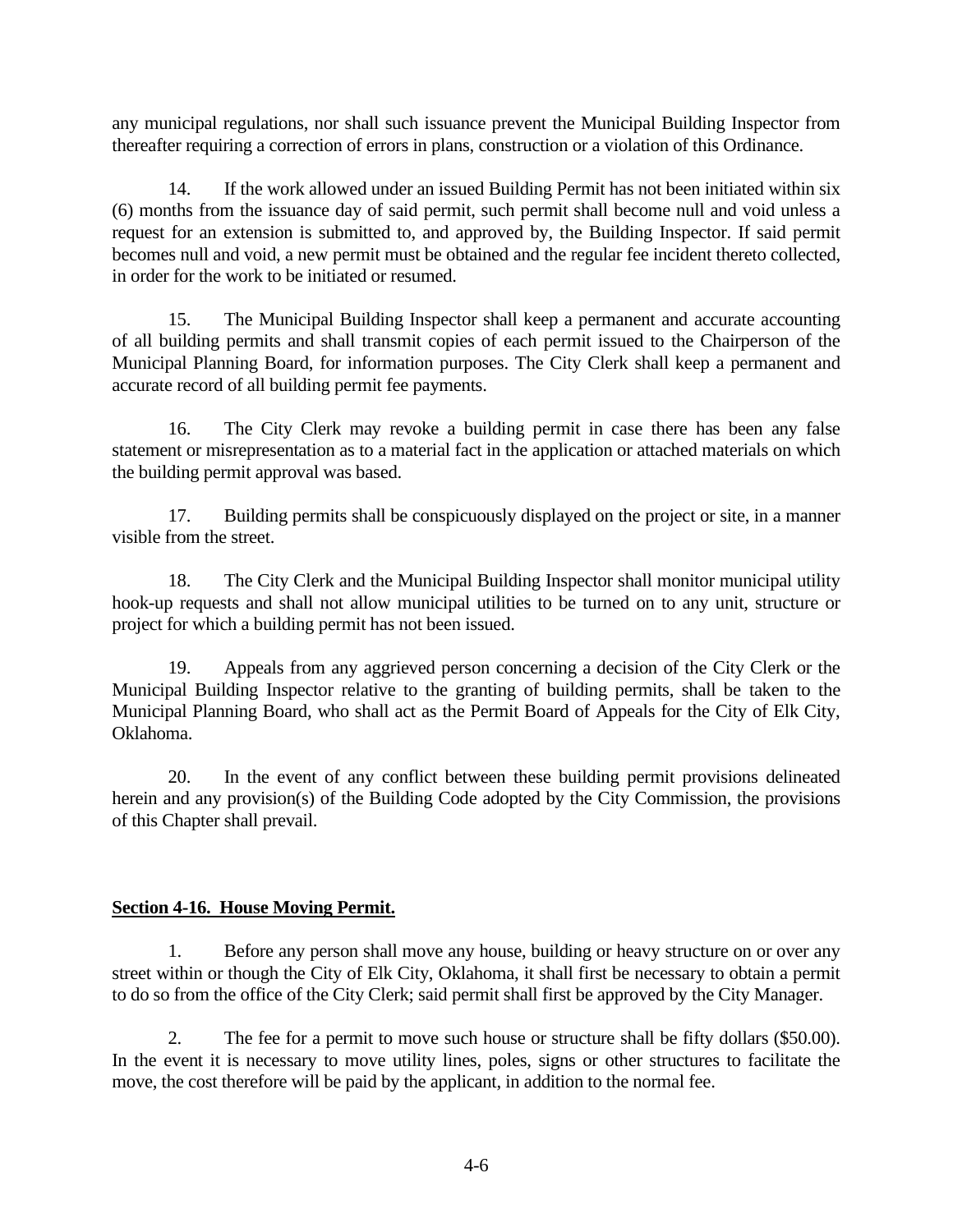3. No permit shall be issued to any person to move a house or structure unless the person has in effect a bond in the sum of five thousand dollars (\$5,000.00), conditioned that the mover will indemnify the owners of any property (public or private, including pavement, curbs, etc.) for any damage thereto resulting from the moving of any house or structure by him or by his agents or employees, and holding the City of Elk City, Oklahoma, harmless from liability for any such damages.

4. It shall be the duty of the City Manager to approve or determine the route that may be used and the potential for damages, if any, to any property. He may prescribe such rules and regulations as are necessary to promote an effective move and protection of person and property. The mover shall erect all necessary danger signals during the operation of moving.

5. Any person moving any house or any other structure on or over any street or alley, shall be liable personally and upon his bond for any damages to trees, public property, persons or any matter whatsoever resulting from such moving. This shall not be construed to authorize any person to cut or trim any trees, or commit any injury to any public or private property which cannot immediately restored to its former condition, and no permit shall authorize any moving under any conditions which will promote such damage.

## **Section 4-17. Pavement Cutting Permits.**

1. It shall be unlawful for any person to cut any pavement on any street or alley within the City of Elk City, Oklahoma, without a permit from the Office of the City Clerk; said permit shall first be approved by the City Manager or his designated agent.

2. An estimate of the cost of cutting such pavement shall be made by the City Manager, and a deposit equal to the amount of the estimate shall be made by the applicant.

3. The City may, at its option, either make repairs of the pavement which has been cut under the provisions of this Section, and charge the costs of such repairs to the deposit herein provided, or require that the person cutting the pavement make the repairs; in the latter case, the person's deposit shall be returned, upon satisfactory repair of the pavement. Any balance remaining after all such costs are paid shall be returned to the person making said deposit.

4. Any person cutting such pavement shall maintain proper safeguards, with suitable lights, during the night hours and sufficient in number to give warning of danger to all persons.

### **Section 4-18. Ditching Permits.**

1. It shall be unlawful for any person, firm or corporation to initiate any ditching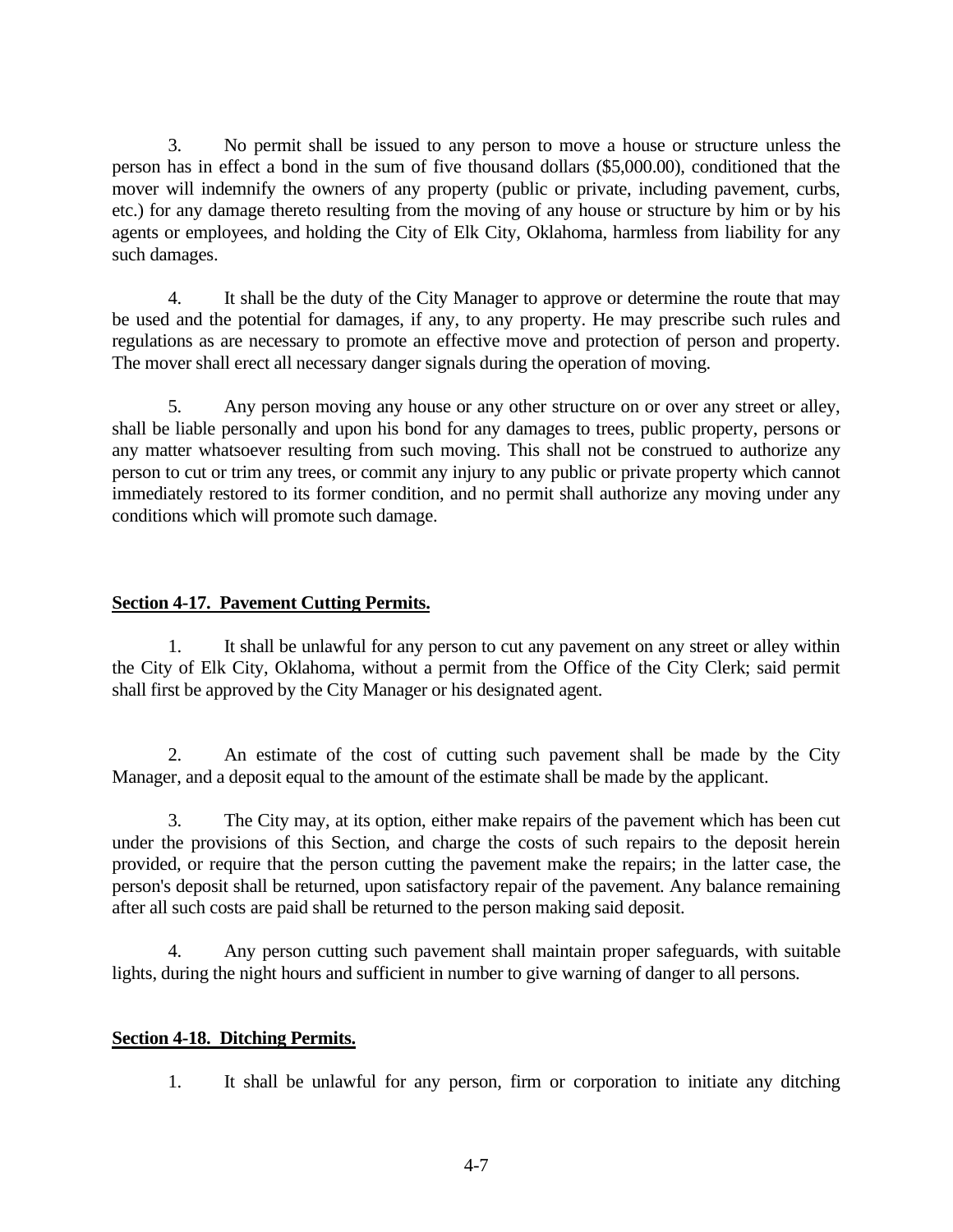operation involving any public easement, right-of-way, place, area or building within the City of Elk City, Oklahoma, without first obtaining a permit from the Office of the City Clerk; said permit shall first be approved by the City Manager or his designated agent.

- 2. Such permit shall be issued only if the applicant meets the following conditions:
	- a. The applicant shall provide a map of the proposed project to the City Manager prior to initiating work; said map shall show, or have placed upon it by the City Manager, all municipal utility line locations in the project area, and all areas of public easement, right-of-way, places, areas or buildings potentially affected by the proposed project.
	- b. The applicant shall provide written proof that he has coordinated his project with all other applicable utility companies (telephone, electric, gas and CATV) and is aware of the locations of all such lines.
	- c. The applicant shall provide a surety bond (or cash deposit), suitable to the City of Elk City, Oklahoma, as to dollar amount and form, to insure that any damages will be repaired; upon completion of the project, the City of Elk City, Oklahoma, will review any damage claims and make appropriate arrangements.
	- d. The applicant shall agree, in writing, to maintain proper safeguards, particularly at night.

3. Violation of any of these provisions shall be grounds for revocation of the applicant's permit at any time.

4. The fee for such permit shall be as determined by the City Manager.

### **Section 4-19. Permits for Pipes Across Streets.**

1. Oil and gas companies, and other persons, firms and corporation not operating pursuant to a franchise granted by the municipality or not operating pursuant to a permit or permit granted by the State Corporation Commission, shall secure a permit from the Office of the City Clerk before placing, installing, laying, constructing, operating or maintaining any pipe, cable, wire, conduit or line across, over, under, along, through or upon any street, alley, public way or public place within the corporate limits of the City of Elk City, Oklahoma; said permit shall first be approved by the City Manager or his designated agent.

- 2. The application for the permit shall specify:
	- a. The location of the pipe, cable, wire conduit or line; and
	- b. The privileges and proposed terms which the applicant desires to secure from the City and to exercise.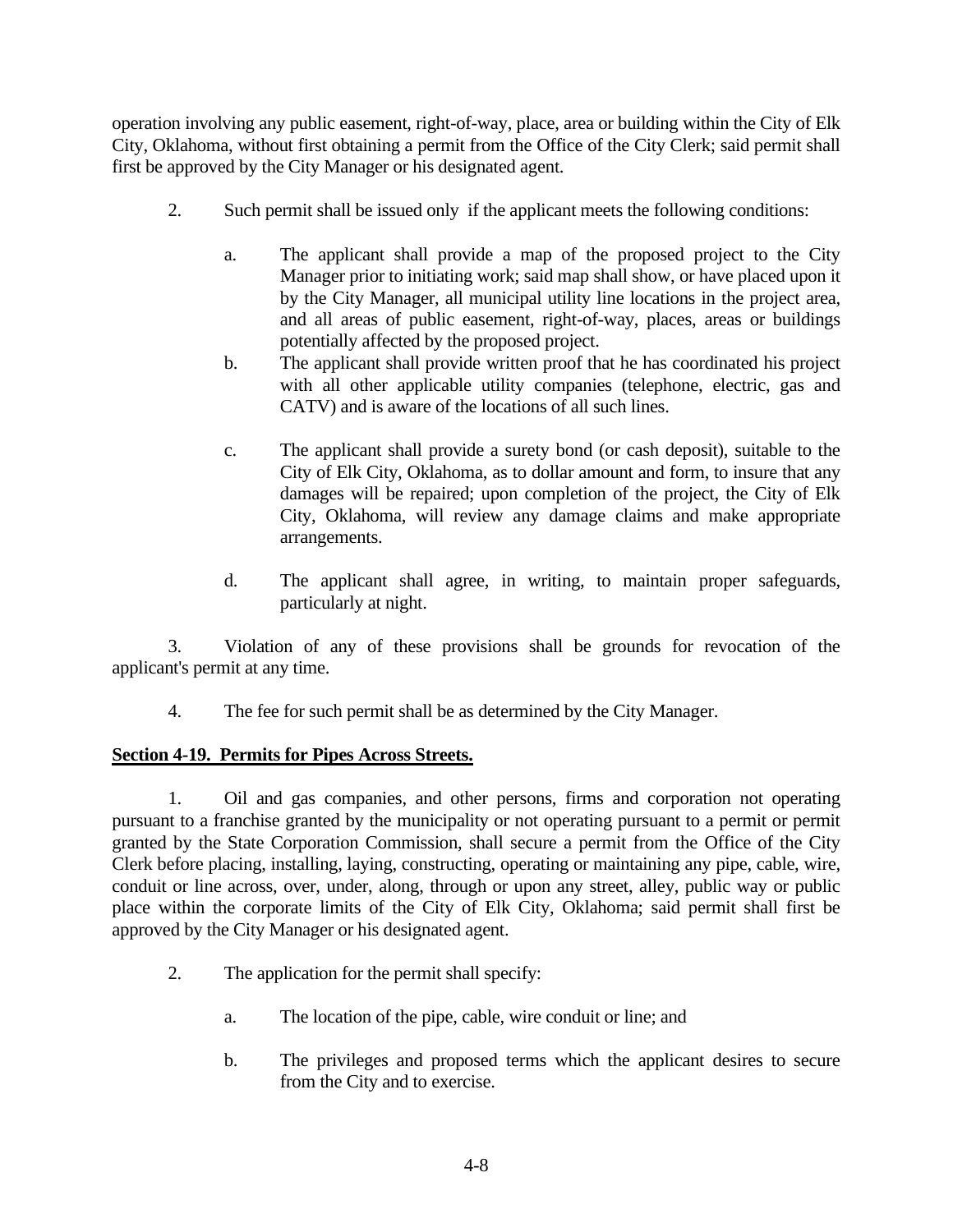3. The City Manager, if he sees fit to grant the permit, will grant it on written terms which are mutually agreeable. The City Manager may revoke said permit after adequate opportunity for a public hearing, for any of the following reasons:

a. Failure to abide by the terms on which the permit was granted:

- b. Violation of State Law or Municipal Ordinances; or
- c. Protection of public peace, health, safety or welfare.

4. The applicant shall pay such fees for such permit and for its periodic renewal as the City Commission may establish by motion.

5. The City Manager may refuse to renew a permit.

6. The City Manager may require an applicant to provide a bond for the protection of the City and/or the public in such sum and with such terms as said City Manager deems desirable. When the City Manager requires such a bond, a permit shall have no effect unless the required bond is also in effect.

## **Section 4-20. Construction of Fences; Permits.**

It shall be unlawful and an offense for any person to construct, build, erect or alter any fence within the corporate limits of the City of Elk City, Oklahoma, except as provided herein.

1. For the purposes of this Section, the term "Fence" shall mean any structure or wall made of any material, including live plants, which is commonly used to border, envelope, decorate or to limit or exclude ingress or egress in an area.

2. Fences may be erected within the City only after the property owner has obtained a building permit through the office of the City Building Inspector and upon all payment of required fees. Fees for said permit shall be established by the City Manager.

3. Fences may be erected in yards or along the edge of yards; provided that no fence or wall shall be located in front of the front building line. NO fence or wall shall exceed six (6) feet in height, unless extraordinary circumstances require it, and, in no instances, shall a fence or wall exceed eight (8) feet in height.

4. If the property for which a fence permit is sought is on a corner lot on which a front and side yard setback are established, no fence which obstructs site lines at elevations between two (2) feet and six (6) feet above any portion of the crown of the adjacent roadway shall be maintained in a triangle form by measuring the distance of thirty (30) feet along said front and side lot lines and connecting the points so established to form a sight triangle on the area of the lot adjacent to the street intersection. No permit shall be issued in such event.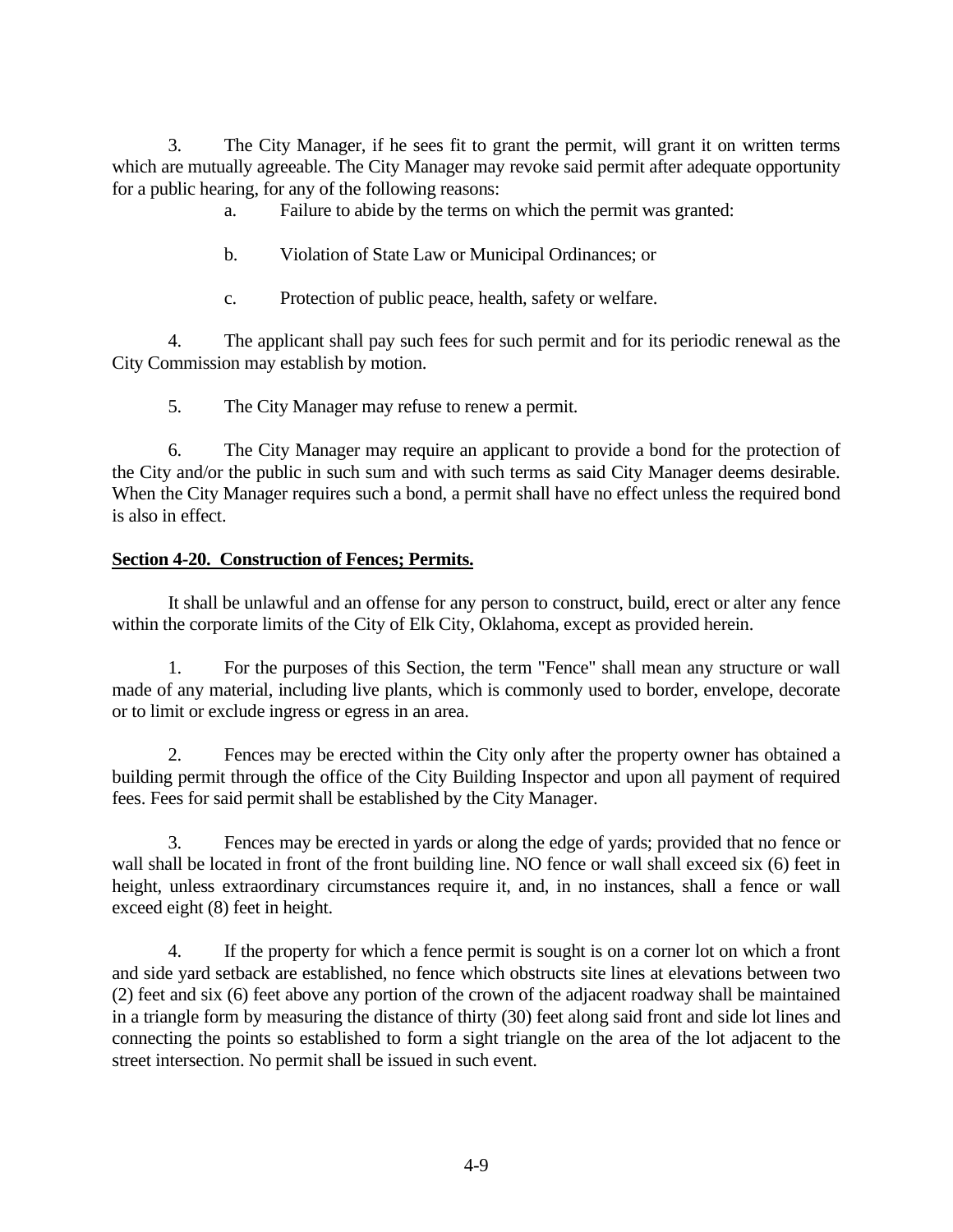### **Section 4-21. Liquefied Petroleum Gas State Permits.**

It shall be unlawful for any person, firm or corporation to manufacture, fabricate, assemble, install or repair any system, container, apparatus or appliance to be used for the transportation, storage, dispensing or utilization of liquefied petroleum gas, or to transport, handle or store such gas, unless such person has complied and complies with, all provisions of the State Law and local Ordinances relating thereto, and has any permit which may be required by State Law and local Ordinances relating thereto.

### **Section 4-23. Hospitals and Ambulatory Surgical Care Facilities.**

Hospitals.

*1. No new hospital shall be developed, either through construction or conversion of existing space, in the City unless a permit therefore has been issued by the City Clerk. The City Commission shall reconsider the merit of Section 4-23 not later than 30 days before July 18, 2012.*

2. "Hospital" means any institution, place, building or agency, public or private, whether organized as a for-profit or not-for-profit entity, licensed by the State and devoted primarily to the maintenance and operation of facilities for the diagnosis, treatment or care of patients admitted for overnight stay, or longer in order to obtain medical care, surgical care, obstetrical care, or nursing care for illness, disease, injury, infirmity, or deformity.

3 Before developing a facility for use as a newly licensed hospital, the person proposing to operate the hospital shall apply to the City Clerk for a permit for the facility in addition to any other required approvals. The application for a permit shall be in such form as the City Clerk shall prescribe and shall include a demonstration of the hospital's probable impact on any existing hospital and surgical services in the City, including permitted facilities not yet completed.

4. The application for a permit shall be accompanied by a filing fee equal to one percent (1%) of the capital cost of the proposed facility to be utilized as the newly licensed hospital, with a minimum fee of one thousand dollars (\$1,000.00) and a maximum fee chargeable hereunder of thirty thousand dollars (\$30,000.00). It is intended that the fee charged herein shall be used to cover the costs of the application evaluation, including the engagement of a reorganized health care industry consulting firm to perform a feasibility study on the development of the facility in the City. Any excess of fees collected over costs incurred over one thousand dollars (\$1,000.00) but less than thirty thousand dollars (\$30,000.00) shall be refunded to the applicant.

5. Within thirty (30) days after receiving a completed application for a permit, the City Clerk shall cause a paid public notice to be published in a newspaper of general circulation in the area where the hospital is to be located and in a newspaper of general circulation in the area where the application is available for inspection. The notice shall include the name and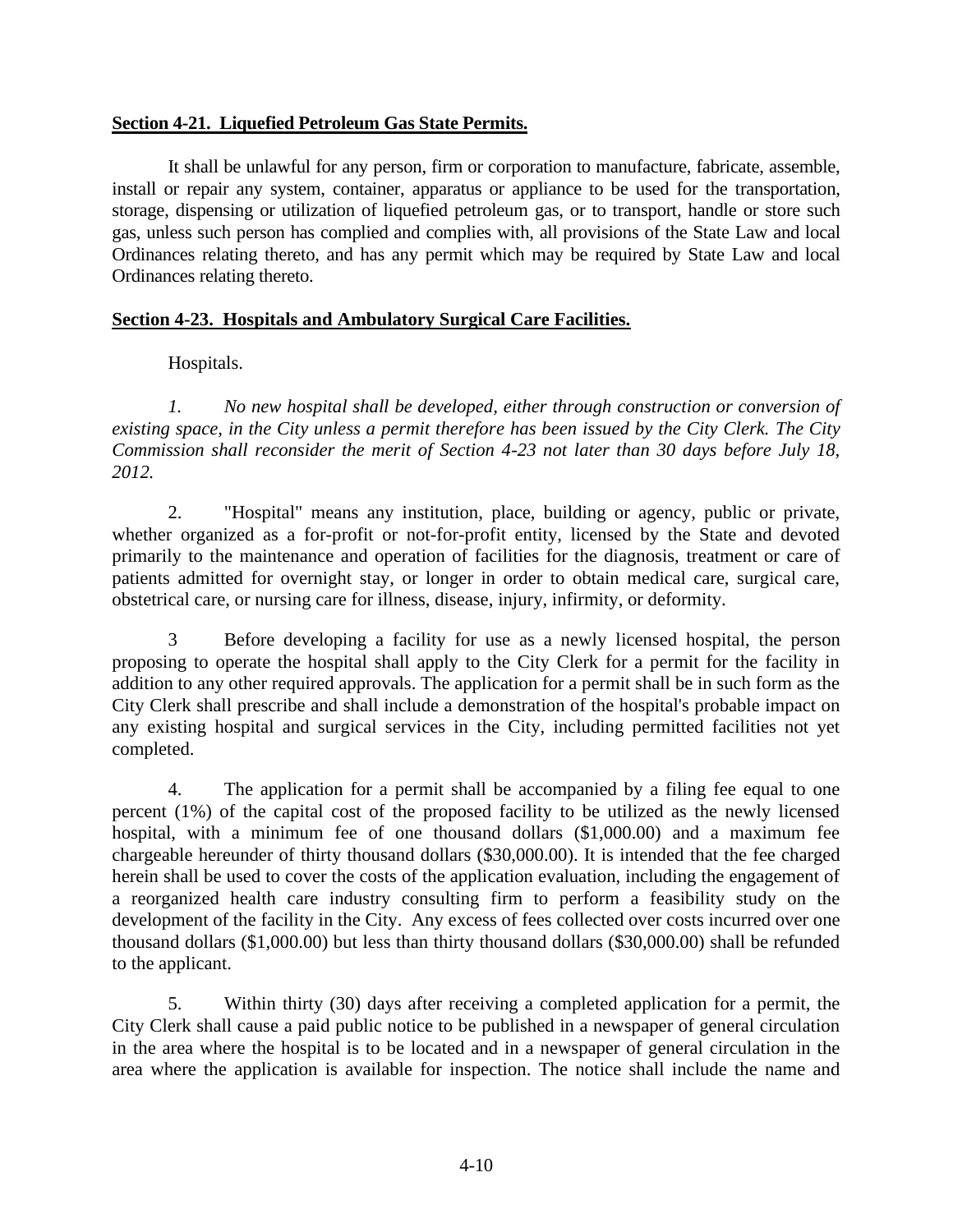proposed location of the facility, a brief description of the proposal relating to the facility, information on where the original application can be viewed, and an explanation of how parties may file materials to be considered along with the application.

6. Any person may submit written evidence and argument regarding the proposed hospital to the City Clerk to be reviewed by City Staff. Written materials shall be submitted to the City Clerk within thirty (30) days after publication of the paid notice. The applicant shall have forty-five (45) days after publication of the paid notice to respond in writing to materials timely filed by other persons.

7. No permit to establish a hospital shall be issued by the City Clerk unless, after reviewing the application, the feasibility study and all other timely filed written materials and responses, the City Council makes the following findings:

- a. The proposed hospital will contribute to the orderly development of hospital and surgical services in the City;
- b. The proposed hospital will not cause an undue financial or staffing hardship on any existing provider of essential hospital or surgical services in the City, including permitted facilities not yet completed;
- c. The proposed hospital can be adequately served by the City's existing utility systems and/or infrastructure;
- d. The proposed hospital will qualify for and enter into a participating hospital provider agreement with the Federal Medicare program and Oklahoma Medicaid program;
- e. The proposed hospital will qualify for and maintain a license to operate a hospital from the State Commissioner of Health;
- f. The proposed hospital will operated and staff an emergency department where emergency services will be available to all without regard to race, sex, national origin, religious affiliation, insurance status or ability to pay on a twenty-four-hour per day, three hundred sixty-five-day per year basis;
- g. The proposed hospital will fulfill a demonstrated need in the community as described on the feasibility study for the hospital and its development is in the best interest of the health and welfare of the community.

8. The City Clerk shall schedule the application for a permit for consideration by the City Council within one hundred twenty (120) days after publication of the paid notice. A permit shall be effective for thirty-six (36) months from the date of issue, during which time an applicant shall start construction or conversion work on the facility to be used as the newly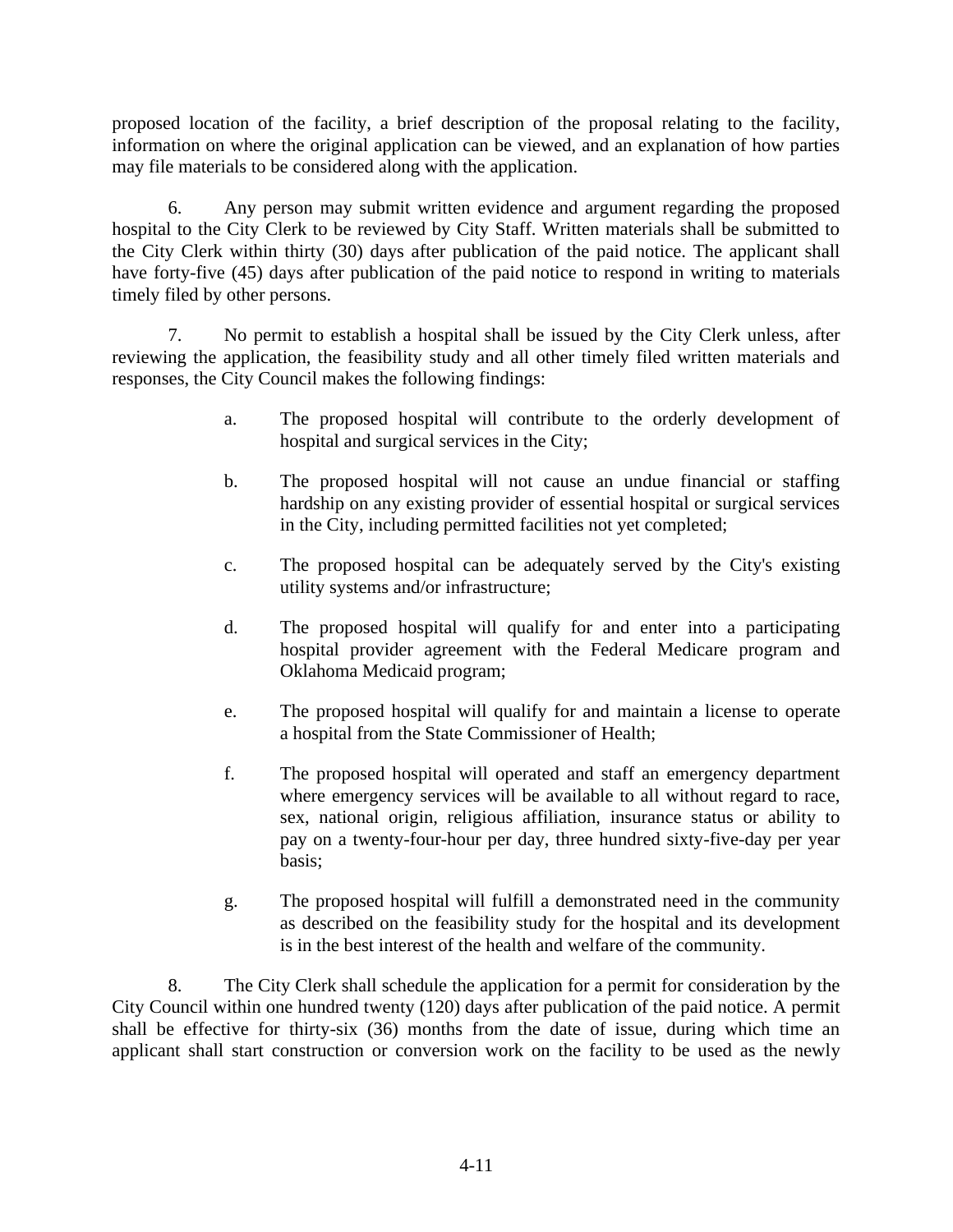licensed hospital. If construction or conversion work is not started within the time required by this section, the permit shall be null and void and a new application must be filed.

9. The City Staff may establish standards for review and approval of detailed building plans and specifications that are in addition to the requirements for a permit under this section.

10. For the purposes of this section, the word "hospital" does not include a long-term care facility where the average patient stay is greater than twenty-five (25) days and no operating suite and no public emergency room treatment is available.

11. Should an objection be filed by any interested party or governmental entity to the granting of a permit under this section, the City Clerk shall schedule a hearing before an administrative law judge appointed by the City Council within one hundred twenty (120) days after the publication of the paid notice. A permit shall be effective for thirty-six (36) months from the date of issue, during which time an applicant shall start construction or conversion work on the hospital. If construction or conversion work is not started within the time required by this section, the permit shall be null and void. Should construction or conversion work be completed within the thirty-six-month period as provided, then the permit shall remain valid so long as the hospital is in compliance with the state regulatory requirements and the requirements as set forth in this Section.

12. Any person or governmental entity aggrieved by the decision of the administrative law judge may appeal said decision by filing an action in the district court within thirty (30) days from the issuance of the decision by the administrative law judge.

13. Permits shall not be effective until or unless all appeals permitted by this subsection have been exhausted or resolved.

14. Upon the completed filing of all documents required herein, providing that no protests are filed during the protest period the City Staff shall issue the permit administratively. The issuance of such permit will be subject to all other zoning, building, and code requirements being met.

15. The City Staff may establish standards for review and approval of detailed building plans and specifications that are in addition to the requirements for a permit under this Section.

#### AMBULATORY SURGICAL FACILITIES.

*1. No new ambulatory surgical care facility shall be developed, either through construction or conversion of existing space, in the City unless a permit therefore has been issued by the City Clerk. The City Commission shall reconsider the merit of Section 4-23 not later than 30 days before July 18, 2012.*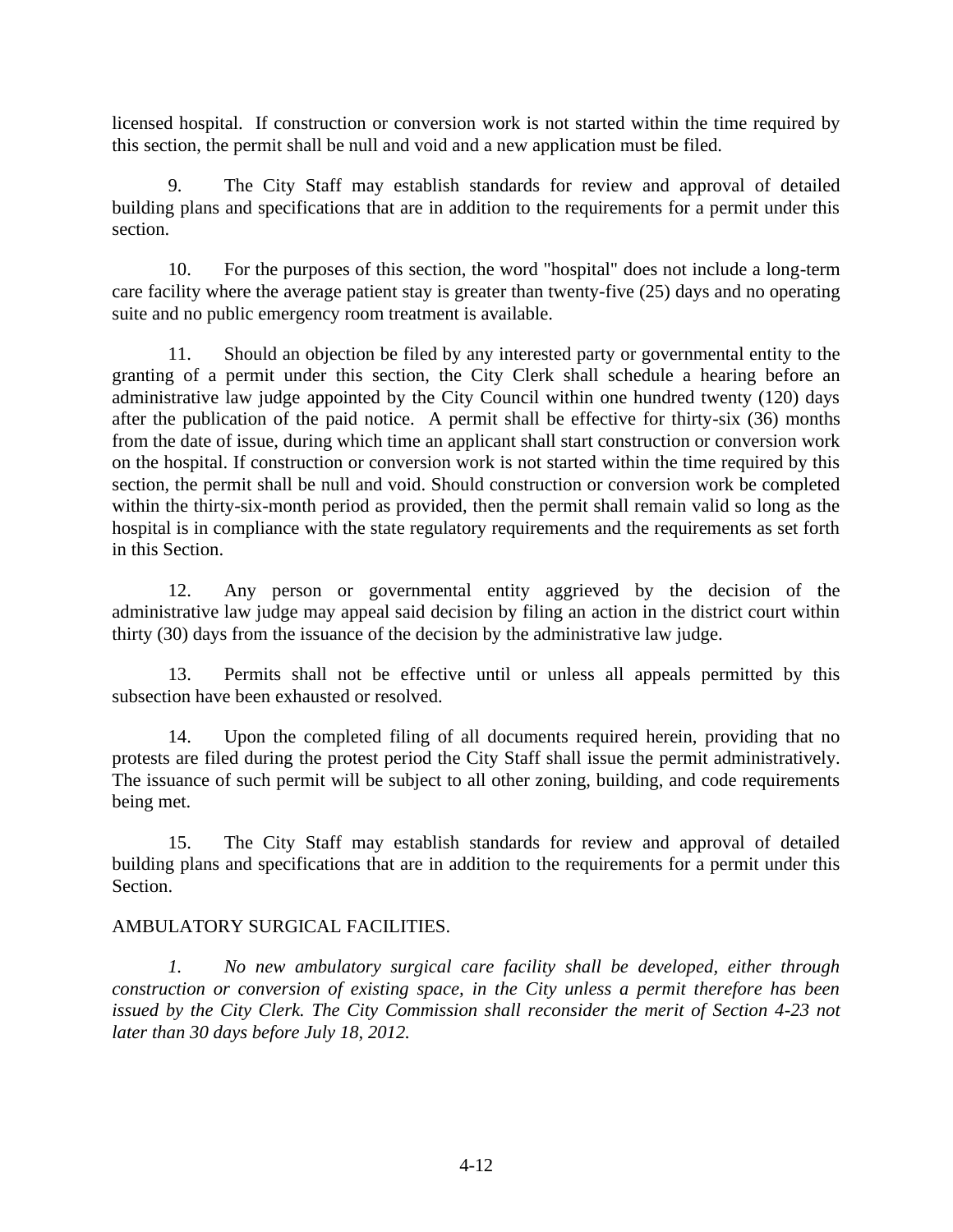2. "Ambulatory surgical care facility" means an establishment licensed by the State as an ambulatory surgical care facility with an organized medical staff of physicians, with permanent facilities that are equipped and operated primarily for the purpose of performing surgical procedures, with continuous physician services available on call, and registered professional nurse services on site, whenever a patient is in the facility, which provides services or other accommodations for patients to recover for a period not to exceed twenty-three (23) hours after surgery.

3. Before developing a facility for use as a newly licensed ambulatory surgical care facility, the person proposing to operate the ambulatory surgical care facility shall file a completed application with the City Clerk for a permit for the facility in addition to any other required approvals. The application for a permit shall be in such form as the City Staff shall prescribe and shall provide an impact study including a demonstration of the ambulatory surgical care facility's probable impact on the existing surgical services in the City. All necessary studies shall be provided by the applicant.

4. The application for a permit shall be accompanied by a filing fee equal to one (1) percent of the capital cost of the proposed facility, with a minimum fee of one thousand dollars (\$1,000.00) and a maximum fee chargeable hereunder of fifteen thousand dollars (\$15,000.00). It is intended that the fee charged herein shall be used to cover the costs of the application evaluation. Any excess of fees collected over costs incurred over one thousand dollars (\$1,000.00) but less than fifteen thousand dollars (\$15,000.00) shall be refunded to the applicant.

5. Within thirty (30) days after receiving a completed application for a permit, the City Clerk shall cause a paid public notice to be published in a newspaper of general circulation in the area where the ambulatory surgical care facility is to be located and in a newspaper of general circulation in the area where the application is available for inspection. The notice shall include the name and proposed location of the facility, a brief description of the proposal relating to the facility, information on where the original application can be viewed, and an explanation of how parties may file materials to be considered along with the application.

6. Any person may submit written evidence and argument regarding the proposed ambulatory surgical care facility to the City Clerk to be reviewed by City Staff. Written materials shall be submitted to the City Clerk within thirty (30) days after publication of the paid notice. The applicant shall have forty-five (45) days after publication of the paid notice to respond in writing to materials timely filed by other persons.

7. No permit to establish an ambulatory surgical care facility shall be issued by the City Clerk unless, after reviewing the application and timely filed written materials and responses, the City Staff makes the following findings:

> a. The proposed ambulatory surgical care facility will fulfill a demonstrated need in the community for the facility and its development is in the best interest of the health and welfare of the community;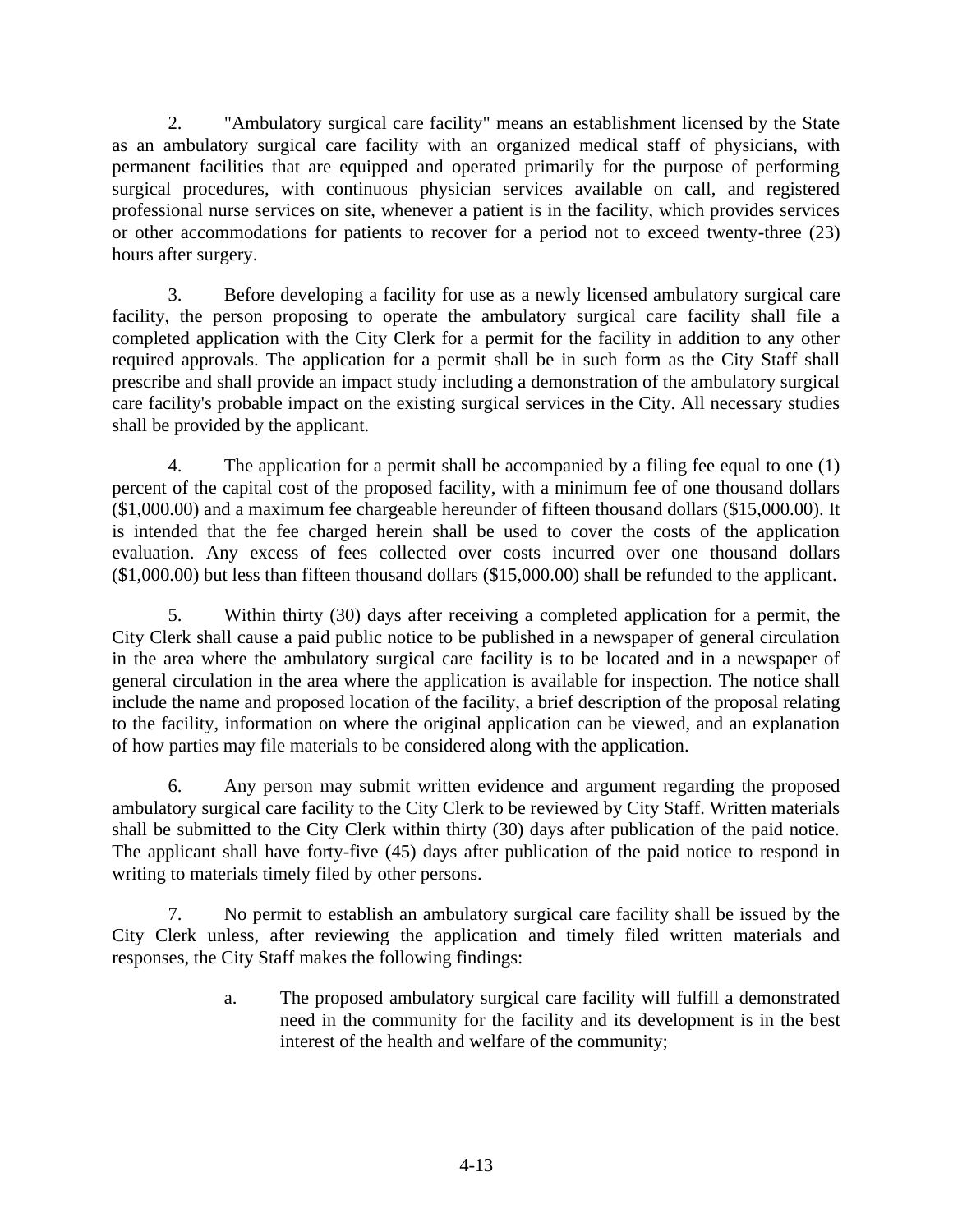- b. The proposed ambulatory surgical care facility will serve and be in the interest of the health and welfare of the community;
- c. The proposed ambulatory surgical care facility can be adequately served by the City's existing utility systems and/or infrastructure;
- d. The applicant must obtain and hold in good standing during its operation a transfer agreement with an accredited acute care facility within the corporate limits of the City of Elk City;
- e. Doctors practicing at the proposed center must be credentialed and on staff in good standing with an accredited acute care facility within the corporate limits of the City of Elk City;
- f. The applicant has obtained a license from the State Commissioner of Health as required under Title 63 of the Oklahoma Statutes.

8. Should an objection be filed by any interested party or governmental entity to the granting of said permit, the City Clerk shall schedule the application for hearing before an administrative law judge appointed by the City Council within one hundred twenty (120) days after publication of the paid notice. A permit shall be effective for thirty six (36) months from the date of issue, during which time an application shall start construction or conversion work on the ambulatory surgical care facility. If construction or conversion work is not started within the time required by this section, the permit shall be null and void. Should construction or conversion work be completed within the thirty-six-month period as provided, then the permit shall remain valid so long as the center is in compliance with the state regulatory requirements and the requirements as set forth in this article.

9. Any person or governmental entity aggrieved by a decision of the administrative law judge shall appeal by filing an action in the district court within thirty (30) days from the issuance of the decision by the administrative law judge.

10. Upon the completed filing of all documents required herein, providing that no protests are filed during the protest period the City Staff shall issue the permit administratively. The issuance of such permit will be subject to all other zoning, building, and code requirements being met.

11. The City Staff may establish standards for review and approval of detailed building plans and specifications that are in addition to the requirements for a permit under this section.

### IMAGING AND ENDOSCOPY FACILITIES.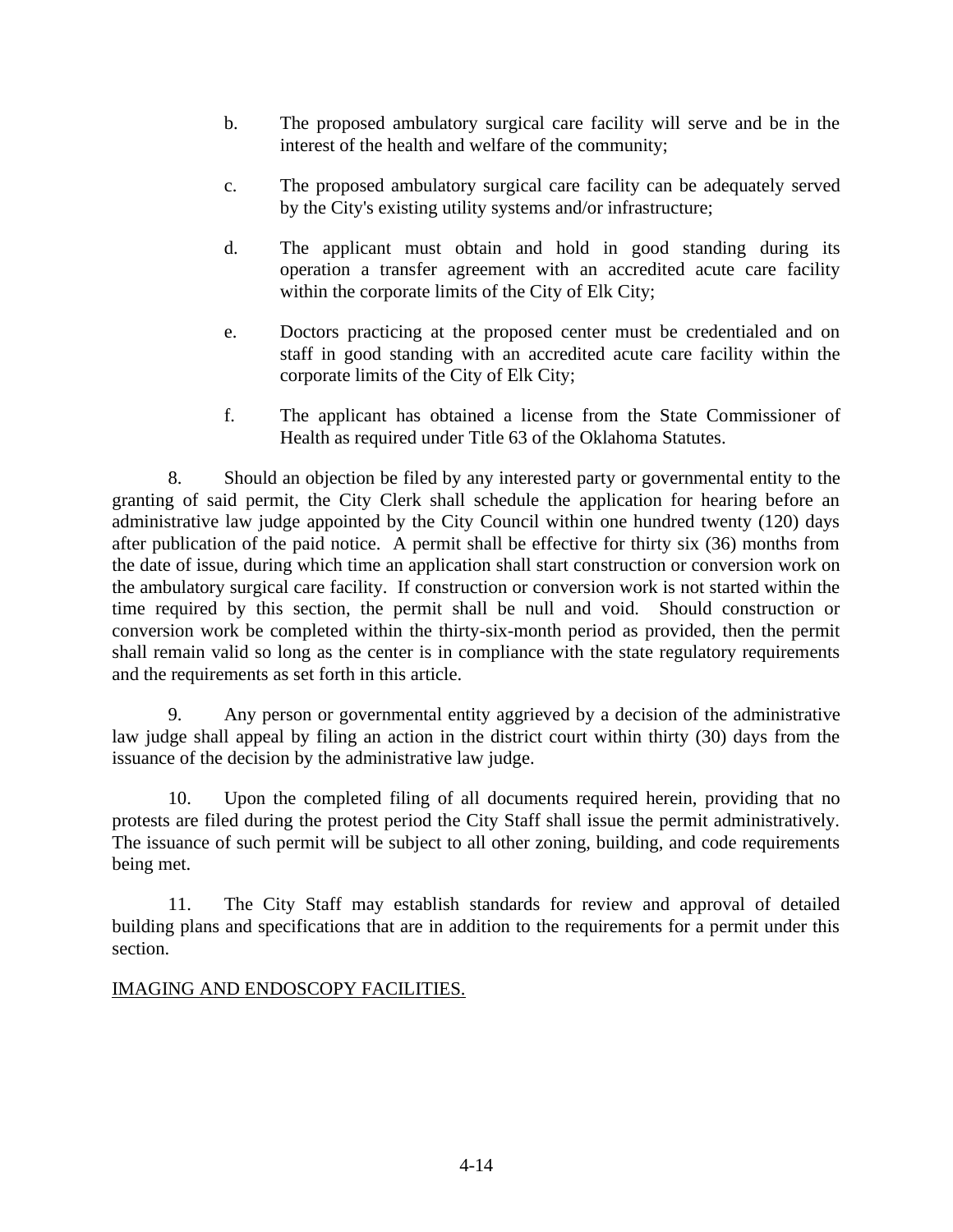1. No new Imaging or Endoscopy Facility shall be developed, either through construction or conversion of existing space, in the City unless a permit therefore has been issued by the City Clerk. The City Commission shall reconsider the merit of Section 4-23 not later than 30 days before July 18, 2012.

2. "Imaging facility" means an establishment licensed by the State with permanent facilities that are equipped and operated primarily for the purpose of performing the following procedures: i) Diagnostic – radiography, ii) Fluoroscopy, iii) Screening and diagnostic mammography iv) Diagnostic ultrasound procedures, v) Computerized axial tomography, vi) Magnetic resonance imaging, vii) Positron emission tomography, viii) Bone densitometry, ix) Diagnostic and therapeutic nuclear medicine including, but limited to, nuclear cardiology, x) Interventional radiology procedures, xi) Angiography, xii) other related imaging procedures, with continuous physician services available on call, and registered professional nurse services on site, whenever a patient is in the facility.

3. "Endoscopy Facility" means an establishment licensed by the state with permanent facilities that are equipped and operated primarily for the purpose of performing outpatient [endoscopy,](http://www.endo-world.com/digestiv2.htm#endoscopy) gastroscopy and [colonoscopy,](http://www.endo-world.com/digestiv1.htm#colonoscopy) with continuous physician services available on call, and registered professional nurse services on site, whenever a patient is in the facility.

4. Before developing a facility for use as a newly Imaging or Endoscopy Facility, the person proposing to operate the Imaging or Endoscopy Facility shall file a completed application with the City Clerk for a permit for the facility in addition to any other required approvals. The application for a permit shall be in such form as the City Staff shall prescribe and shall provide an impact study including a demonstration of the facility's probable impact on the existing services in the City. All necessary studies shall be provided by the applicant.

5. The application for a permit shall be accompanied by a filing fee equal to one (1) percent of the capital cost of the proposed facility, with a minimum fee of one thousand dollars (\$1,000.00) and a maximum fee chargeable hereunder of fifteen thousand dollars (\$15,000.00). It is intended that the fee charged herein shall be used to cover the costs of the application evaluation. Any excess of fees collected over costs incurred over one thousand dollars (\$1,000.00) but less than fifteen thousand dollars (\$15,000.00) shall be refunded to the applicant.

6. Within thirty (30) days after receiving a completed application for a permit, the City Clerk shall cause a paid public notice to be published in a newspaper of general circulation in the area where the facility is to be located and in a newspaper of general circulation in the area where the application is available for inspection. The notice shall include the name and proposed location of the facility, a brief description of the proposal relating to the facility, information on where the original application can be viewed, and an explanation of how parties may file materials to be considered along with the application.

7. Any person may submit written evidence and argument regarding the proposed Imaging or Endoscopy Facility to the City Clerk to be reviewed by City Staff. Written materials shall be submitted to the City Clerk within thirty (30) days after publication of the paid notice.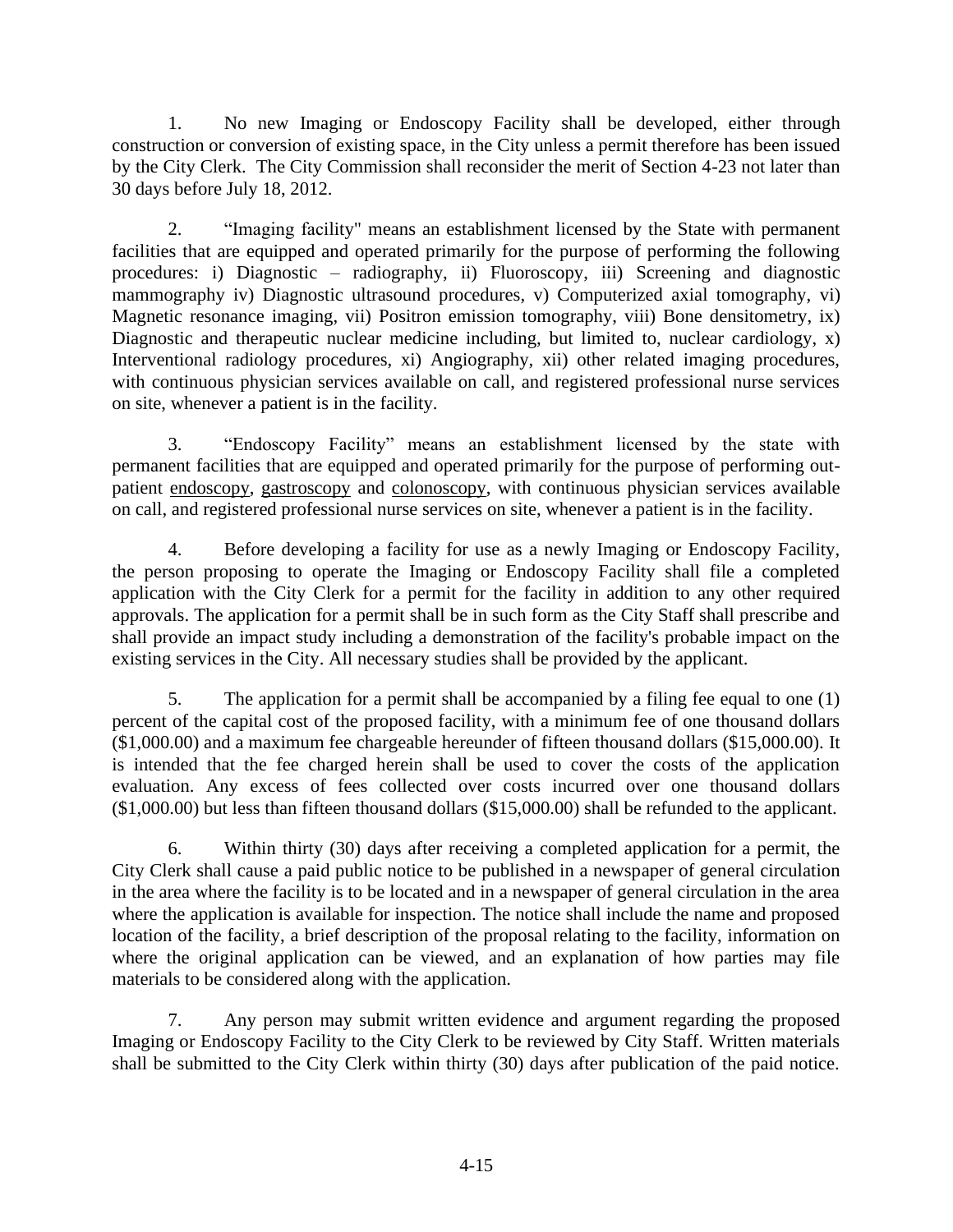The applicant shall have forty-five (45) days after publication of the paid notice to respond in writing to materials timely filed by other persons.

8. No permit to establish an Imaging or Endoscopy Facility shall be issued by the City Clerk unless, after reviewing the application and timely filed written materials and responses, the City Staff makes the following findings:

- a. The proposed Imaging or Endoscopy Facility will fulfill a demonstrated need in the community for the facility and its development is in the best interest of the health and welfare of the community;
- b. The proposed Imaging or Endoscopy Facility will serve and be in the interest of the health and welfare of the community;
- c. The proposed Imaging or Endoscopy Facility can be adequately served by the City's existing utility systems and/or infrastructure;
- d. The applicant must obtain and hold in good standing during its operation a transfer agreement with an accredited acute care facility within the corporate limits of the City of Elk City;
- e. Doctors practicing at the proposed center must be credentialed and on staff in good standing with an accredited acute care facility within the corporate limits of the City of Elk City;
- f. The applicant has obtained a license from the State Commissioner of Health as required under the Oklahoma Statutes.

9. Should an objection be filed by any interested party or governmental entity to the granting of said permit, the City Clerk shall schedule the application for hearing before an administrative law judge appointed by the City Council within one hundred twenty (120) days after publication of the paid notice. A permit shall be effective for thirty six (36) months from the date of issue, during which time an application shall start construction or conversion work on the Imaging or Endoscopy Facility. If construction or conversion work is not started within the time required by this section, the permit shall be null and void. Should construction or conversion work be completed within the thirty-six-month period as provided, then the permit shall remain valid so long as the center is in compliance with the state regulatory requirements and the requirements as set forth in this article.

10. Any person or governmental entity aggrieved by a decision of the administrative law judge shall appeal by filing an action in the district court within thirty (30) days from the issuance of the decision by the administrative law judge.

11. Upon the completed filing of all documents required herein, providing that no protests are filed during the protest period the City Staff shall issue the permit administratively.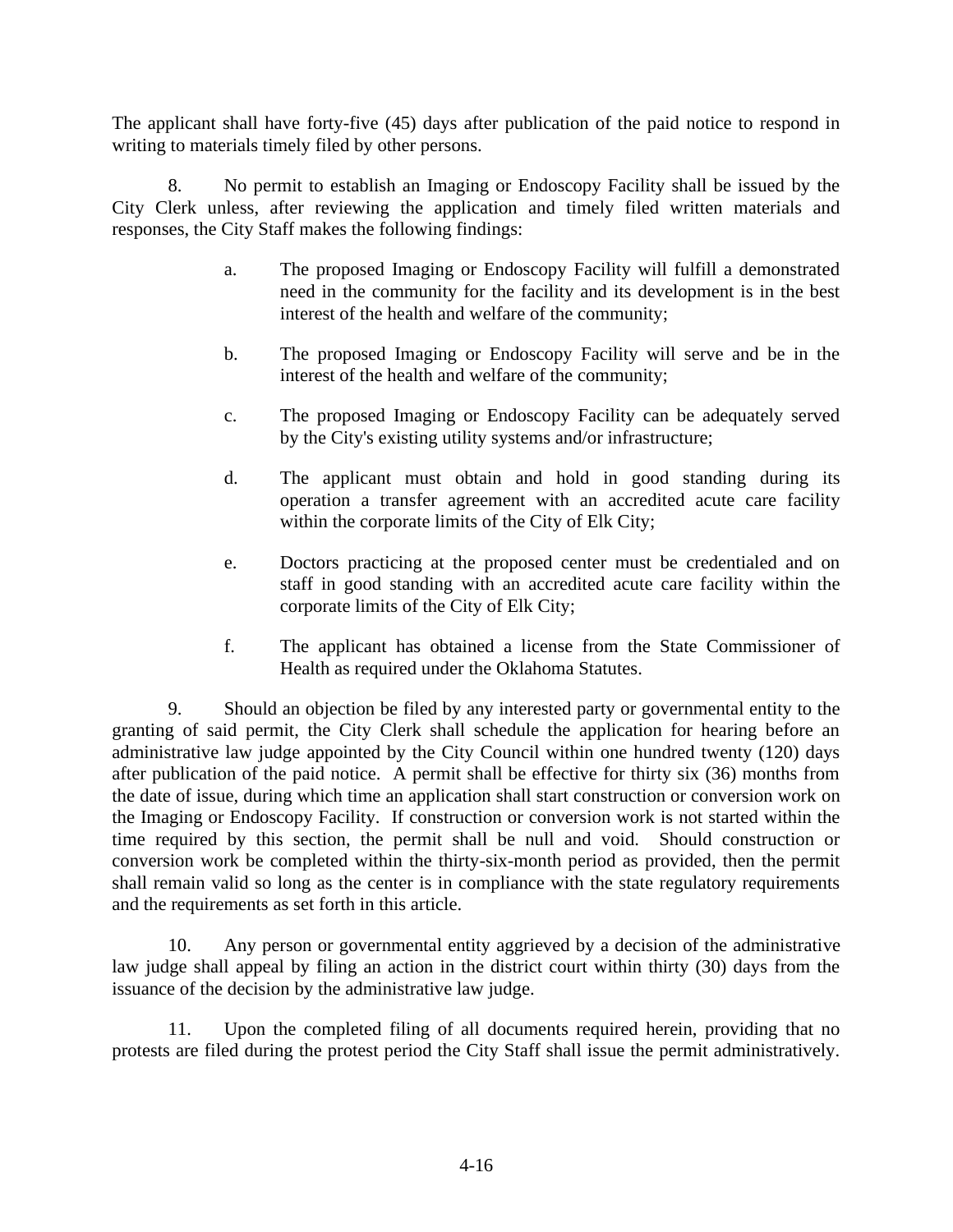The issuance of such permit will be subject to all other zoning, building, and code requirements being met.

12. The City Staff may establish standards for review and approval of detailed building plans and specifications that are in addition to the requirements for a permit under this section.

### **Sections 4-24. (Reserved for future use.)**

### **Article 3. Flood Damage Prevention**

#### **Section 4-25. Statutory Authorization and Findings of Fact.**

The Legislature of the State of Oklahoma has in O.S. 82 §1601-1619 Chapter 23 delegated the responsibility of local governmental units to adopt regulations designed to minimize flood losses. Therefore, the City Commission of Elk City, Oklahoma, does ordain as follows:

1. The flood hazard areas of the City of Elk City are subject to periodic inundation, which results in loss of life and property, health and safety hazards, disruption of commerce and governmental services, and extraordinary public expenditures for flood protection and relief, all of which adversely affect the public health, safety and general welfare.

2. These flood losses are created by the cumulative effect of obstructions in floodplains which cause an increase in flood heights and velocities, and by the occupancy of flood hazards areas by uses vulnerable to floods and hazardous to other lands because they are inadequately elevated, flood proofed or otherwise protected from flood damage.

#### **Section 4-26. Statement of Purpose.**

It is the purpose of this ordinance to promote the public health, safety and general welfare and to minimize public and private losses due to flood conditions in specific areas by provisions designed to:

- 1. Protect human life and health;
- 2. Minimize expenditure of public money for costly flood control projects;
- 3. Minimize the need for rescue and relief efforts associated with flooding and generally undertaken at the expense of the general public;
- 4. Minimize prolonged business interruptions;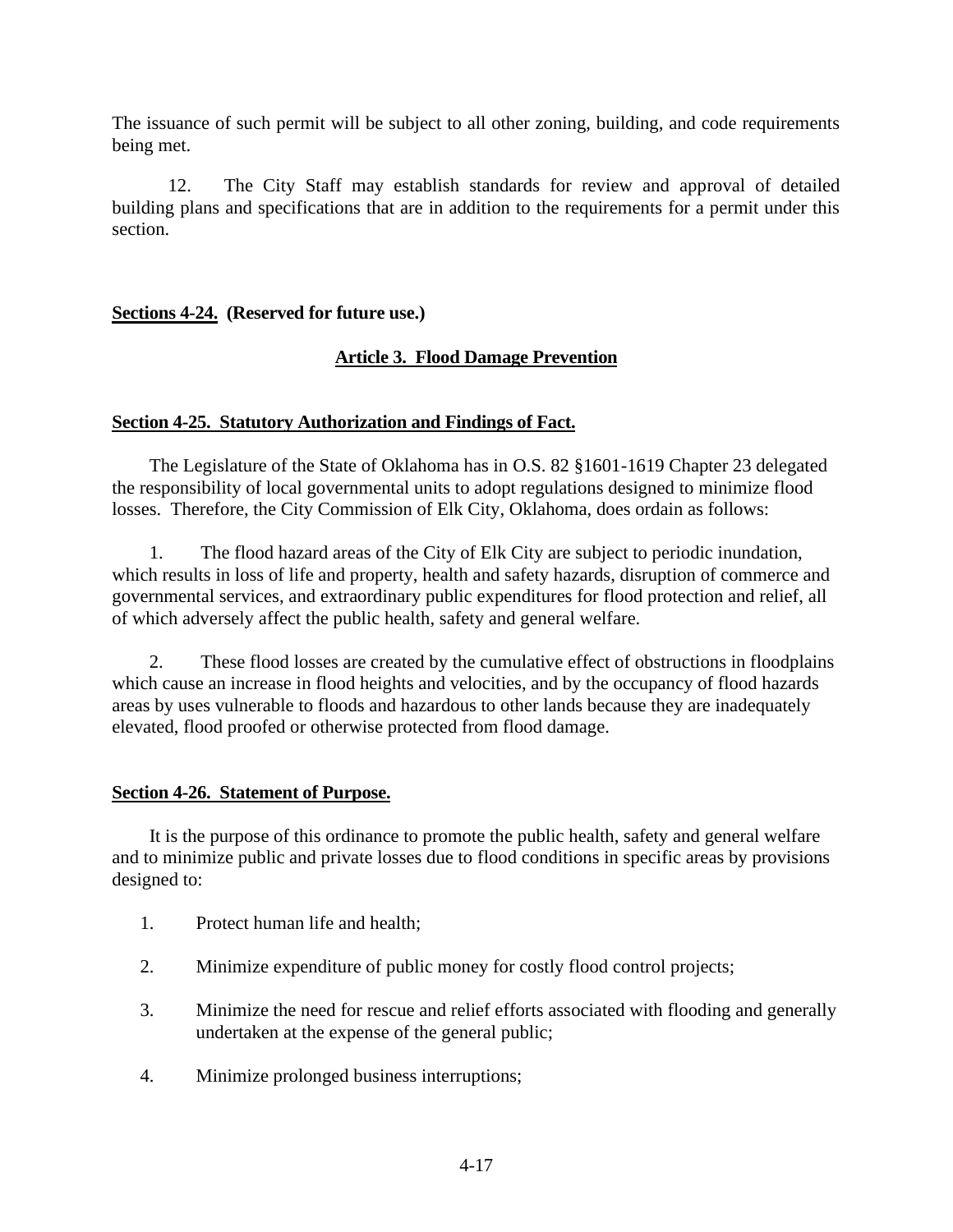- 5. Minimize damage to public facilities and utilities such as water and gas mains, electric, telephone and sewer lines, streets and bridges located in floodplains;
- 6. Help maintain a stable tax base by providing for the sound use and development of flood-prone areas in such a manner as to minimize future flood blight areas; and
- 7. Insure that potential buyers are notified that property is in a flood area.

### **Section 4-27. Methods of Reducing Flood Losses.**

In order to accomplish its purposes, this ordinance uses the following methods:

- 1. Restrict or prohibit uses that are dangerous to health, safety or property in times of flood, or cause excessive increases in flood heights or velocities;
	- 2. Require that uses vulnerable to floods, including facilities which serve such uses, be protected against flood damage at the time of initial construction;
	- 3. Control the alteration of natural floodplains, stream channels, and natural protective barriers, which are involved in the accommodation of flood waters;
	- 4. Control filling, grading, dredging and other development which may increase flood damage;
	- 5. Prevent or regulate the construction of flood barriers which will unnaturally divert floodwaters or which may increase flood hazards to other lands.

### **Section 4-28. Definitions.**

Unless specifically defined below, words or phrases used in this ordinance shall be interpreted to give them the meaning they have in common usage and to give this ordinance it's most reasonable application.

**Alluvial Fan Flooding -** means flooding occurring on the surface of an alluvial fan or similar landform which originates at the apex and is characterized by high-velocity flows; active processes of erosion, sediment transport, and deposition; and unpredictable flow paths.

**Apex -** means a point on an alluvial fan or similar landform below which the flow path of the major stream that formed the fan becomes unpredictable and alluvial fan flooding can occur.

**Area of Shallow Flooding -** means a designated AO, AH, or VO zone on a community's Flood Insurance Rate Map (FIRM) with a one percent chance or greater annual chance of flooding to an average depth of one to three feet where a clearly defined channel does not exist,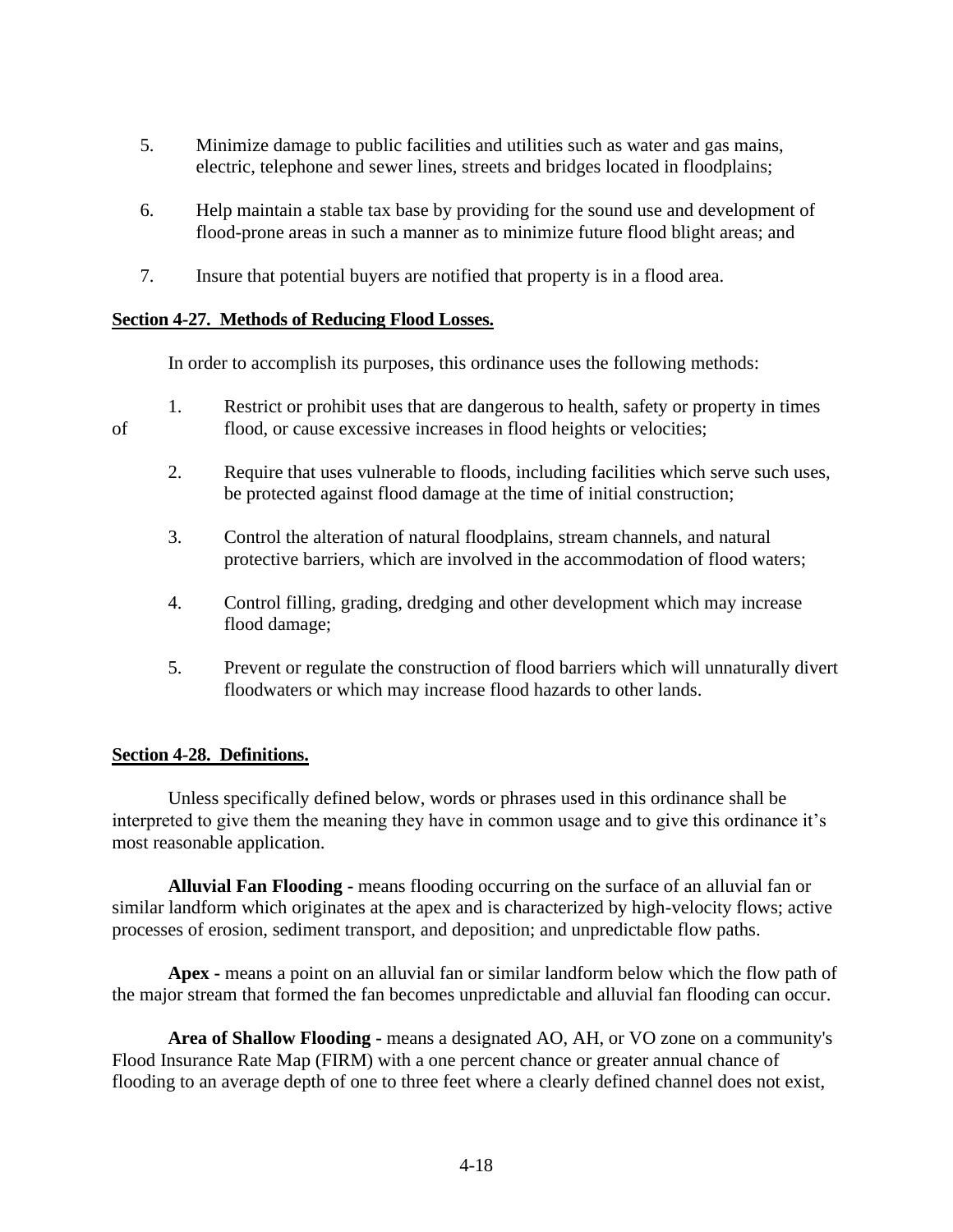where the path of flooding is unpredictable and where velocity flow may be evident. Such flooding is characterized by ponding or sheet flow.

**Area of Special Flood Hazard -** is the land in the floodplain within a community subject to a one percent or greater chance of flooding in any given year. The area may be designated as Zone A on the Flood Hazard Boundary Map (FHBM). After detailed ratemaking has been completed in preparation for publication of the FIRM, Zone A usually is refined into Zones A, AE, AH, AO, A1-99, VO, V1-30, VE or V.

**Base Flood -** means the flood having a one percent chance of being equaled or exceeded in any given year.

**Basement -** means any area of the building having its floor sub-grade (below ground level) on all sides.

**Critical Feature -** means an integral and readily identifiable part of a flood protection system, without which the flood protection provided by the entire system would be compromised.

**Development -** means any man-made change in improved and unimproved real estate, including but not limited to buildings or other structures, mining, dredging, filling, grading, paving, excavation or drilling operations or storage of equipment or materials.

**Elevated Building -** means a non-basement building (i) built, in the case of a building in Zones A1-30, AE, A, A99, AO, AH, B, C, X, and D, to have the top of the elevated floor, or in the case of a building in Zones V1-30, VE, or V, to have the bottom of the lowest horizontal structure member of the elevated floor elevated above the ground level by means of pilings, columns (posts and piers), or shear walls parallel to the floor of the water and (ii) adequately anchored so as not to impair the structural integrity of the building during a flood of up to the magnitude of the base flood. In the case of Zones A1-30, AE, A, A99, AO, AH, B, C, X, and D, "elevated building" also includes a building elevated by means of fill or solid foundation perimeter walls with openings sufficient to facilitate the unimpeded movement of flood waters. In the case of Zones V1-30, VE, or V, "elevated building" also includes a building otherwise meeting the definition of "elevated building," even though the lower area is enclosed by means of breakaway walls if the breakaway walls met the standards of Section 60.3(e)(5) of the National Flood Insurance Program regulations.

**Existing Construction -** means for the purposes of determining rates, structures for which the "start of construction" commenced before the effective date of the FIRM or before January 1, 1975, for FIRMs effective before that date. "Existing construction" may also be referred to as "existing structures."

**Existing Manufactured Home Park or Subdivision -** means a manufactured home park or subdivision for which the construction of facilities for servicing the lots on which the manufactured homes are to be affixed (including, at a minimum, the installation of utilities, the construction of streets, and either final site grading or the pouring of concrete pads) is completed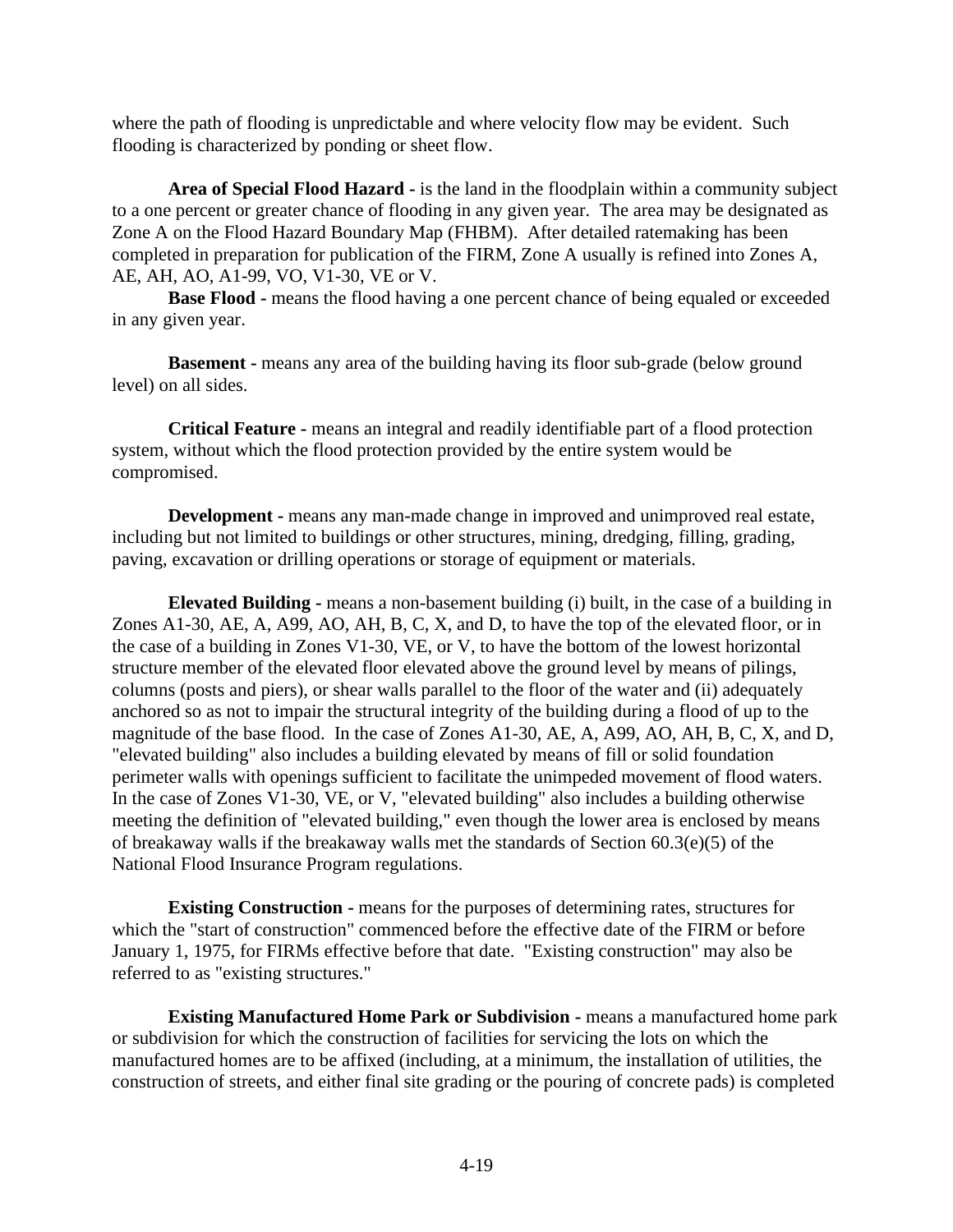before the effective date of the floodplain management regulations adopted by a community.

**Expansion to an Existing Manufactured Home Park or Subdivision -** means the preparation of additional sites by the construction of facilities for servicing the lots on which the manufactured homes are to be affixed (including the installation of utilities, the construction of streets, and either final site grading or the pouring of concrete pads).

**Flood or Flooding -** means a general and temporary condition of partial or complete inundation of normally dry land areas from:

- (i.) The overflow of inland or tidal waters.
- (ii.) The unusual and rapid accumulation or runoff of surface waters from any source.

**Flood Insurance Rate Map (FIRM) -** means an official map of a community, on which the Federal Emergency Management Agency has delineated both the areas of special flood hazards and the risk premium zones applicable to the community.

**Flood Insurance Study -** is the official report provided by the Federal Emergency Management Agency. The report contains flood profiles, water surface elevation of the base flood, as well as the Flood Boundary-Floodway Map.

**Floodplain or Flood-Prone Area -** means any land area susceptible to being inundated by water from any source (see definition of flooding).

**Floodplain Management -** means the operation of an overall program of corrective and preventive measures for reducing flood damage, including but not limited to emergency preparedness plans, flood control works and floodplain management regulations.

**Floodplain Management Regulations -** means zoning ordinances, subdivision regulations, building codes, health regulations, special purpose ordinances (such as a floodplain ordinance, grading ordinance and erosion control ordinance) and other applications of police power. The term describes such state or local regulations, in any combination thereof, which provide standards for the purpose of flood damage prevention and reduction.

**Flood Protection System -** means those physical structural works for which funds have been authorized, appropriated, and expended and which have been constructed specifically to modify flooding in order to reduce the extent of the areas within a community subject to a "special flood hazard" and the extent of the depths of associated flooding. Such a system typically includes hurricane tidal barriers, dams, reservoirs, levees or dikes. These specialized flood modifying works are those constructed in conformance with sound engineering standards.

**Flood Proofing -** means any combination of structural and non-structural additions,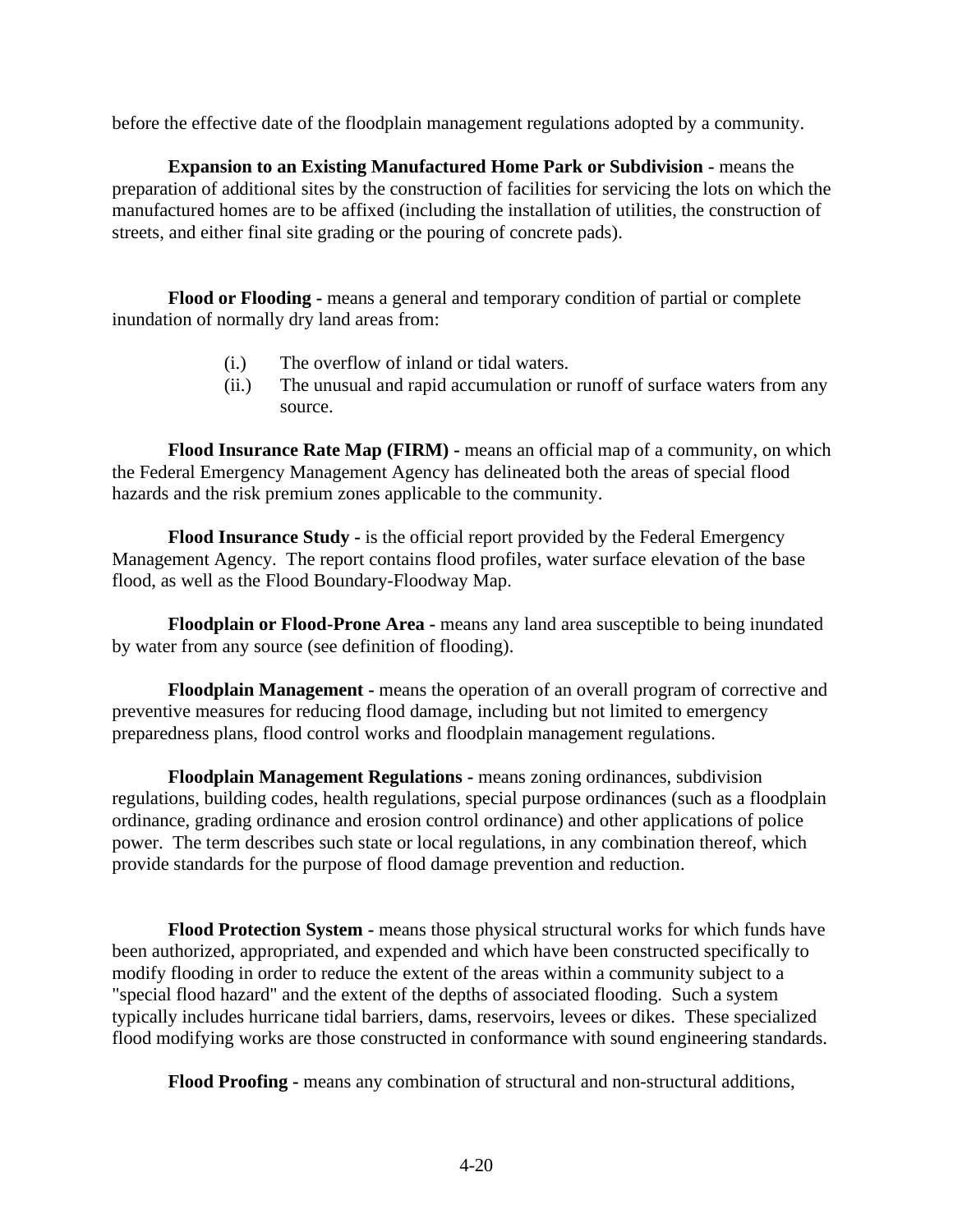changes, or adjustments to structures which reduce or eliminate flood damage to real estate or improved real property, water and sanitary facilities, structures and their contents.

**Floodway (Regulatory Floodway) -** means the channel of a river or other watercourse and the adjacent land areas that must be reserved in order to discharge the base flood without cumulatively increasing the water surface elevation more than a designated height.

**Functionally Dependent Use -** means a use, which cannot perform its intended purpose unless it is located or carried out in close proximity to water. The term includes only docking facilities, port facilities that are necessary for the loading and unloading of cargo or passengers, and ship building and ship repair facilities, but does not include long-term storage or related manufacturing facilities.

**Highest Adjacent Grade -** means the highest natural elevation of the ground surface prior to construction next to the proposed walls of a structure.

**Historic Structure -** means any structure that is:

- 1. Listed individually in the National Register of Historic Places (a listing maintained by the Department of Interior) or preliminarily determined by the Secretary of the Interior as meeting the requirements for individual listing on the National Register;
- 2. Certified or preliminarily determined by the Secretary of the Interior as contributing to the historical significance of a registered historic district or a district preliminarily determined by the Secretary to qualify as a registered historic district;
- 3. Individually listed on a state inventory of historic places in states with historic preservation programs which have been approved by the Secretary of Interior; or
- 4. Individually listed on a local inventory or historic places in communities with historic preservation programs that have been certified either:
	- a) By an approved state program as determined by the Secretary of the Interior or;
	- b) Directly by the Secretary of the Interior in states without approved programs.

**Levee -** means a man-made structure, usually an earthen embankment, designed and constructed in accordance with sound engineering practices to contain, control, or divert the flow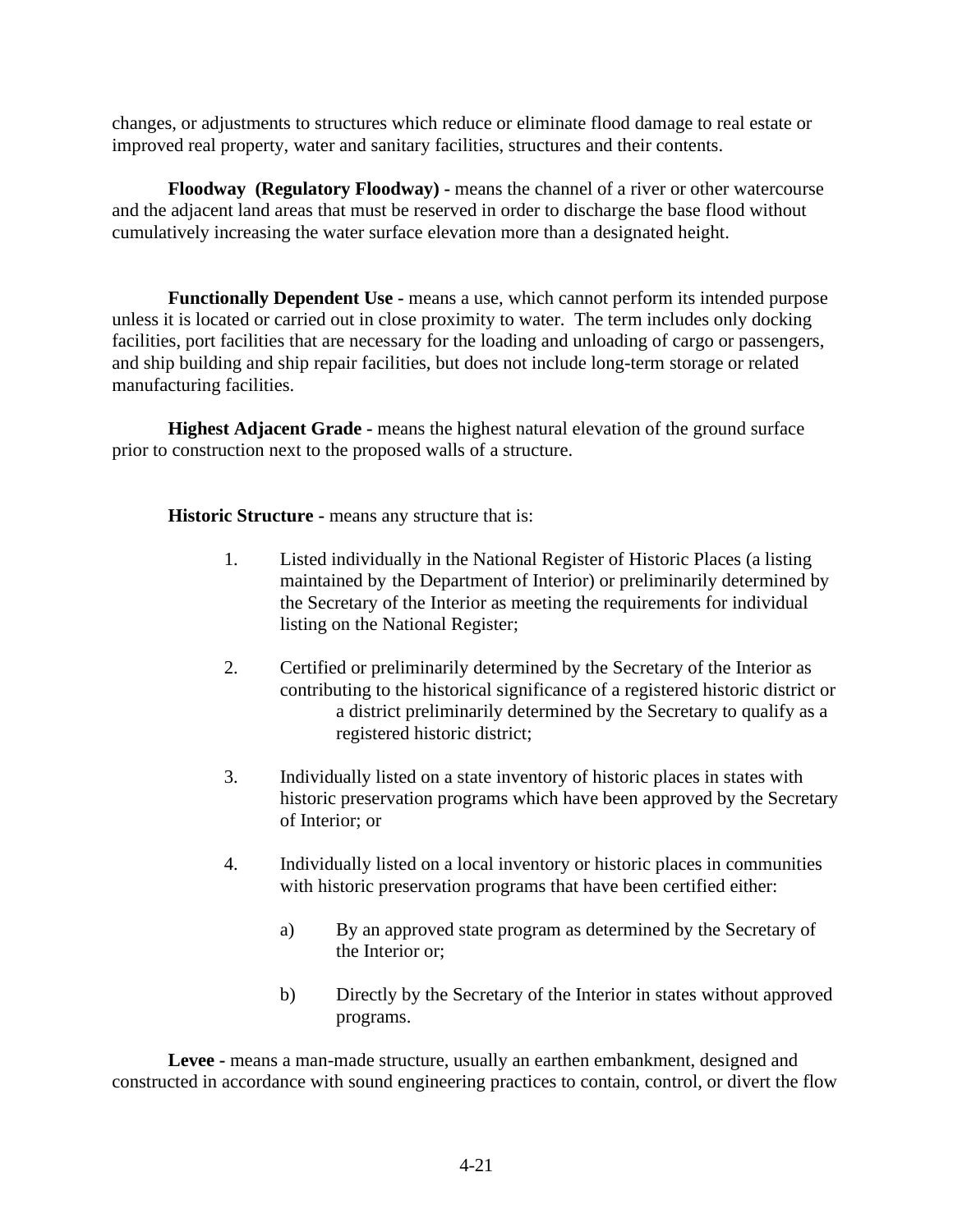of water so as to provide protection from temporary flooding.

**Levee System -** means a flood protection system, which consists of a levee, or levees, and associated structures, such as closure, and drainage devices, which are constructed and operated in accordance with sound engineering practices.

**Lowest Floor -** means the lowest floor of the lowest enclosed area (including basement). An unfinished or flood resistant enclosure, usable solely for parking or vehicles, building access or storage in an area other than a basement area is not considered a building's lowest floor; provided that such enclosure is not built so as to render the structure in violation of the applicable non-elevation design requirement of Section 60.3 of the National Flood Insurance Program regulations.

**Manufactured Home -** means a structure transportable in one or more sections, which is built on a permanent chassis and is designed for use with or without a permanent foundation when connected to the required utilities. The term "manufactured home" does not include a "recreational vehicle".

**Manufactured Home Park or Subdivision -** means a parcel (or contiguous parcels) of land divided into two or more manufactured home lots for rent or sale.

**Mean Sea Level -** means, for purposes of the National Flood Insurance Program, the National Geodetic Vertical Datum (NGVD) of 1929 or other datum, to which base flood elevations shown on a community's Flood Insurance Rate Map are referenced.

**New Construction -** means, for the purpose of determining insurance rates, structures for which the "start of construction" commenced on or after the effective date of an initial FIRM or after December 31, 1974, whichever is later, and includes any subsequent improvements to such structures. For floodplain management purposes, "new construction" means structures for which the "start of construction" commenced on or after the effective date of a floodplain management regulation adopted by a community and includes any subsequent improvements to such structures.

**New Manufactured Home Park or Subdivision -** means a manufactured home park or subdivision for which the construction of facilities for servicing the lots on which the manufactured homes are to be affixed (including at a minimum, the installation of utilities, the construction of streets, and either final site grading or the pouring of concrete pads) is completed on or after the effective date of floodplain management regulations adopted by a community.

**Recreational Vehicle -** means a vehicle which is:

- 1. Built on a single chassis;
- 2. 400 square feet or less when measured at the largest horizontal projections;
- 3. Designed to be self-propelled or permanently towable by a light duty truck; and
- 4. Designed primarily not for use as a permanent dwelling but as temporary living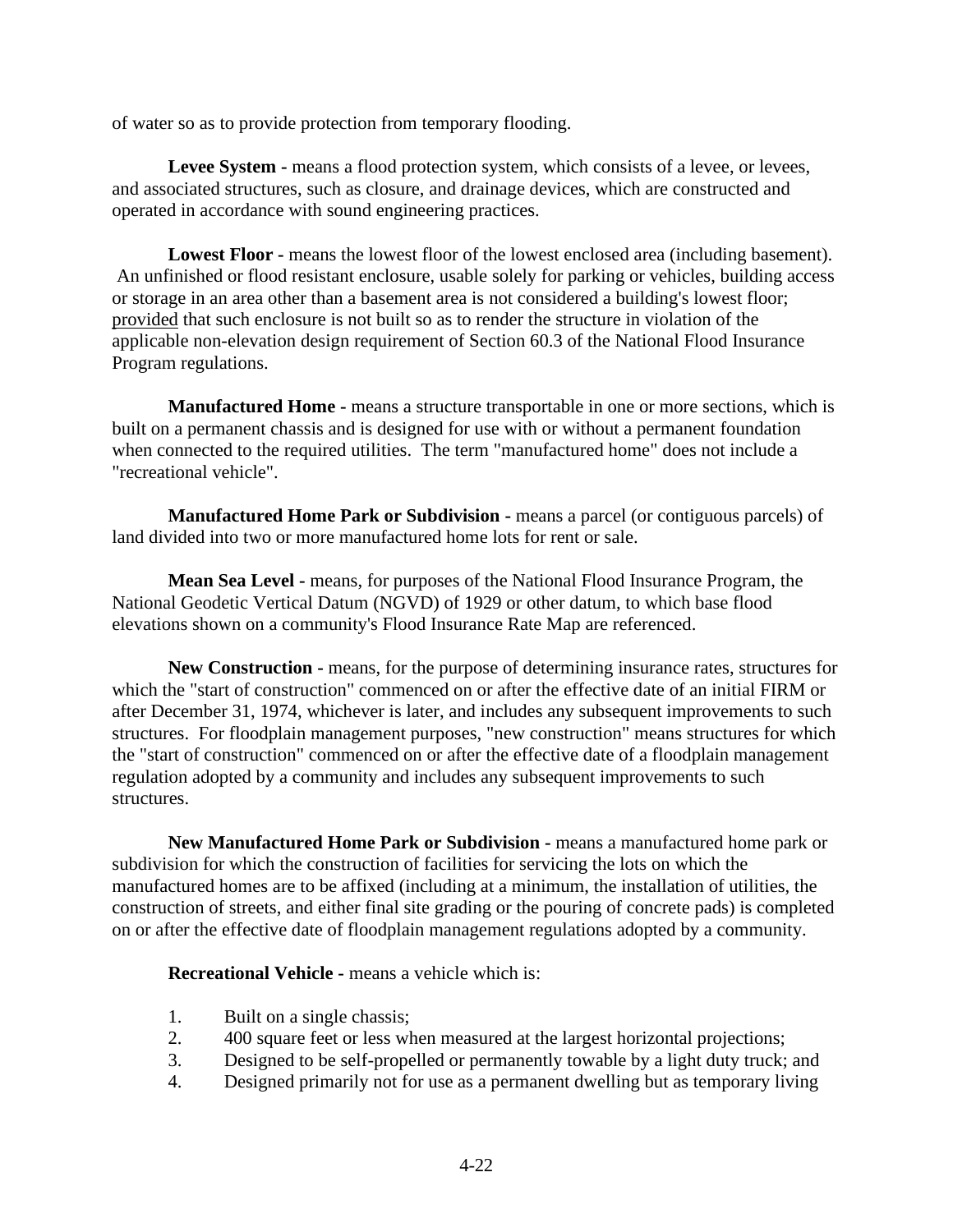quarters for recreational, camping, travel, or seasonal use

**Start of Construction -** (for other than new construction or substantial improvements under the Coastal Barrier Resources Act (Pub. L. 97-348)), includes substantial improvement and means the date the building permit was issued, provided the actual start of construction, repair, reconstruction, rehabilitation, addition, placement, or other improvement was within 180 days of the permit date. The actual start means either the first placement of permanent construction of a structure on a site, such as the pouring of slab or footings, the installation of piles, the construction of columns, or any work beyond the stage of excavation; or the placement of a manufactured home on a foundation. Permanent construction does not include land preparation, such as clearing, grading and filling; nor does it include the installation of streets and/or walkways; nor does it include excavation for basement, footings, piers or foundations or the erection of temporary forms; nor does it include the installation on the property of accessory buildings, such as garages or sheds not occupied as dwelling units or not part of the main structure. For a substantial improvement, the actual start of construction means the first alteration of any wall, ceiling, floor, or other structural part of a building, whether or not that alteration affects the external dimensions of the building.

**Structure -** means a walled and roofed building, including a gas or liquid storage tank that is principally above ground, as well as a manufactured home.

**Substantial Damage -** means damage of any origin sustained by a structure whereby the cost of restoring the structure to it before damaged condition would equal or exceed 50 percent of the market value of the structure before the damage occurred.

**Substantial Improvement -** means any reconstruction, rehabilitation, addition, or other improvement of a structure, the cost of which equals or exceeds 50 percent of the market value of the structure before "start of construction" of the improvement. This includes structures, which have incurred "substantial damage", regardless of the actual repair work performed. The term does not, however, include either:

- 1. Any project for improvement of a structure to correct existing violations of state or local health, sanitary, or safety code specifications which have been identified by the local code enforcement official and which are the minimum necessary conditions or
- 2. Any alteration of a "historic structure" provided that the alteration would not preclude the structure's continued designation as a "historic structure."

**Variance -** is a grant of relief to a person from the requirement of this ordinance when specific enforcement would result in unnecessary hardship. A variance, therefore, permits construction or development in a manner otherwise prohibited by this ordinance. (For full requirements see Section 60.6 of the National Flood Insurance Program regulations.)

**Violation -** means the failure of a structure or other development to be fully compliant with the community's floodplain management regulations. A structure or other development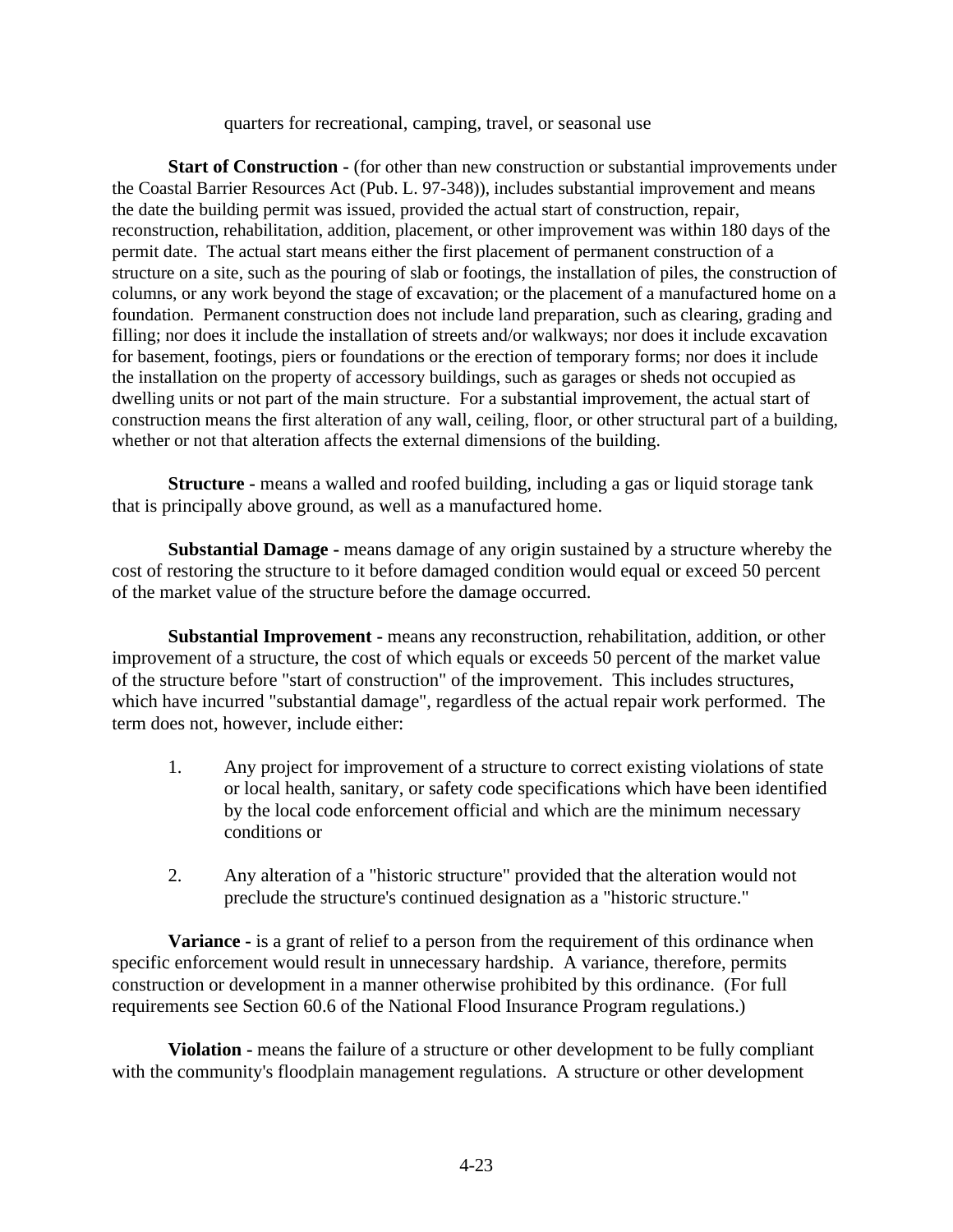without the elevation certificate, other certifications, or other evidence of compliance required in Section 60.3(b)(5), (c)(4), (c)(10), (d)(3), (e)(2), (e)(4), or (e)(5) is presumed to be in violation until such time as that documentation is provided.

**Water Surface Elevation -** means the height, in relation to the National Geodetic Vertical Datum (NGVD) of 1929 (or other datum, where specified), of floods of various magnitudes and frequencies in the floodplains of coastal or riverine areas.

#### **Section 4-29. Lands to which this Ordinance Applies.**

The ordinance shall apply to all areas of special flood hazard with the jurisdiction of Elk City, Oklahoma.

### **Section 4-30. Basis for Establishing the Areas of Special Flood Hazard.**

The areas of special flood hazard identified by the Federal Emergency Management Agency in a scientific and engineering report entitled, "The Flood Insurance Study for the City of Elk City", dated December 16, 2003, with accompanying Flood Insurance Rate Maps (FIRM) are hereby adopted by reference and declared to be a part of this ordinance.

### **Section 4-31. Establishment of Development Permit.**

A Development Permit shall be required to ensure conformance with the provisions of this ordinance.

### **Section 4-32. Compliance.**

No structure or land shall hereafter be located, altered, or have its use changed without full compliance with the terms of this ordinance and other applicable regulations.

### **Section 4-33. Abrogation and Greater Restrictions.**

This ordinance is not intended to repeal, abrogate, or impair any existing easements, covenants, or deed restrictions. However, where this ordinance and another ordinance, easement, covenant, or deed restriction conflict or overlap, whichever imposes the more stringent restrictions shall prevail.

#### **Section 4-34. Interpretation.**

In the interpretation and application of this ordinance, all provisions shall be; (1) considered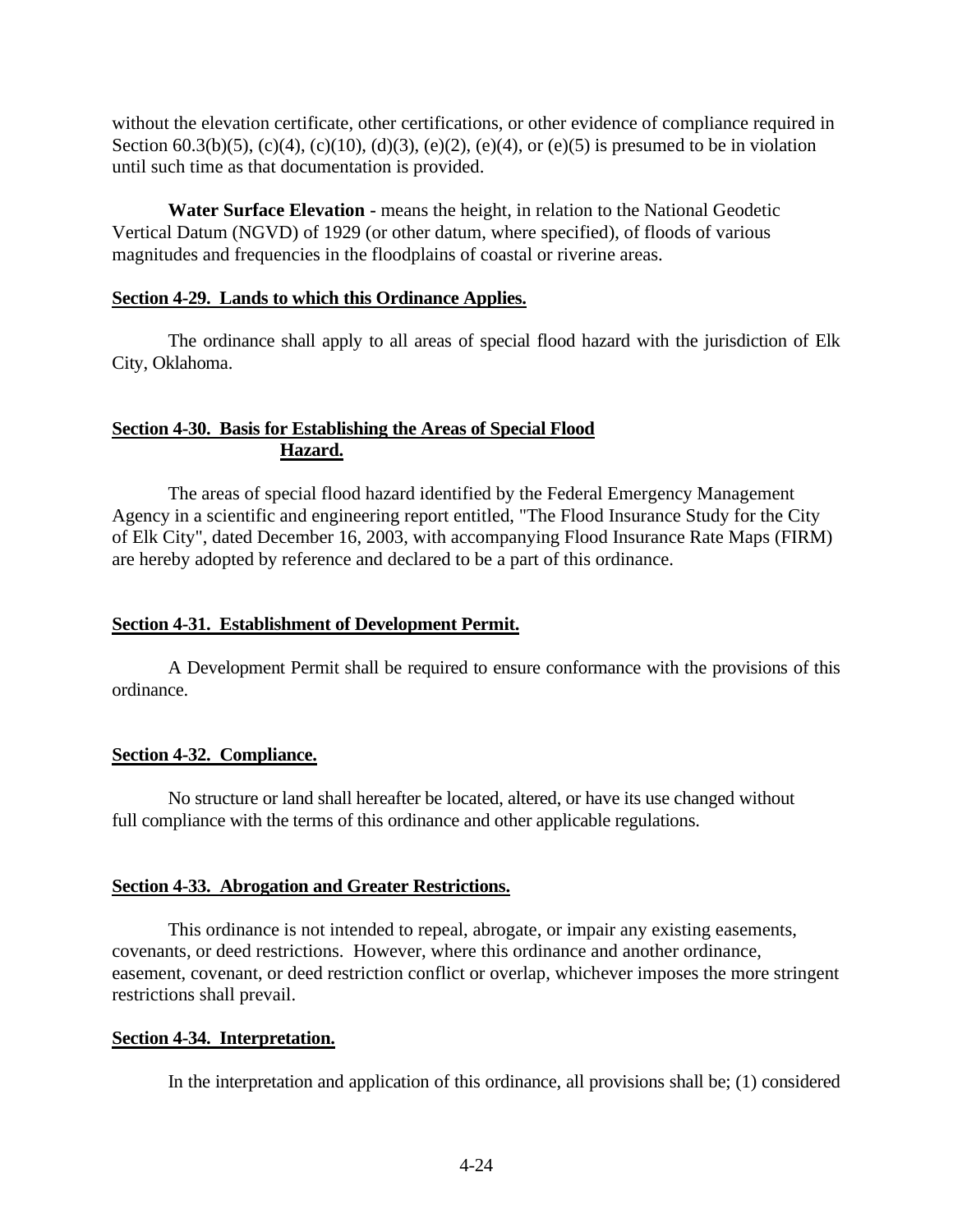as minimum requirements; (2) liberally construed in favor of the governing body; and (3) deemed neither to limit nor repeal any other powers granted under State Statutes.

### **Section 4-35. Warning and Disclaimer or Liability.**

The degree of flood protection required by this ordinance is considered reasonable for regulatory purposes and is based on scientific and engineering considerations. On rare occasions greater floods can and will occur and flood heights may be increased by man-made or natural causes. This ordinance does not imply that land outside the areas of special flood hazards or uses permitted within such areas will be free from flooding or flood damages. This ordinance shall not create liability on the part of the community or any official or employee thereof for any flood damages that result from reliance on this ordinance or any administrative decision lawfully made hereunder.

### **Section 4-36. Designation of the Flood Plain Administrator**

The City Manager is hereby appointed the Floodplain Administrator to administer and implement the provisions of this ordinance and other appropriate sections of 44 CFR (National Flood Insurance Program Regulations) pertaining to floodplain management.

### **Section 4-37. Duties and Responsibilities of the Flood Plain Administrator.**

Duties and responsibilities of the Floodplain Administrator shall include, but not be limited to, the following:

- 1. Maintain and hold open for public inspection all records pertaining to the provisions of this ordinance.
- 2. Review permit application to determine whether proposed building site, including the placement of manufactured homes, will be reasonably safe from flooding.
- 3. Review, approve or deny all applications for development permits required by adoption of this ordinance.
- 4. Review permits for proposed development to assure that all necessary permits have been obtained from those Federal, State or local governmental agencies (including Section 404 of the Federal Water Pollution Control Act Amendments of 1972, 33 U.S.C. 1334) from which prior approval are required.
- 5. Where interpretation is needed as to the exact location of the boundaries of the areas of special flood hazards (for example, where there appears to be a conflict between a mapped boundary and actual field conditions) the Floodplain Administrator shall make the necessary interpretation.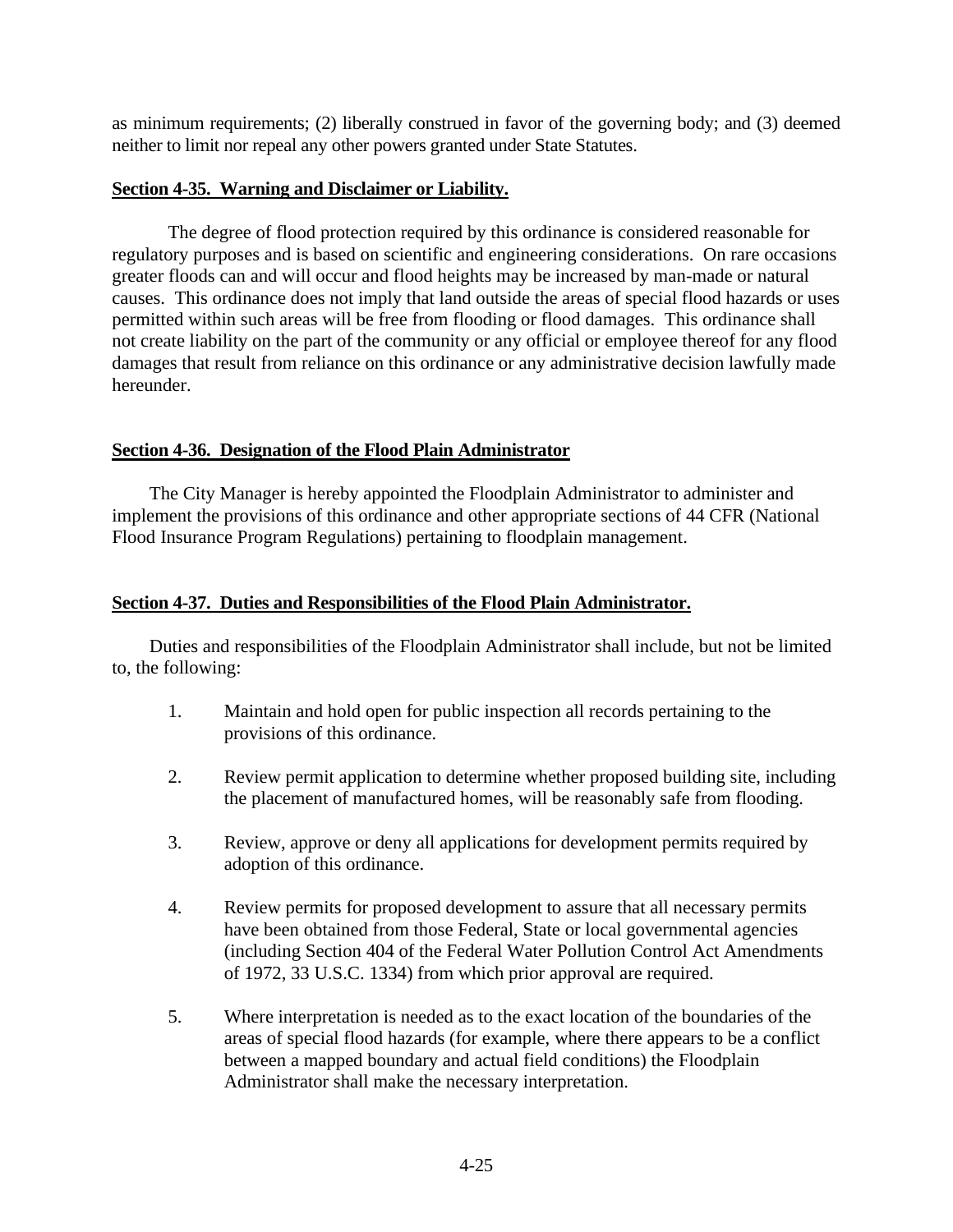- 6. Notify, in riverine situations, adjacent communities and the State Coordinating Agency, which is the Oklahoma Water Resources Board, prior to any alteration or relocation of a watercourse, and submit evidence of such notification to the Federal Emergency Management Agency.
- 7. Assure that the flood carrying capacity within the altered or relocated portion of any watercourse is maintained.
- 8. When base flood elevation data has not been provided in accordance with Section 4-30, the Floodplain Administrator shall obtain, review and reasonably utilize any base flood elevation data and floodway data available from a Federal, State or other source, in order to administer the provisions of Section 4.
- 9. When a regulatory floodway has not been designated, the Floodplain Administrator must require that no new construction, substantial improvements, or other development (including fill) shall be permitted within Zones A1-30 and AE on the community's FIRM, unless it is demonstrated that the cumulative effect of the proposed development, when combined with all other existing and anticipated development, will not increase the water surface elevation of the base flood more than one foot at any point within the community.
- 10. Under the provisions of 44 CFR Chapter 1, Section 65.12, of the National Flood Insurance Program regulations, a community may approve certain development in Zones A1-30, AE, AH, on the community's FIRM which increases the water surface elevation of the base flood by more than one foot, provided that the community first applies for a conditional FIRM revision through FEMA (Conditional Letter of Map Revision).

### **Section 4-38. Permit Procedures.**

1. Application for a Development Permit shall be presented to the Floodplain Administrator on forms furnished by him/her and may include, but not be limited to, plans in duplicate drawn to scale showing the location, dimensions, and elevation of proposed landscape alterations, existing and proposed structures, including the placement of manufactured homes, and the location of the foregoing in relation to areas of special flood hazard. Additionally, the following information is required:

- a. Elevation (in relation to mean sea level) of the lowest floor (including basement) of all new and substantially improved structures.
- b. Elevation (in relation to mean sea level) to which any nonresidential structure shall be flood proofed;
- c. A certificate from a registered professional engineer or architect that the nonresidential flood proofed structure shall meet the flood proofing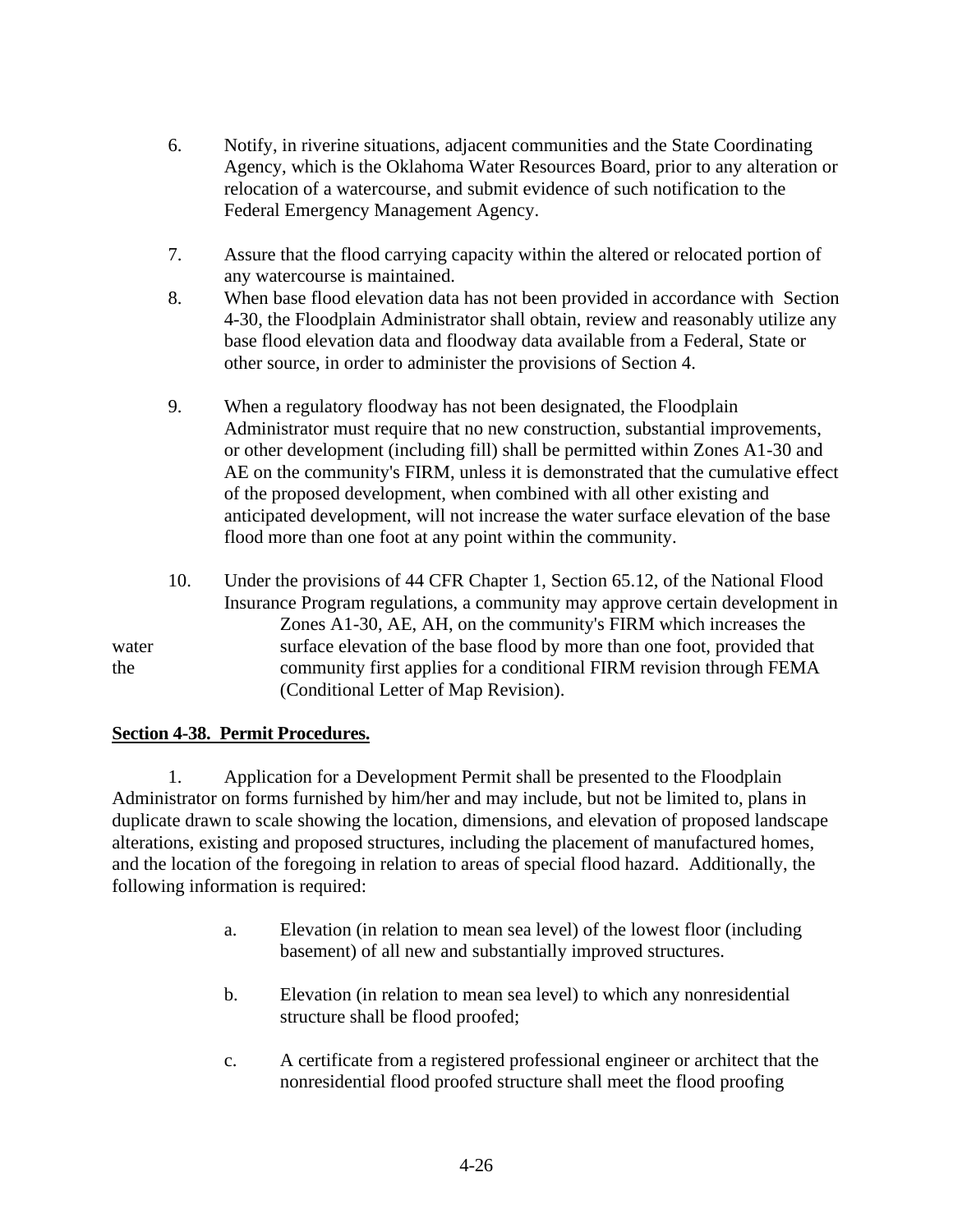criteria of Section 4-41 (2);

- d. Description of the extent to which any watercourse or natural drainage will be altered or relocated as a result of proposed development.
- e. Maintain a record of all such information in accordance with Section 4-37 (1).

2. Approval or denial of a Development Permit by the Floodplain Administrator shall be based on all of the provisions of this ordinance and the following relevant factors:

- a. The danger to life and property due to flooding or erosion damage;
- b. The susceptibility of the proposed facility and its contents to flood damage and the effect of such damage on the individual owner;
- c. The danger that materials may be swept onto other lands to the injury of others;
- d. The compatibility of the proposed use with existing and anticipated development;
- e. The safety of access to the property in times of flood for ordinary and emergency vehicles;
- f. The costs of providing governmental services during and after flood conditions including maintenance and repair of streets and bridges, and public utilities and facilities such as sewer, gas, electrical and water systems;
- g. The expected heights, velocity, duration, rate of rise and sediment transport of the flood waters and the effects of wave action, if applicable, expected at the site;
- h. The necessity to the facility of a waterfront location, where applicable;
- i. The availability of alternative locations, not subject to flooding or erosion damage, for the proposed use;
- j. The relationship of the proposed use to the comprehensive plan for that area.

### **Section 4-39. Variance Procedures.**

1. The appeal Board as established by the community shall hear and render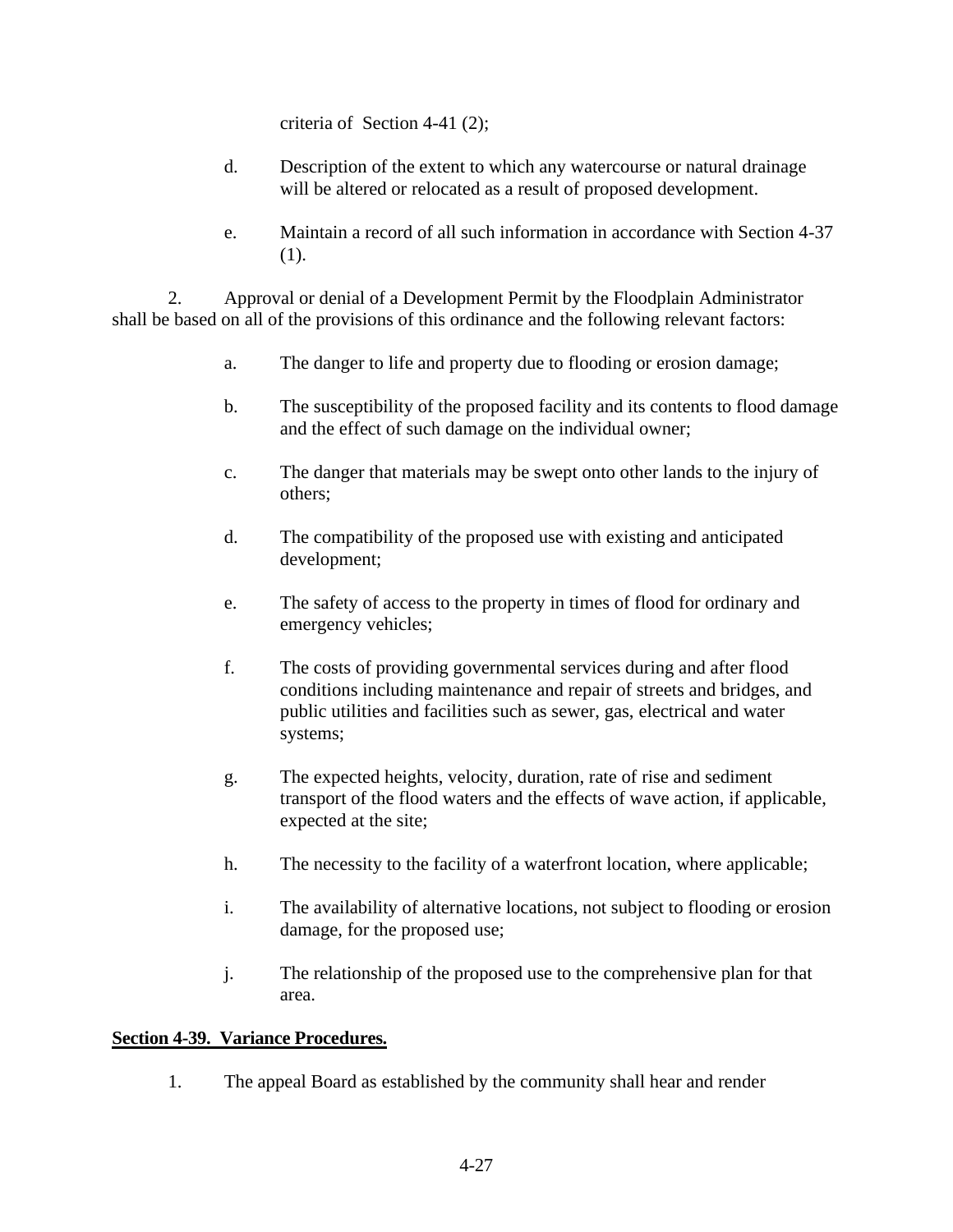judgment on requests for variances from the requirements of this ordinance.

2. The Appeal Board shall hear and render judgment on an appeal only when it is alleged there is an error in any requirement, decision, or determination made by the Floodplain Administrator in the enforcement or administration of this ordinance.

3. Any person or persons aggrieved by the decision of the Appeal Board may appeal such decision in the courts of competent jurisdiction.

4. The Floodplain Administrator shall maintain a record of all actions involving an appeal and shall report variances to the Federal Emergency Management Agency upon request.

5. Variances may be issued for the reconstruction, rehabilitation or restoration of structures listed on the National Register of Historic Places or the State Inventory of Historic Places, without regard to the procedures set forth in the remainder of this ordinance.

6. Variances may be issued for new construction and substantial improvements to be erected on a lot of one-half acre or less in size contiguous to and surrounded by lots with existing structures constructed below the base flood level, providing the relevant factors in Section 4-38 (a) of this Article have been fully considered. As the lot size increases beyond the one-half acre, the technical justification required for issuing the variance increases.

7. Upon consideration of the factors noted above and the intent of this ordinance, the Appeal Board may attach such conditions to the granting of variances as it deems necessary to further the purpose and objectives of this ordinance (Section 4-26).

8. Variances shall not be issued within any designated floodway if any increase in flood levels during the base flood discharge would result.

9. Variances may be issued for the repair or rehabilitation of historic structures upon a determination that the proposed repair or rehabilitation will not preclude the structure's continued designation as a historic structure and the variance is the minimum necessary to preserve the historic character and design of the structure.

- 10. Prerequisites for granting variances:
	- a. Variances shall only be issued upon a determination that the variance is the minimum necessary, considering the flood hazard, to afford relief.
	- b. Variances shall only be issued upon: (i) showing a good and sufficient cause; (ii) a determination that failure to grant the variance would result in exceptional hardship to the applicant, and (iii) and a determination that the granting of a variance will not result in increased flood heights, additional threats to public safety, extraordinary public expense, create nuisances, cause fraud on or victimization of the public, or conflict with existing local laws or ordinances.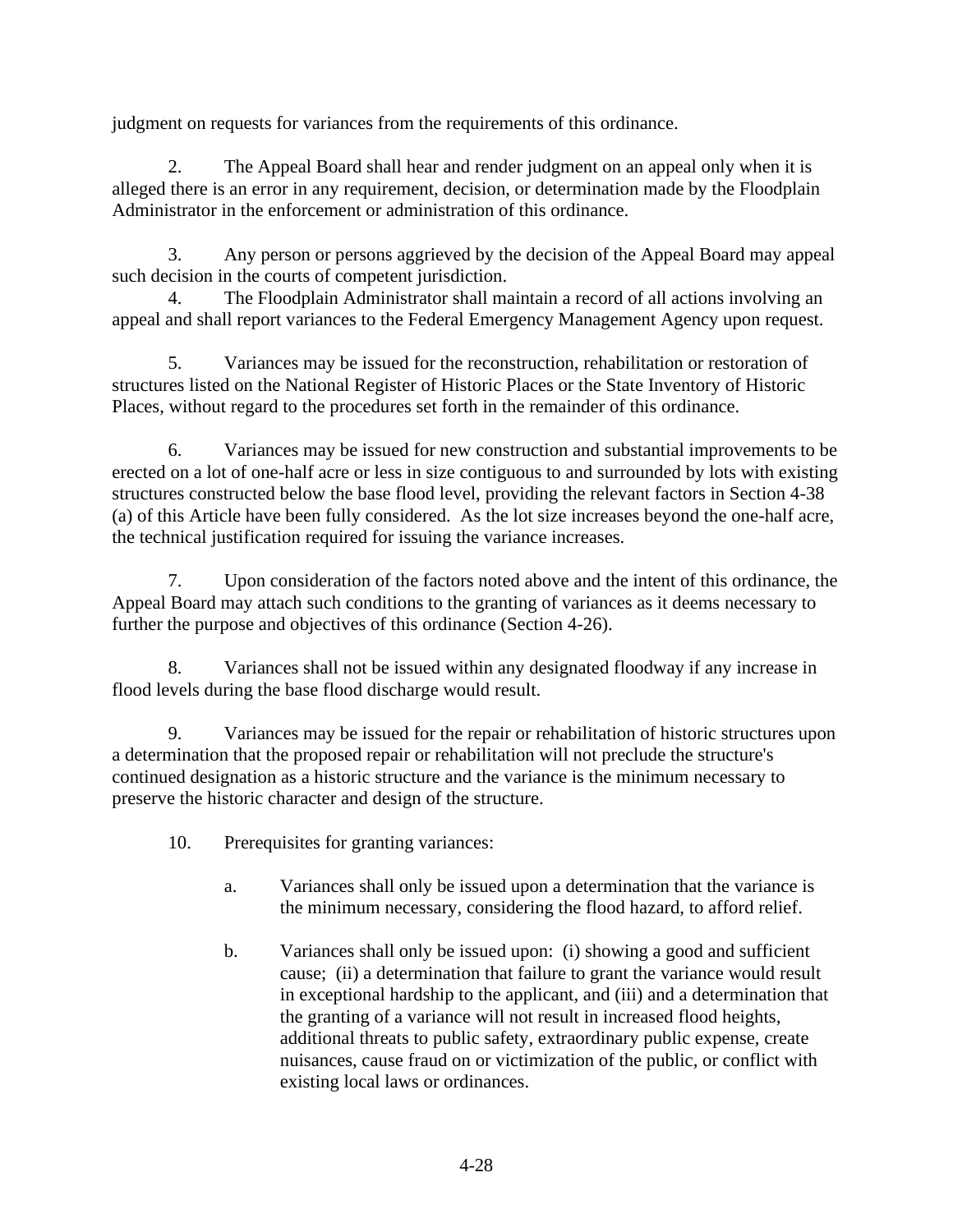c. Any application to which a variance is granted shall be given written notice that the structure will be permitted to be built with the lowest floor elevation below the base flood elevation, and that the cost of flood insurance will be commensurate with the increased risk resulting from the reduced lowest floor elevation.

11. Variances may be issued by a community for new construction and substantial improvements and for other development necessary for the conduct of a functionally dependent use provided that: (i) the criteria outlined in Section 4-39 are met, and (ii) the structure or other development is protected by methods that minimize flood damages during the base flood and create no additional threats to public safety.

### **Section 4-40. General Standards for Flood Hazard Reduction**

In all areas of special flood hazards the following provisions are required for all new construction and substantial improvements:

- 1. All new construction or substantial improvements shall be designed (or modified) and adequately anchored to prevent flotation, collapse or lateral movement of the structure resulting from hydrodynamic and hydrostatic loads, including the effects of buoyancy;
- 2. All new construction or substantial improvements shall be constructed by methods and practices that minimize flood damage;
- 3. All new construction or substantial improvements shall be constructed with materials resistant to flood damage;
- 4. All new construction or substantial improvements shall be constructed with electrical, heating, ventilation, plumbing, and air conditioning equipment and other service facilities that are designed and/or located so as to prevent water from entering or accumulating within the components during conditions of flooding.
- 5. All new and replacement water supply systems shall be designed to minimize or eliminate infiltration of flood waters into the system;
- 6. New and replacement sanitary sewage systems shall be designed to minimize or eliminate infiltration of flood waters into the system and discharge from the systems into flood waters; and,
- 7. On-site waste disposal systems shall be located to avoid impairment to them or contamination from them during flooding.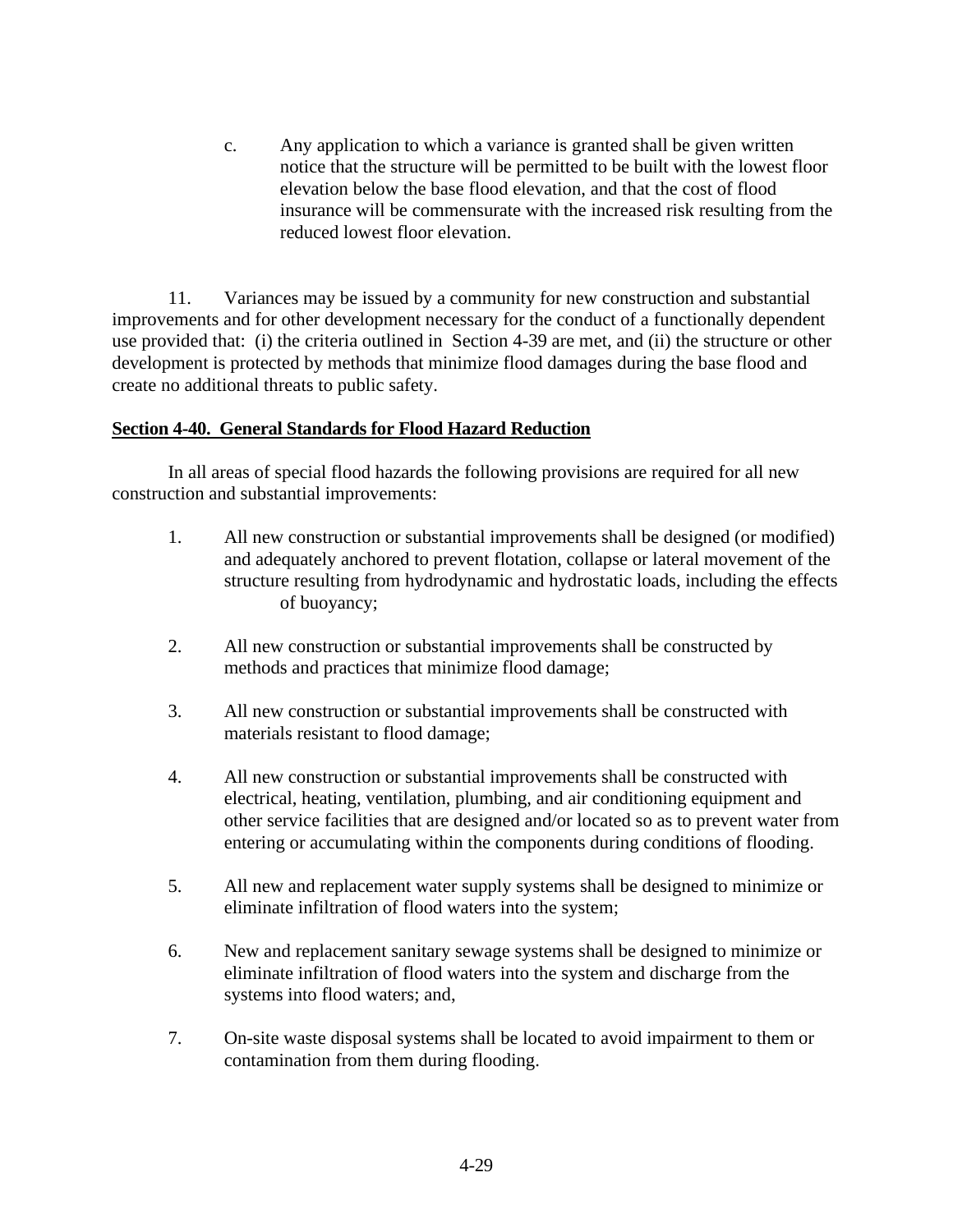## **Section 4-41. Specific Standards.**

In all areas of special flood hazards where base flood elevation data has been provided as set forth in (i) Section 4-30, (ii) Section 4-37, or (iii) Section 4-42, sub. 4, the following provisions are required:

**1. Residential Construction -** new construction and substantial improvement of any residential structure shall have the lowest floor (including basement), elevated two (2) feet above the base flood elevation. A registered professional engineer, architect, or land surveyor shall submit a certification to the Floodplain Administrator that the standard of this subsection as proposed in Section 4-38 (1) 1, is satisfied.

**2. Nonresidential Construction -** new construction and substantial improvements of any commercial, industrial or other nonresidential structure shall have the lowest floor (including basement) elevated two (2) feet above the base flood level.

**3. Enclosures -** new construction and substantial improvements, with fully enclosed areas below the lowest floor that are usable solely for parking of vehicles, building access or storage in an area other than a basement and which are subject to flooding shall be designed to automatically equalize hydrostatic flood forces on exterior walls by allowing for the entry and exit of floodwaters. Designs for meeting this requirement must either be certified by a registered professional engineer or architect or meet or exceed the following minimum criteria:

- a. A minimum of two openings having a total net area of not less than one square inch for every square foot of enclosed area subject to flooding shall be provided.
- b. The bottom of all openings shall be no higher than one foot above grade.
- c. Openings may be equipped with screens, louvers, valves, or other coverings or devices provided that they permit the automatic entry and exit of floodwaters.

# **4. Manufactured Homes** -

- a. Require that all manufactured homes to be placed within Zone A on the Elk City FIRM shall be installed using methods and practices, which minimize flood damage. For the purposes of this requirement, manufactured homes must be elevated and anchored to resist flotation, collapse, or lateral movement. Methods of anchoring may include, but are not limited to, use of over-the-top or frame ties to ground anchors. This requirement is in addition to applicable State and local anchoring requirements for resisting wind forces.
- b. Require that manufactured homes that are placed or substantially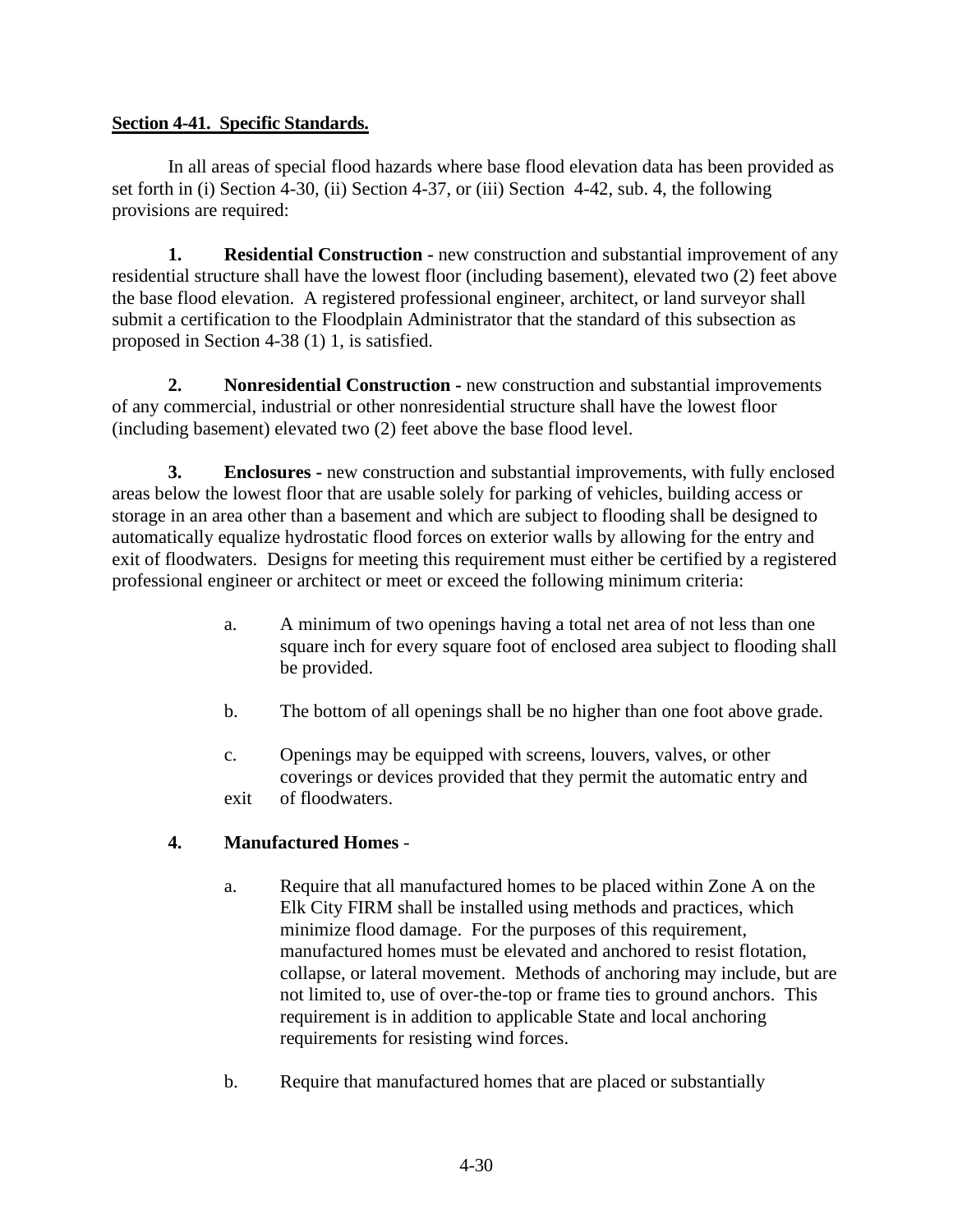improved within Zones A1-30, AH, and AE on the community's FIRM on sites (i) outside of a manufactured home park or subdivision, (ii) in a new manufactured home park or subdivision, (iii) in an expansion to an existing manufactured home park or subdivision, or (iv) in an existing manufactured home park or subdivision on which a manufactured home has incurred "substantial damage" as a result of a flood, be elevated on a permanent foundation such that the lowest floor of the manufactured home is elevated two feet (2) above the base flood elevation and be securely anchored to an adequately anchored foundation system to resist flotation, collapse, and lateral movement.

c. Require that manufactured homes be placed or substantially improved on sites in an existing manufactured home park or subdivision with Zones A1-30, AH and AE on the community's FIRM that are not subject to the provisions of paragraph (4) of this section be elevated so that the lowest floor of the manufactured home is two (2) feet above the base flood elevation, is supported by reinforced piers or other foundation elements of at least equivalent strength and is securely anchored to an adequately anchored foundation system to resist flotation, collapse, and lateral movement.

**4. Recreational Vehicles -** Require that recreational vehicles placed on sites within Zones A1-30, AH, and AE on the community's FIRM either:

- a. Be on the site for fewer than 180 consecutive days,
- b. Be fully licensed and ready for highway use, or
- c. Meet the permit requirements of Section 4-38 (a), and the elevation and anchoring requirements for "manufactured homes" in paragraph (4) of this section. A recreational vehicle is ready for highway use if it is on its wheels or jacking system, is attached to the site only by quick disconnect type utilities and security devices, and has no permanently attached additions.

### **Section 4-42. Standards for Subdivision Proposals.**

1. All subdivision proposals including the placement of manufactured home parks and subdivisions shall be consistent with Sections 4-25, 4-26, and 4-27 of this ordinance.

2. All proposals for the development of subdivisions including the placement of manufactured home parks and subdivisions shall meet Development Permit requirements of Section 4-31 ; Section 4-38; and the provisions of Section 4-40 of this ordinance.

3. Base flood elevation data shall be generated for subdivision proposals and other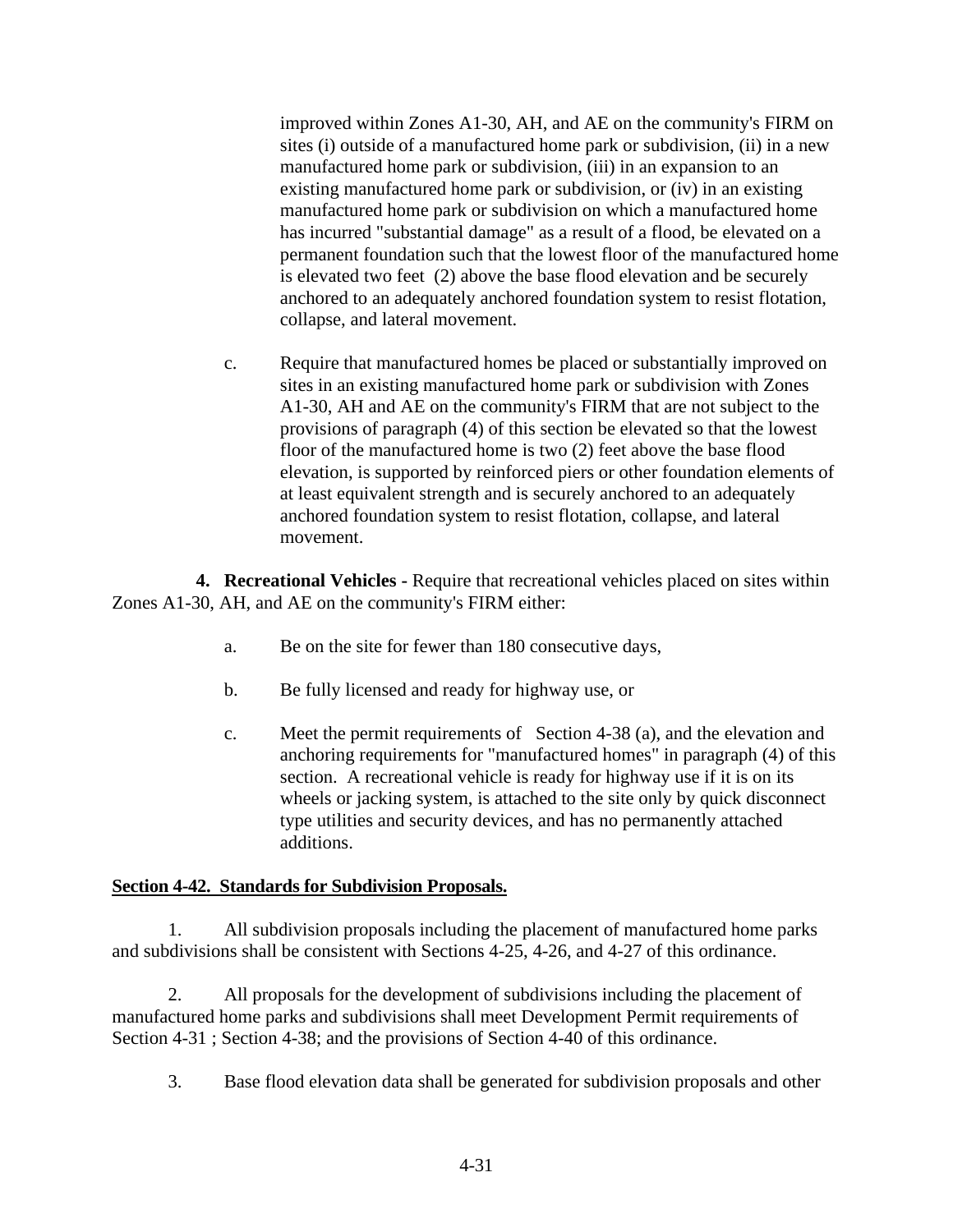proposed development including the placement of manufactured home parks and subdivisions which is greater than 50 lots or 5 acres, whichever is lesser, if not otherwise provided pursuant to Section 4-30 or Section 4-37 (8) of this ordinance.

4. All subdivision proposals including the placement of manufactured home parks and subdivisions shall have adequate drainage provided to reduce exposure to flood hazards.

5. All subdivision proposals including the placement of manufactured home parks and subdivisions shall have public utilities and facilities such as sewer, gas, electrical and water systems located and constructed to minimize or eliminate flood damage.

## **Section 4-43. Flood-Prone Areas.**

Located within the areas of special flood hazard established in Section 4-30, are areas designated as shallow flooding. These areas have special flood hazards associated with base flood depths of 1 to 3 feet where a clearly defined channel does not exist and where the path of flooding is unpredictable and where velocity flows may be evident. Such flooding is characterized by ponding or sheet flow; therefore, the following provisions apply:

- 1. All new construction and substantial improvements of residential structures have the lowest floor (including basement) elevated above the highest adjacent grade at least as high as the depth number specified in feet on the community's FIRM (at least two feet if no depth number is specified).
- 2. All new construction and substantial improvements of non-residential structures together with attendant utility facilities have the lowest floor (including basement) elevated above the highest adjacent grade at least as high as the depth number specified in feet on the community's FIRM (at least two feet above if no depth number is specified).
- 3. A registered professional engineer or architect shall submit a certification to the Floodplain Administrator that the standards of this Section, as proposed in Section 4-38 (1) a., are satisfied.
- 4. Require within Zones AH or AO adequate drainage paths around structures on slopes, to guide floodwaters around and away from proposed structures.

# **Section 4-44. Floodways.**

Floodways - located within areas of special flood hazard established in Section 4-30, are areas designated as floodways. Since the floodway is an extremely hazardous area due to the velocity of floodwaters, which carry debris, potential projectiles and erosion potential, the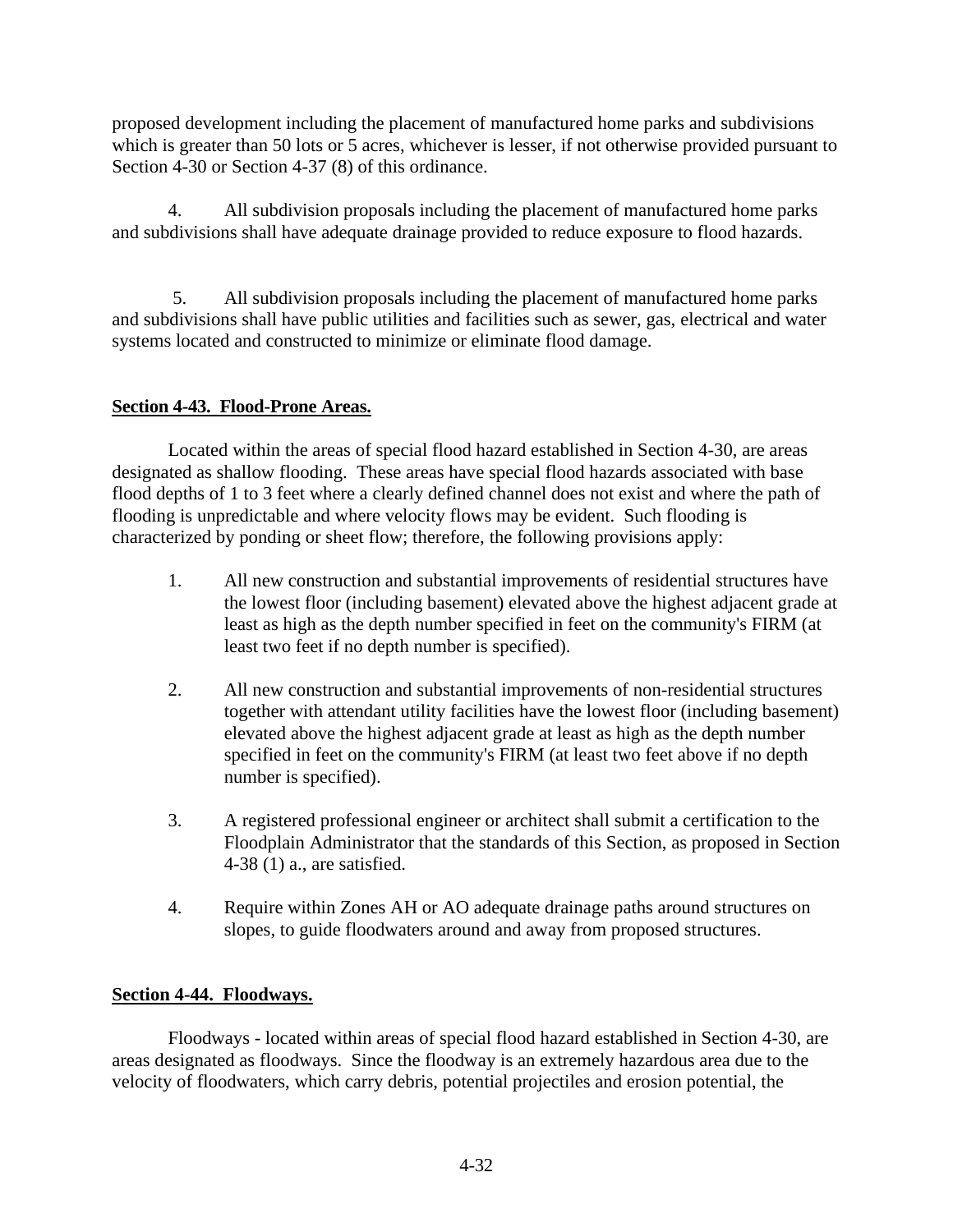following provisions shall apply:

- 1. Encroachments are prohibited, including fill, new construction, substantial improvements and other development within the adopted regulatory floodway *unless* it has been demonstrated through hydrologic and hydraulic analyses performed in accordance with standard engineering practice that the proposed encroachment would not result in any increase in flood levels within the community during the occurrence of the base flood discharge.
- 2. If Section 4-44 (1) above is satisfied, all new construction and substantial improvements shall comply with all applicable flood hazard reduction provisions of Section 4-40.
- 3. Under the provisions of 44 CFR Chapter 1, Section 65.12, of the National Flood Insurance Regulations, a community may permit encroachments within the adopted regulatory floodway that would result in an increase in base flood elevations, provided that the community first applies for a conditional FIRM and floodway revision through FEMA.

### **Section 4-45. Penalties for Noncompliance.**

No structure or land shall hereafter be constructed, located, extended, converted, or altered without full compliance with the terms of this ordinance and other applicable regulations. Violation of the provisions of this ordinance by failure to comply with any of its requirements (including violations of conditions and safeguards established in connection with conditions) shall constitute a misdemeanor. Any person who violates this ordinance or fails to comply with any of its requirements shall upon conviction thereof be fined not more than \$ 200.00 or imprisoned for not more than 30 days, or both, for each violation, and in addition shall pay all costs and expenses involved in the case. Nothing herein contained shall prevent the City of Elk City from taking such other lawful action as is necessary to prevent or remedy any violation.

### **Article 4. Miscellaneous Provisions**

### **Section 4-46. House Numbering System.**

1. All buildings and houses in the City of Elk City, Oklahoma, shall be numbered. The City Manager or his designated agent shall be responsible for designating the proper numbers for houses and buildings.

2. The numbering of houses or commercial establishments on the North-South Streets will be divided by Broadway Avenue, with any street leading South of Broadway Avenue to begin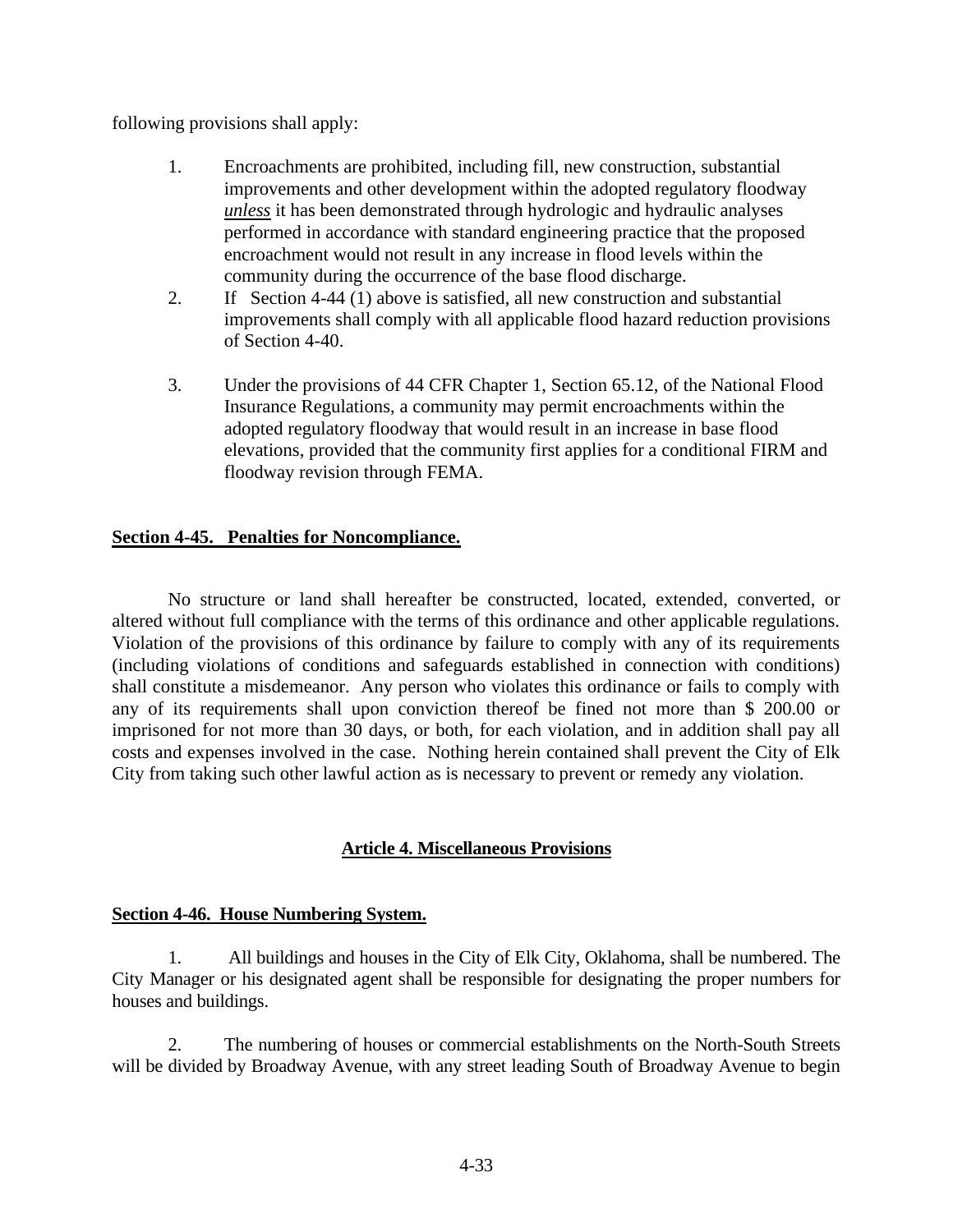the 100 Block South and any street leading North of Broadway Avenue to begin the 100 Block North. On the North-South Streets, the even numbers will be on the East side of any given street and the odd numbering on the West side.

3. The numbering of houses or commercial establishments on the East-West Streets will be divided by Main Street, with any street leading East of Main Street to begin the 100 Block East and any street leading West of Main Street to begin the 100 Block West. On the East-West Streets, the even numbers will be on the South side of any given street and the odd numbering on the North side.

4. There shall be one hundred (100) numbers applicable to each block, commencing with "one" (1) on the odd side and "zero" (0) in the even side of the street.

5. Each twenty-five (25) feet of frontage on each block shall be entitled to a separate number.

6. The 1st block from the base line in either direction shall be given numbers from one hundred (100) to two hundred (200), and the 2nd block shall be given numbers from one hundred (200) to three hundred (300) and so on in consecutive order by one hundred's (100's) to each block in succession.

7. The affix "one-half" (1/2) shall be added to the last preceding number in designating stairways or garage apartments.

8. It shall be the duty of the owner of any house or building in the City of Elk City, Oklahoma to have such house or building numbered in accordance with this Section.

9. In situations where the plat or pattern of the area does not fit this numbering system, the Planning Board shall study the area and recommend to the Commission, for adoption, a numbering system to be filed on the final plat with the intent of maintaining an orderly numbering system within the City of Elk City, Oklahoma.

# **Section 4-47. Fire Limits.**

1. The fire limits within The City of Elk City, Oklahoma shall be delineated and described on a map of the City of Elk City. The map shall be known as the "Fire Limits" map of the City of Elk City, Oklahoma and it shall be kept on file in the Office of the City Clerk.

2. It shall hereafter be unlawful for any person, firm or corporation to build, erect, construct or cause to be built, erected or constructed, or placed or moved within the territory described on the "Fire Limits Map" of the City of Elk City, Oklahoma, any building or addition thereto, unless the walls of such building or addition shall be built or constructed of stone, brick or other noncombustible material; it shall be also be unlawful to rebuild any building which has been more than fifty percent (50%) destroyed by fire, except as herein stated.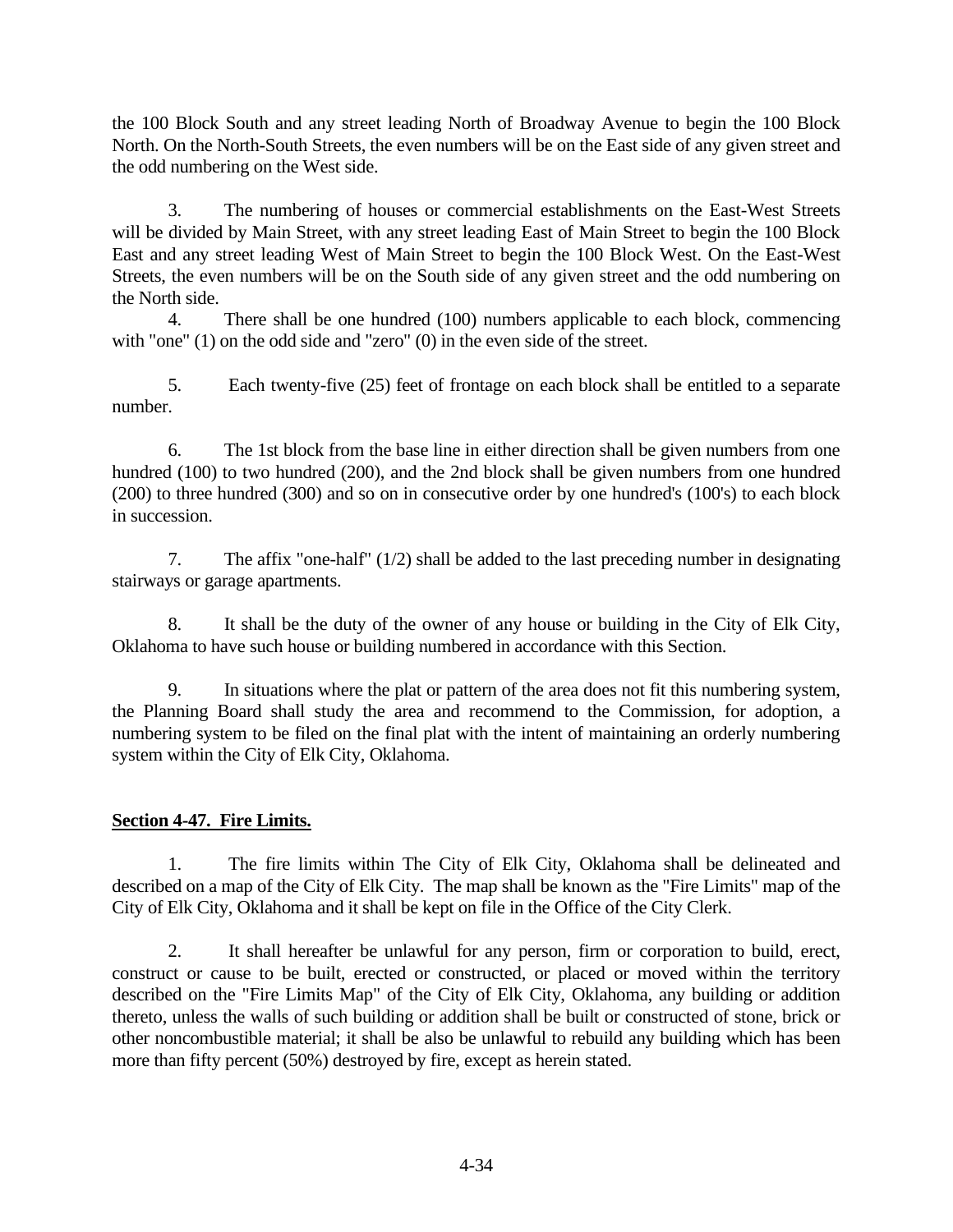#### **Section 4-48. Movement of Frame Buildings.**

No frame building shall be moved from without to within the corporate limits of the City of Elk City, Oklahoma, which by reason of its age, state of repair, condition of wiring or which, for any other reason, is unfit for human habitation or which might endanger the public peace, safety, health or welfare.

### **Section 4-49. Plumbing License Required.**

1. Any persons, firms, partnerships, corporations or other legal entities desiring to engage in the business of plumbing in the City of Elk City, Oklahoma, shall obtain a license from the City Clerk.

2. The fee of said license shall be as follows:

a. Annual Fee - Contractor- \$150.00

3. No license shall be issued for longer than one (1) year and all permits shall expire on June 30 of each year. License fees shall be prorated in the following manner: Applications filed more than six (6) months prior to the last day of June of any year shall pay the permit fee in full; applications filed less than six (6) months prior to the last day of June of any year shall pay one-half (1/2) of the fee prescribed herein. No license shall be returned or transferred from person to person or place to place. Licenses shall be signed by the City Clerk and the Clerk shall affix the corporate seal of the City thereto.

4. No municipal license shall be granted or renewed until and unless the applicant has received a valid license from the State of Oklahoma Board of Health for the same period of time as to be licensed by the City of Elk City, Oklahoma.

5. No person shall do any gas fitting, extensions, connection of fixtures or repairs to any gas fitting except a licensed plumber, as provided in this Code of Ordinances.

### **Section 4-50. Plumbing Bond.**

1. In addition to the above license fee, and before said license is issued, the applicant shall file with the City Clerk a performance bond in the sum of five thousand dollars (\$5,000.00).

2. The conditions of said bond are that the principal in such bond will save the City of Elk City, Oklahoma, harmless from all damage to all persons or property resulting from, or in any way growing out of, any opening or excavation made by himself, his agents, servants or employees in any alley, street, public highway, sidewalk or curb; and further, that the principal shall pay any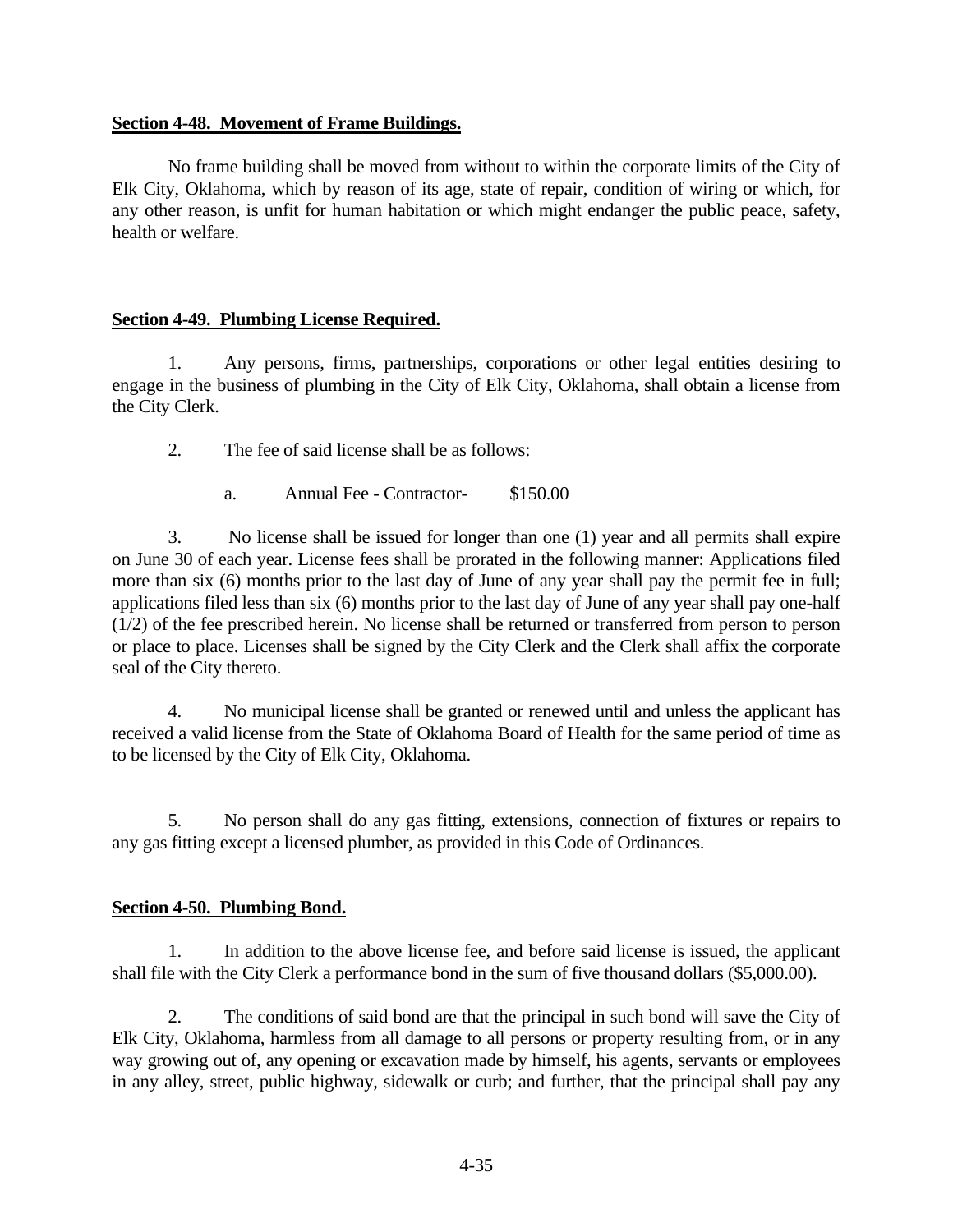and all loss and damage occasioned by himself, his agent, servant or employee, and that he will comply with all ordinances of the city.

3. All such licenses issued shall be valid only while the aforesaid bond is in effect.

# **Section 4-51. Electrical License Required.**

1. All persons, firms, partnerships, corporations or other legal entities desiring to engage in the business of installing electrical fixtures, wiring or apparatus in or on any building within the corporate limits of the City of Elk City, Oklahoma, shall obtain a license from the City Clerk.

2. The fee for said license shall be as follows:

a. Annual Fee - Contractor - \$150.00

3. No license shall be issued for longer than one (1) year and all permits shall expire on June 30 of each year. License fees shall be prorated in the following manner: Applications filed more than six (6) months prior to the last day of June of any year shall pay the license fee in full; applications filed less than six (6) months prior to the last day of June of any year shall pay one-half (1/2) of the fee prescribed herein. No license shall be returned or transferred from person to person or place to place. Licenses shall be signed by the City Clerk and the Clerk shall affix the corporate seal of the City thereto.

4. No municipal license shall be granted or renewed until and unless the applicant has received a valid license from the State of Oklahoma Board of Health for the same period of time as to be licensed by the City of Elk City, Oklahoma.

# **Section 4-52. Electrical Contractor's Bond.**

1. Every person receiving a license as any electrical contractor shall file with the City Clerk a performance bond in the sum of five thousand dollars (\$5,000.00), executed with a surety company authorized to do business in the State of Oklahoma; and conditioned that the principal will install all electrical wiring, fixtures, appliances and equipment in accordance with State Law and other provisions of this Code of Ordinances; that the principal shall, without further cost to the person for whom the work was done, remedy and defective or faulty work caused by poor workmanship or inferior (or non-standard) material; and that the City of Elk City, Oklahoma, will be fully indemnified and held harmless from any and all costs, expenses or damages resulting from the performance of his work as an electrical contractor.

2. No license shall be issued to any such person until the said bond shall have been filed.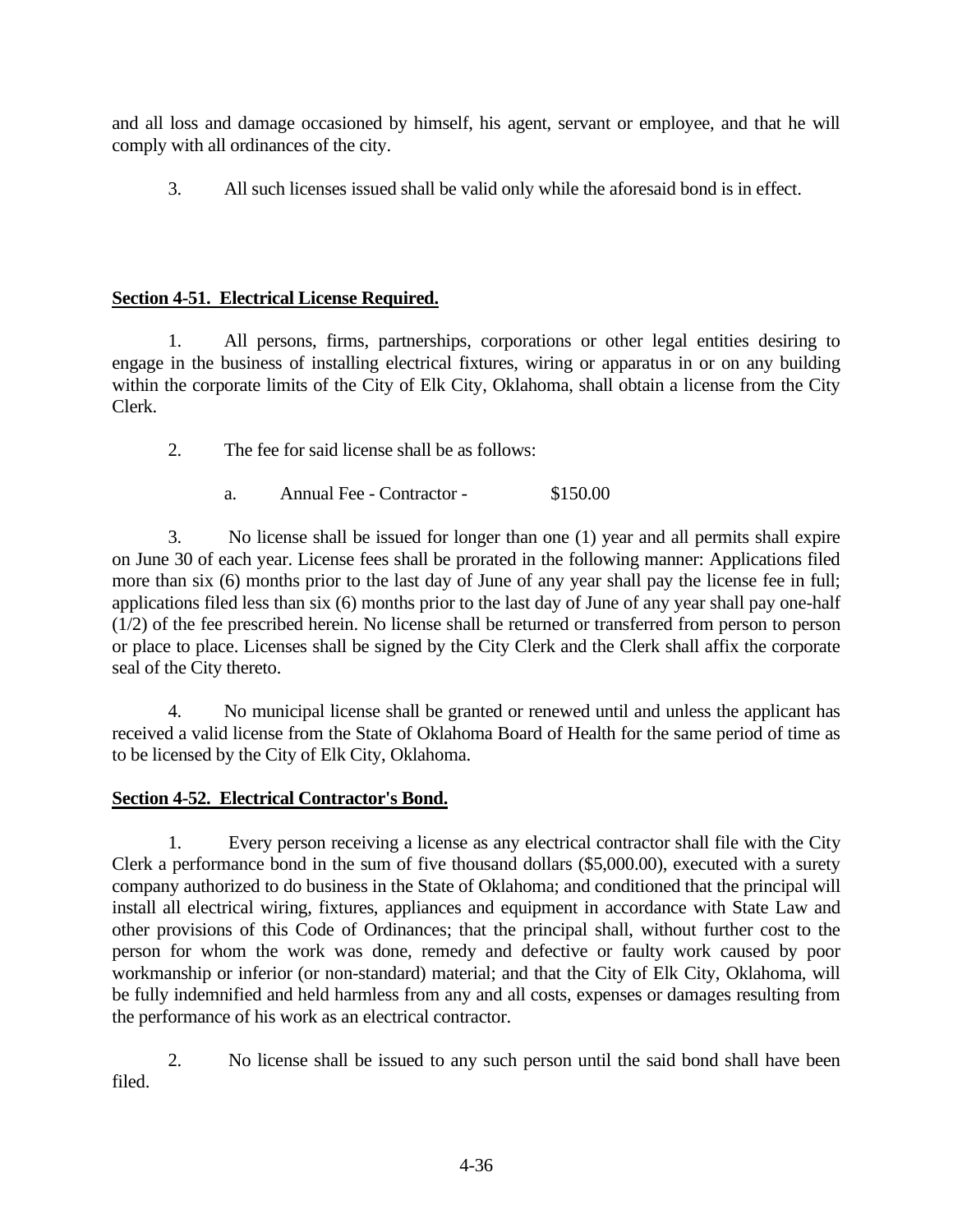3. All such licenses issued shall be valid only while the aforesaid bond is in effect.

### **Section 4-53. Officers and Employees not Liable.**

1. Any officer or employee of the City of Elk City, Oklahoma, charged with the enforcement of this Chapter and acting in good faith and without malice, for the City of Elk City, Oklahoma, in the discharge of his duties, shall not thereby render himself liable personally and he is hereby relieved from all personal liability for any damages that may accrue to persons or property as a result of any act or omission required or permitted in the discharge of such duties.

2. Any suit brought against any officer or employee because of such act or omission performed by him in the enforcement of any provisions of such Codes may be defended by the City Attorney until the final termination of the proceedings.

### **Section 4-54. Mechanical License Required.**

1. All persons, firms, partnerships, corporations or other legal entities desiring to engage in the business of installing mechanical fixtures (heat and air), in or on any building within the corporate limits of the City of Elk City, Oklahoma, shall obtain a license from the City Clerk.

2. The fee for said license shall be as follows:

a. Annual Fee - Contractor - \$150.00

3. No license shall be issued for more than one (1) year and all licenses shall expire on June 30 of each year. License fees shall be prorated in the following manner: Applications filed more than six (6) months prior to the last day of June on any year shall pay the license fee in full; applications filed less than six (6) months prior to the last day of June of any year shall pay one-half (1/2) of the fee prescribed herein. No license shall be returned or transferred from person to person or place to place. Licenses shall be signed by the City Clerk and the Clerk shall affix the corporate seal of the City thereto.

4. No municipal license shall be granted or renewed until and unless the applicant has received a valid license from the State of Oklahoma Board of Health for the same period of time as to be licensed by the City of Elk City, Oklahoma.

### **Section 4-55. Mechanical Contractor's Bond.**

1. Every person receiving a license as a mechanical contractor shall file with the City Clerk a bond in the sum of five thousand dollars (\$5,000.00), executed with a surety company authorized to do business in the State of Oklahoma; and conditioned that the principal will install all mechanical fixtures in accordance with State Law and other provisions of this Code of Ordinances;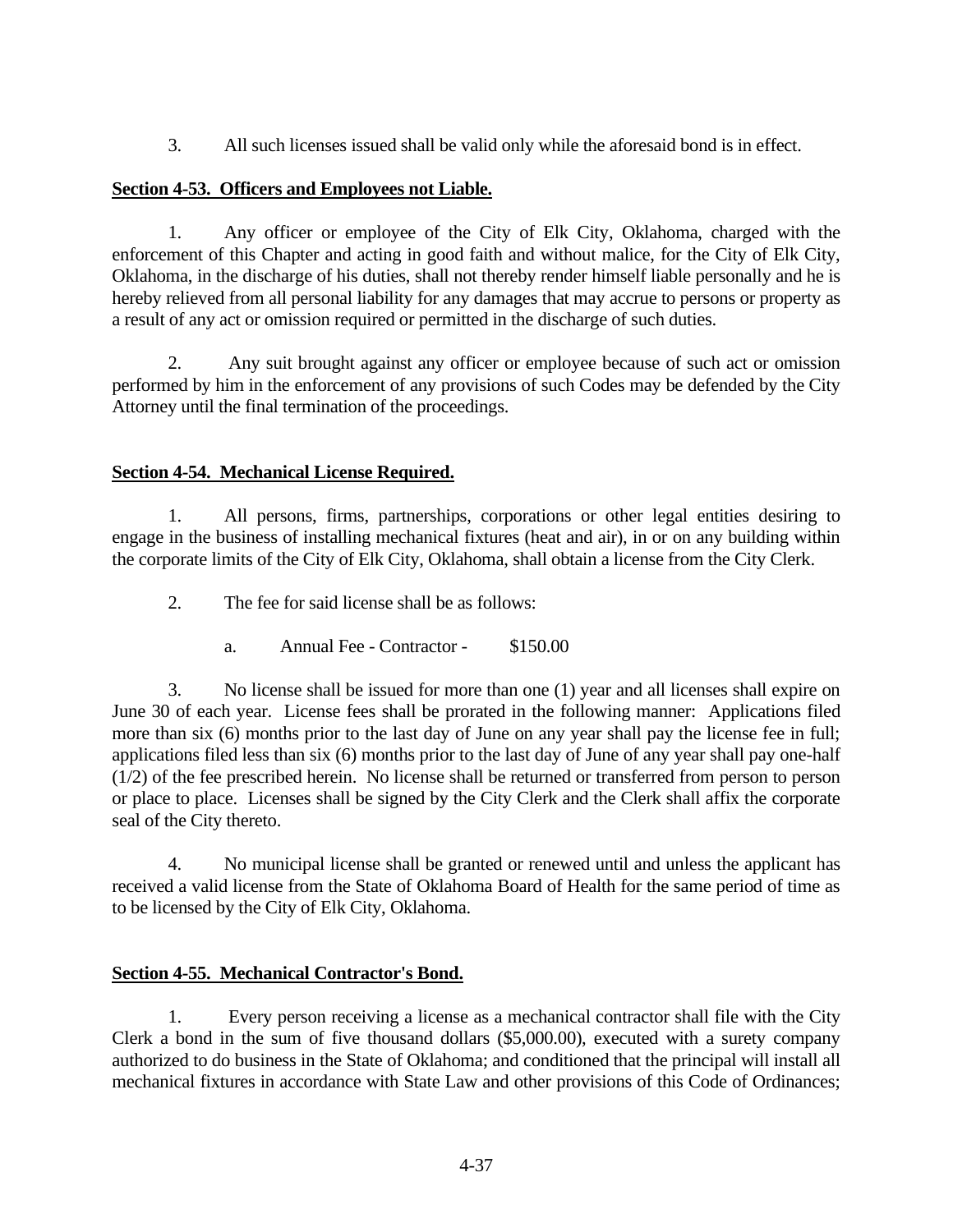that the principal shall, without further cost to the person for whom the work was done, remedy any defective or faulty work caused by poor workmanship or inferior (or non-standard) material; and that the City of Elk City, Oklahoma, will be fully indemnified and held harmless from any and all costs, expenses or damages resulting from the performances or his work as a mechanical contractor.

2. No license shall be issued to any such person until the said bond shall have been filed.

3. All such licenses issued shall be valid only while the aforesaid bond is in effect.

# **Section 4-56. The Board of Building Code Appeals; Creation.**

1. Membership. The Board of Building Code Appeals shall consist of nine (9) members appointed by the Mayor and confirmed by the City Commission and one (1) ex-officio member designated by the administrative authority who shall serve as secretary to the Board.

2. Compensation. Appointed members shall serve without compensation.

3. Qualifications. The members of the Board shall be persons who are citizens of the City of Elk City with the qualification of an elector. Each member shall have had ten (10) years or more experience in his field unless otherwise provided below and shall be familiar with the adopted Building Codes of the City.

- 4. Composition. The Board shall consist of the following:
	- a. One member who is a licensed electrical contractor in the City of Elk City;
	- b. One member who is a licensed mechanical contractor in the City of Elk City;
	- c. One member who is a licensed plumbing contractor in the City of Elk City;
	- d. One member who is an employee of Public Service Company or Oklahoma Natural Gas Company;
	- e. One member who is a licensed professional architect or engineer;
	- f. One member who is a general commercial contractor;
	- g. One member with fire protection experience or training;
	- h. One member who is a residential home owner of the City of Elk City for at least two (2) years immediately preceding such appointment;
	- i. One representative of the property/casualty insurance;
	- j. Ex-officio member designated by the City Manager.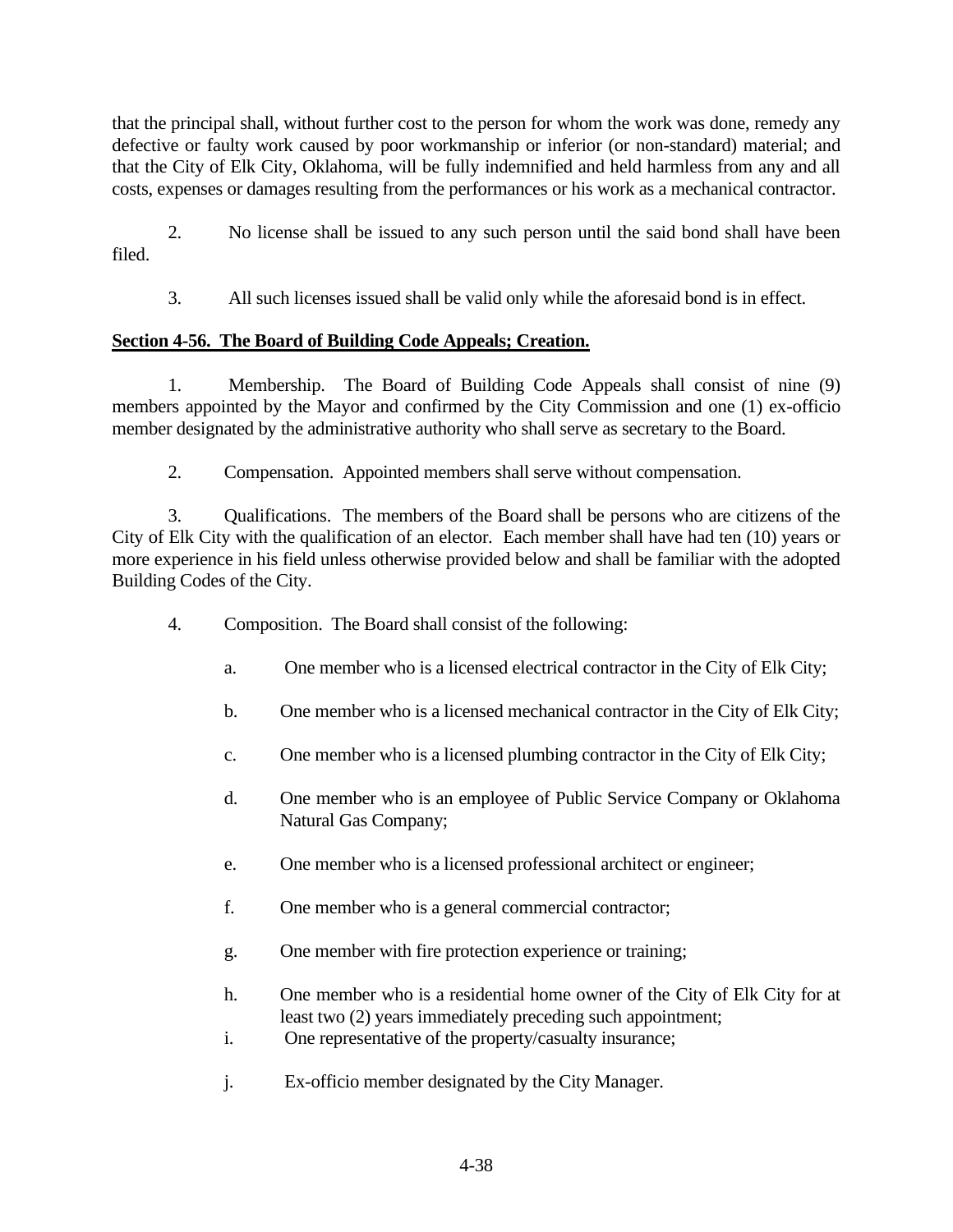5. Composition of the Board will vary according to the availability of qualified personnel and the need to keep the side of the Board commensurate with the size and complexity of the jurisdiction. To the extent that is feasible, appointments to membership on the Board shall be selected from the above categories so that the Board will not be dominated by a single or by collusive interests.

- 6. Tenure of Board members. The tenure of the Board members shall be as follows:
	- a. The ex-officio member shall be designated by the City Manager to act as the secretary to the Board and shall serve until relieved by the administrative authority. The ex-officio member has no vote in any proceeding or matter before the Board.
	- b. Original appointments to the Board, after the effective date of this code, shall be:
		- 1. Members from the electrical contractor, the employee of Public Service Company or Oklahoma Natural Gas and the member with fire protection experience or training shall serve for a period of three (3) years.
		- 2. Members from the mechanical contractor, the licensed professional architect or engineer and the residential homeowner shall service for a period of two (2) years.
		- 3. Members from the licensed plumbing contractor, the general commercial contractor, and the representative of the property/casualty insurance industry shall serve for a period of one (1) year.
	- c. Upon expiration of the original appointments, appointments shall be made for two (2) year terms or until a successor is appointed. In the event of a vacancy during a term, the appointing authority may appoint a replacement to fulfill the unexpired portion of the term.
	- d. Members shall serve at the pleasure of the Mayor and City Commission and may be removed for cause at anytime by the Mayor and City Commission.
- 7. Rules.
	- a. The Board shall adopt reasonable rules that establish procedures for carrying out its official duties in addition to any rules provided for in this code.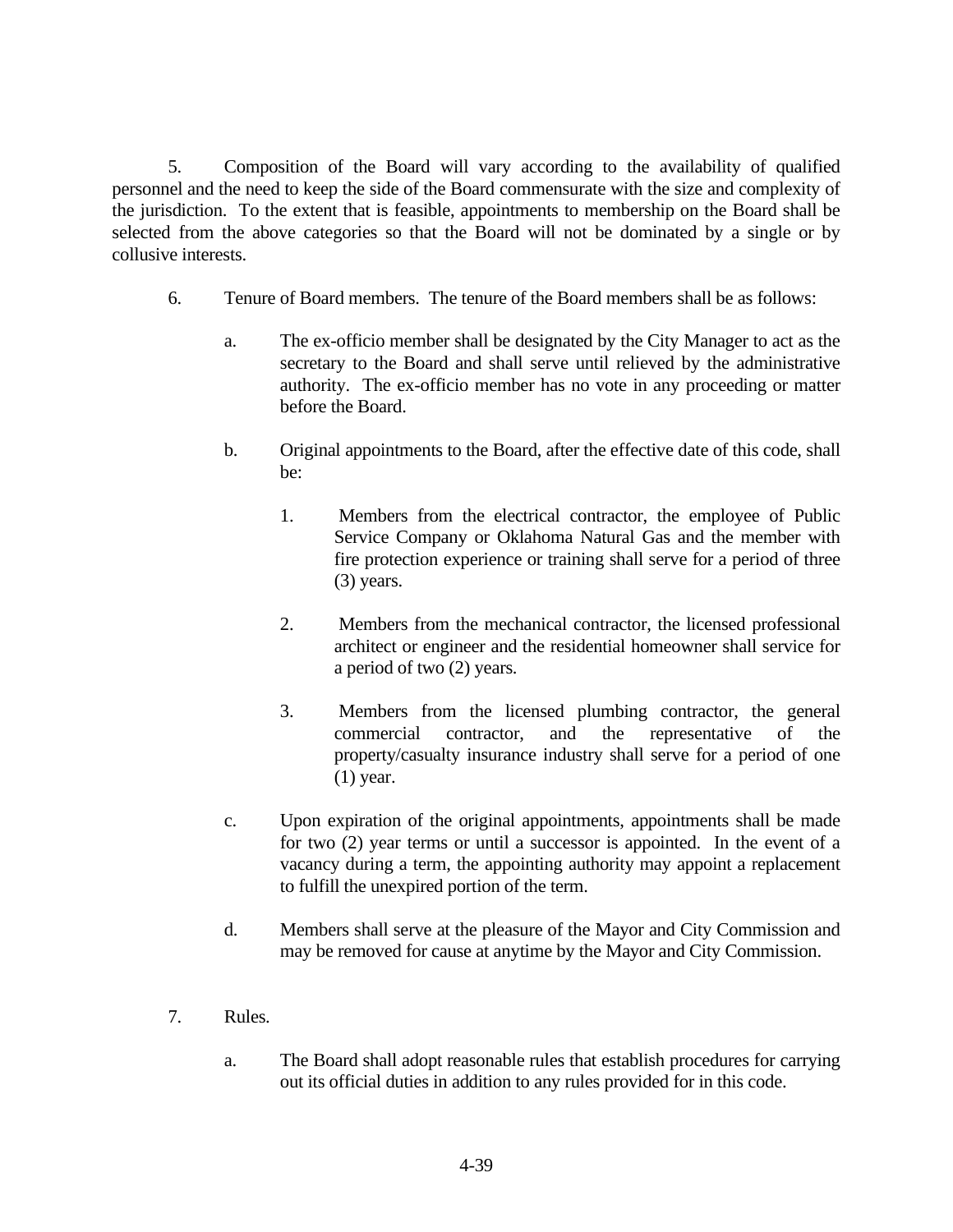- b. The Mayor shall appoint one (1) of their number, as chairman and members of the Board of Building Code Appeals shall elect one (1) member to serve as vice-chairman.
- c. There shall be at least five (5) members present at meeting in order to form a quorum for holding an official meeting. And a majority of the members present shall be required to affirm, modify, or reverse the decision of the Code official or to decide in favor of an appellant of any matter, which it may pass upon.
- d. A member shall disqualify himself and shall not hear an appeal in which that member has any personal, professional or financial interest on any matter on appeal.
- e. The procedures established by the Board shall not require compliance with strict rules of evidence but shall mandate that only relevant information is received.
- f. The decision of the Board shall be formalized in a resolution executed by the Chairman and the Code official. Copies shall be furnished to the appellant.
- 8. Meetings.
	- a. All meetings before the Board shall be open to the public at a reasonable time and place.
	- b. All notices of the hearing or meeting of the Board shall be in strict compliance with the State Statutes relating to public meetings.
	- c. The Board shall meet upon notice from the Chairman within ten (10) working days from the filing of an appeal, or stated at periodic meetings, or as called by the Chairman.
- 9. The Board of Building Code Appeals shall have the following duties:
	- a. The Board of Building Code Appeals shall hear appeals of any person from the decision of the City Building Inspector refusing to grant a modification to the provisions of the building code in question concerning the manner of construction or material to be used in the erection, alteration or repair of a building or structure. An application for appeal shall be based on a claim that the true intent of the building codes or the rules legally adopted hereunder have been incorrectly interpreted, the provisions of the code do not fully apply, or that an equivalent form of construction can be used. The term "building code" shall include the codes adopted by the City of Elk City,